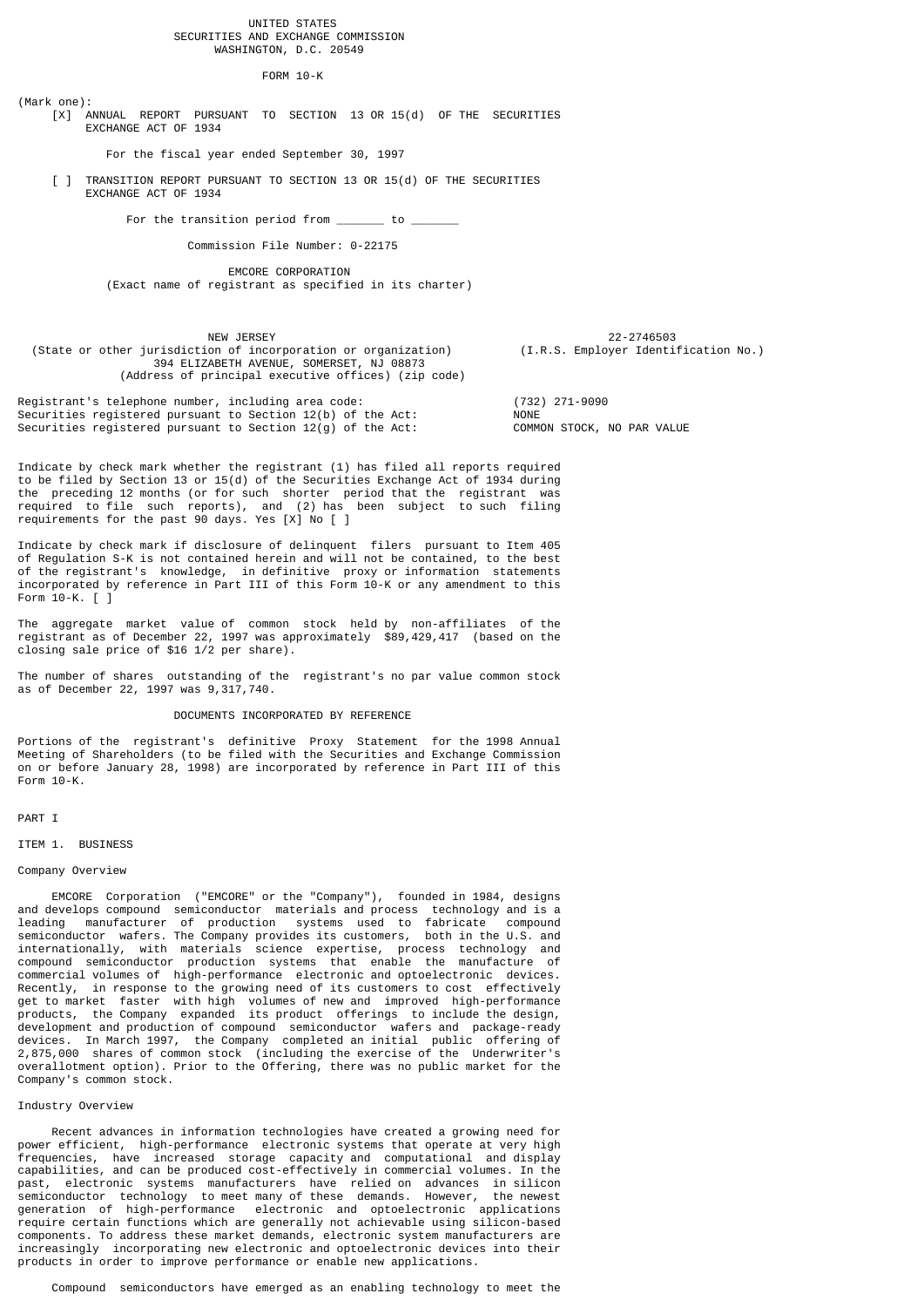complex requirements of today's advanced information systems. Compound semiconductor devices can be used to perform individual functions as discrete devices, such as high-brightness laser-emitting diodes ("HBLEDs"), laser and solar cells, or can be combined into integrated circuits, such as transmitters, receivers and alpha-numeric displays. Many compound semiconductor materials have unique physical properties that allow electrons to move at least four times faster than through silicon-based devices. This higher electron mobility enables a compound semiconductor device to operate at much higher speeds than silicon devices with lower power consumption and less noise and distortion. In addition, unlike silicon-based devices, compound semiconductor devices have optoelectronic capabilities that enable them to emit and detect light. As a result, electronics manufacturers are increasingly integrating compound semiconductor devices into their products in order to achieve higher performance in a wide variety of applications, including wireless communications, telecommunications, computers, and consumer and automotive electronics.

 Recent advances in a type of semiconductor laser called a Vertical Cavity Surface Emitting Laser ("VCSEL") are expected to enable higher modulation frequencies, better coupling into optical fibers, easier fabrication of laser arrays, and lower cost solutions. With these advantages, VCSELs will be used in volume applications for telecommunication, data communication, data storage, scanning, printing, and for micro-area networks such as chip-to-chip and board-to-board communications.

 Wireless Communications. Compound semiconductor devices have multiple applications in wireless communication products, including cellular telephones, pagers, PCS handsets, DBS systems and global positioning systems. Compound semiconductor devices are used in high frequency transmitters, receivers and power amplifiers to increase capacity, improve signal to noise performance and lower power consumption, which in turn reduces network congestion, increases roaming range and extends battery life. In addition, HB LEDs are used in electronic displays on these products in order to reduce size, weight and power consumption and to improve display visibility. In satellite communications, compound semiconductor devices are used in ultra-high frequency satellite up-converters and down-converters to cost-effectively deliver information to fixed and mobile users over wide geographic areas. In addition, compound semiconductor solar cells are used to power these satellites because they are more tolerant to radiation levels in space and have higher power-to-weight ratios than silicon-based solar cells, thereby increasing satellite life and payload capacity.

 Telecommunications. To accommodate the exponential growth in voice, data and video traffic and the increased demand for higher transmission rates, telecommunications companies and Internet service providers are relying on fiber optic networks utilizing high speed switching technologies. semiconductor components such as lasers and LEDs, coupled with optical detectors, are used within these networks to enable high speed data transmission, increase overall network capacity and reduce equipment costs.

 Computers. Computer manufacturers are increasingly seeking to achieve higher clock speeds than the architecture prevalent in today's advanced multimedia computer systems. Higher processing speeds necessitate the use of larger cache memory to enable higher transmission rates. Computer manufacturers are increasingly utilizing compound semiconductor devices to achieve these results. In addition, today's advanced multimedia applications require increased data storage capacity, which is commonly addressed by the use of CD-ROMs. To achieve these higher storage capabilities, computer manufacturers are increasingly utilizing compound semiconductor lasers and optical detectors. As a result of the migration of multimedia applications into consumer products, computer manufacturers are also incorporating compound semiconductor infrared emitters into their products to replace bulky wires and cables.

 Consumer Electronics. Consumer electronics manufacturers are using compound semiconductor devices to improve the performance of many existing products and to develop new applications. For example, next generation compact disc players are utilizing shorter wavelength compound semiconductor lasers to read and record information on high density DVDs which store at least four times more information than a conventional compact disc. In addition, compound semiconductor devices are increasingly being used in advanced display technologies. Ultra-thin LED flat panel displays are being used in a variety of applications, including point-of-purchase displays and outdoor advertising with live-action billboards, and are being developed for use in laptop computers and flat panel television screens.

 Automotive Electronics. Compound semiconductor devices are increasingly being used by automotive manufacturers to improve vehicle performance while reducing weight and costs through lower power consumption. These devices are utilized in a wide variety of applications, including dashboard displays, indicator lights, engine sensors, anti-lock braking systems and other electronic systems. In addition, the Company believes that the use of electronic components within automobiles is likely to increase as manufacturers design vehicles to comply with state and federal environmental and safety regulations. Automotive production cycles generally last three to five years, providing a relatively predictable source of demand for compound semiconductor devices once an electronic component is designed into a specific vehicle model.

 The high-performance characteristics of compound semiconductors, combined with the requirements of advanced information systems, have led to the widespread deployment of compound semiconductor devices within a broad range of electronic systems. The Company believes that the following factors have resulted in an increased demand for compound semiconductor production systems, wafers and devices which enable electronic systems manufacturers to reach the market faster with high volumes of high-performance products and applications:

- o Launch of new wireless services such as PCS and wireless high speed data systems;
- o Rapid build-out of satellite communications systems;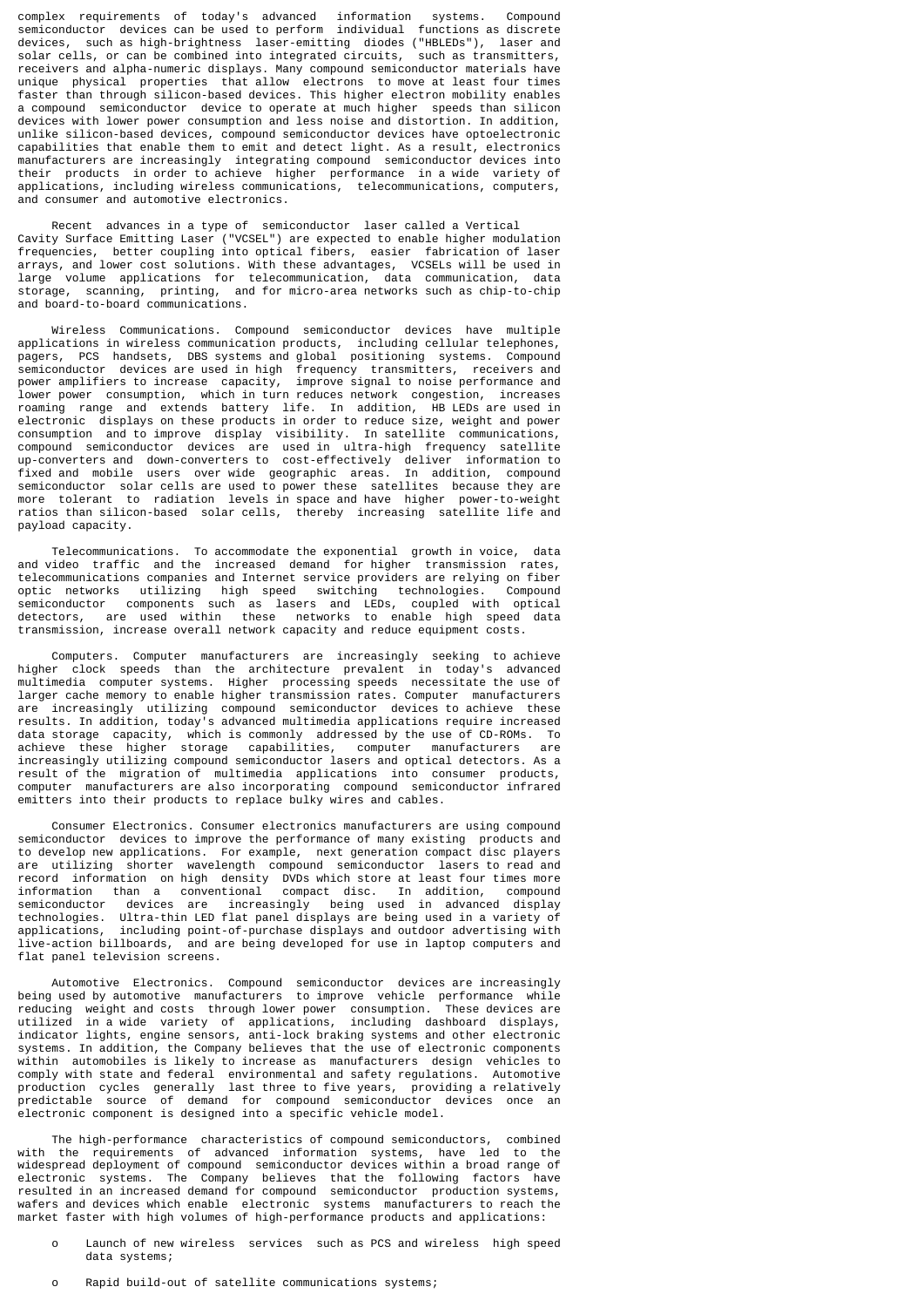- o Widespread deployment of fiber optic networks and the increasing use of optical systems;
- o Increasing use of infrared emitters and optical detectors in computer systems;
- o Emergence of advanced consumer electronics applications, such as DVDs and flat panel displays; and,
- o Increasing use of high-performance electronic devices in automobiles.

## The EMCORE Solution

 EMCORE provides its customers with materials science expertise, process technology and MOCVD (metal organic chemical vapor deposition) production systems that enable the manufacture of commercial volumes of high-performance compound semiconductor wafers and devices. EMCORE believes that its proprietary TurboDiscTM deposition technology makes possible one of the most cost-effective production systems for the commercial volume manufacture of high-performance compound semiconductor wafers and devices. EMCORE is capitalizing on its technology base to address the critical need of electronics manufacturers to cost-effectively get to market faster with high volumes of new and improved high-performance products. EMCORE offers its customers a broad range of products and services and a vertically integrated product line which includes device design, materials and process development, MOCVD production systems, epitaxial wafers and package-ready devices. The Company believes that its knowledge base and materials science expertise uniquely position the Company to become a valuable source for a broad array of solutions for the compound semiconductor industry.

#### Recent Developments

 On December 5, 1997, the Company purchased the privately-held MicroOptical Devices, Inc. ("MODE"). MODE is one of the market leaders in the design and development of high-quality optical components and subsystems based on VCSEL technology, which offers superior performance at lower cost over conventional semiconductor laser technologies. MODE's microlasers and optical subsystems provide design, performance and significant cost advantages over their technical predecessors such as edge-emitting solid state lasers. Through the integration of VCSELs with leading OEM systems design, VCSELs are expected to provide enhanced performance benefits to market applications such as Internet access, onboard photonics, gigabit ethernet, local area networks, microarea networks, DVD and fiberoptic switching. MODE's Gigalase(TM) and Gigarray(TM) technology developments to date are currently being evaluated by a variety of domestic and international OEM customers in the areas of data communications. OEM customers in the areas of data communications, telecommunications, optical storage and sensing.

 Under the terms of the agreement, the Company issued 1,461,866 shares of common stock, 200,966 common stock purchase options and 47,118 common stock purchase warrants in exchange for 100% of the outstanding capital stock of MODE. The acquisition purchase price amounted to approximately \$32.8 million. The acquisition will be recorded under the purchase method of accounting and a significant portion of the purchase price will be taken as a one-time charge by EMCORE related to the write-off of in-process research and development costs. MODE will operate as a separate wholly-owned subsidiary of EMCORE.

### **Strategy**

 The Company believes that its close collaborations with its customers over the past twelve years have contributed to its position in the MOCVD process technology and production systems market. The Company's objective is to capitalize on this position to become a leading supplier of compound semiconductor wafers and package-ready devices. The key elements of the Company's strategy include:

 Provide Complete Compound Semiconductor Solutions. The Company's vertically-integrated product offerings allow it to provide complete compound semiconductor solutions to a broad range of electronics manufacturers in order to meet their diverse technology requirements. The Company plans to capitalize on the growing need of electronics manufacturers to reach the market faster and more cost-efficiently with high volumes of end products. The Company assists its customers with device design, process development and optimal configuration of production systems. Moreover, the Company can also serve its customers as a reliable source for high-volume production of wafers or package-ready devices. Through its materials science expertise, process technology and commercial production systems, the Company intends to become an integral part of its customers' compound semiconductor product life cycle.

 Form Strategic Relationships with Customers. By developing enabling technologies, the Company seeks to form strategic alliances with its customers in order to obtain long-term development and high volume production contracts. For example, the Company currently has a strategic relationship with General Motors under which it has developed and enhanced the device structure and production process for, and is manufacturing and shipping magneto-resistive ("MR") sensor products for use in General Motors' automotive applications. In addition, the Company has been integrally involved with a large telecommunication concern in connection with the development of solar cell technologies for satellites and is currently shipping commercial volumes of products based on these technologies. Throughout its association with this customer, the Company has successfully customized its production systems to meet the customer's special high-performance device requirements. The Company intends to actively seek similar strategic relationships with other key customers in order to further expand its technological and production base.

 Expand Technology Leadership. The Company has developed and optimized its compound semiconductor processes and has developed higher performance production systems through substantial investments in research and development. The Company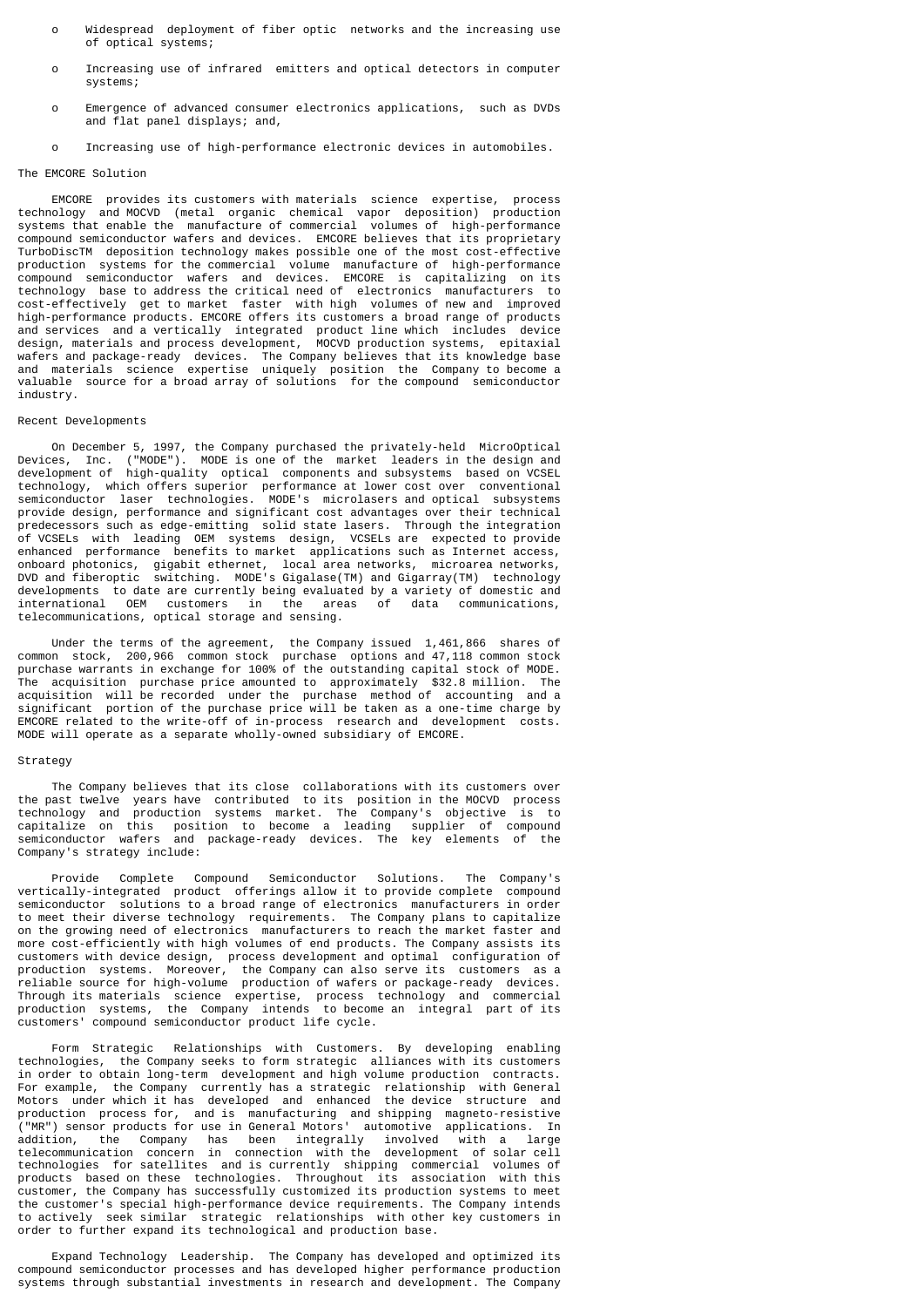works closely with its customers to identify specific performance criteria in its production systems, wafers and package-ready devices. The Company intends to continue to expend substantial resources in research and development in order to enhance the performance of its production systems and to further expand its process and materials science expertise, including the development of new low cost, high volume wafers and package-ready devices for its customers.

## Products

 Production Systems and Materials Processes. The Company is a leading supplier of MOCVD compound semiconductor production systems, and, in 1996, had a 23% share of this market according to VLSI Research Inc. which regularly publishes research on this market. The Company has shipped more than 190 systems to date and believes that its TurboDiscTM systems offer significant cost of ownership advantages over competing systems. The Company believes that its MOCVD production systems produce materials with superior uniformity of thickness, electrical properties and material composition. EMCORE has a variety of models that are optimized for the application and throughput of the customer.

 The Company believes that the high throughput capabilities of its TurboDiscTM systems make possible the lowest cost of ownership for the manufacture of compound semiconductor materials as well as superior reproducibility of thickness, composition, electrical profiles and layer accuracy required for electronic and optoelectronic devices. The Company's production systems also achieve a high degree of reliability with an average time available for production, based on customer data, of approximately 95%.

 Wafer and Device Fabrication. Since its inception, the Company has worked closely with its customers in designing and developing materials processes to be used in production systems for its customers' end-use applications. Recently, the Company has begun to leverage its process and materials science knowledge base to manufacture wafers and package-ready devices in its own facility. The Company's expansion into wafer and package-ready device production has been spurred almost entirely by requests from customers whose epitaxial wafer needs exceed their available in-house production capabilities. The Company fabricates wafers and package-ready devices at its facility in Somerset, New Jersey and has a combined clean room area totaling 7,500 square feet.

 The Company is working with its customers to design, engineer and manufacture commercial quantities of wafers and/or package-ready compound semiconductor devices such as MR sensors, HBTs, HEMTs, FETs, HB LEDs, VCSELs, solar cells and other electronic and optoelectronic devices. In 1996, General Motors and the Company entered into an agreement under which General Motors paid the Company approximately \$1.6 million to develop and enhance certain MR position sensors for commercial production. In June 1996, the Company achieved positive test results in its development of MR sensors and successfully completed the General Motors Pre-Production Approval Process in September 1996. In November 1996, the Company received a purchase order from General Motors pursuant to which it began production of these package-ready position sensors. In January 1997, the Company began shipping these devices and had shipped over 2,000,000 devices as of September 30, 1997.

 In addition, the Company is working closely with several large telecommunications concerns to assist these customers in developing solar cell and other process technology for use on their communications satellites. As a result of this collaboration, the Company's technology has produced gallium arsenide solar cells that are not only approximately 50% more efficient in light-to-power conversion than silicon-based solar cells but also are more radiation-resistant. The resulting advance allows a satellite manufacturer to increase the useful life and payload capacity of its satellites. Over the last two years, the Company's customers have purchased several MOCVD production systems for this purpose. In the summer of 1996, a customer requested that the Company begin producing epitaxial wafers for use in the manufacture of solar cells for satellites. In May 1997, the Company qualified its production systems for the manufacture of such wafers and in June 1997 began production and shipment of commercial volumes of such wafers to this customer. Additionally, the Company has completed an initial process development phase with a large telecommunications concern. This collaboration has resulted in prototype wafers for solar cells that may lead to more efficient wafers than those currently being used.

## Customers

 The Company's customers include several of the largest semiconductor, telecommunications and computer manufacturing companies in the world. In fiscal year 1995, two customers accounted for more than 10% of the Company's revenues; sales to these customers accounted for 28.9% and 11.5% of the Company's revenues during fiscal 1995. In fiscal year 1996, only one customer accounted for more than 10% of the Company's revenues; sales to this customer accounted for 23.6% of the Company's revenues in fiscal 1996. For the fiscal year 1997, two customers accounted for more than 10% of the Company's revenues; sales to these customers accounted for 15.0% and 10.2% of the Company's revenues during fiscal year 1997.

 In fiscal 1996, the Company adopted a comprehensive Total Quality Management Program with special emphasis on total customer satisfaction. In its continuing effort to maintain and enhance its relationships with its customers, the Company is seeking ISO and QS 9000 quality certification.

## Sales and Marketing

 The Company markets and sells its products through its direct sales force in Europe, North America and through representatives and distributors in Asia. In July 1995, the Company signed a seven year exclusive distributorship agreement with Hakuto & Co., Ltd. ("Hakuto") , its Asian distributor for TurboDisc(TM) system products, whose territory encompasses seven Asian countries. Hakuto has marketed and serviced the Company's products since 1988, is a minority shareholder in the Company, and Hakuto's Chairman of the Board and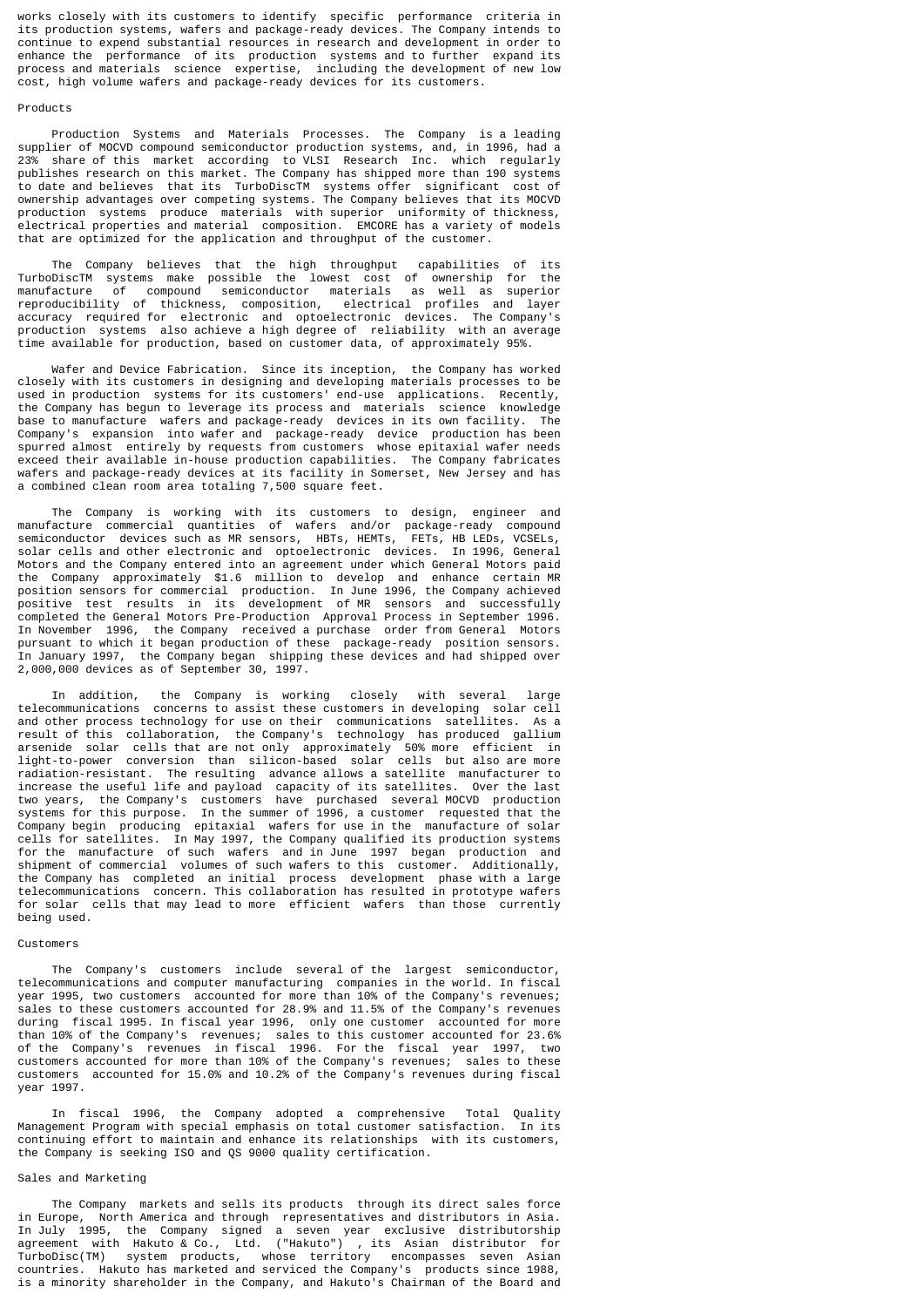## CEO is a member of the Company's Board of Directors.

 International sales as a percentage of total sales in fiscal 1995, 1996 and 1997 were 36.0%, 42.5% and 42.0%, respectively. Sales to customers in the U.S. in fiscal 1995, 1996 and 1997 were approximately, \$11.6 million, \$16.0 million and \$27.7 million, respectively, while the Company's sales in Asia for the same time periods were \$4.0 million, \$8.2 million and \$14.6 million, respectively, and sales in Europe were \$2.5 million, \$3.6 million and \$5.5 million, respectively. The Company receives all payments for all products and services in U.S. dollars.

## Service and Support

 The Company maintains an international service and support network responsible for on-site maintenance and process monitoring on either a contractual or time-and-materials basis. Customers may purchase annual service contracts under which the Company is required to maintain an inventory of replacement parts and to service the equipment upon the request of the customer. The Company also sells replacement parts from inventory for customer needs. The Company pursues a program of system upgrades for customers to increase the performance of older systems. The Company generally does not offer extended payment terms to its customers and generally adheres to a warranty policy of up to one year. Consistent with industry practice, the Company maintains an inventory of components for servicing systems in the field and it believes that its inventory is sufficient to satisfy foreseeable short-term customer requirements.

#### Research and Development

 To maintain and improve its competitive position, the Company's research and development efforts are focused on designing new proprietary products, improving the performance of existing systems, wafers and package-ready devices and reducing costs in the product manufacturing process. The Company has dedicated 14 in-house EMCORE TurboDiscTM systems for both research and production which are capable of processing virtually all compound semiconductor materials. The research and development staff utilizes state-of-the-art x-ray, optical and electrical characterization equipment which provide instant data allowing for shortened development cycles and rapid customer response. The Company's research and development expenses in fiscal 1995, 1996 and 1997 were approximately \$1.9 million, \$5.4 million and \$9.0 million, respectively. The Company expects that it will continue to expend substantial resources on company capaces chases

#### Intellectual Property and Licensing

 The Company's success and competitive position both for production systems, wafers and package-ready devices depend materially on its ability to maintain trade secrets, patents and other intellectual property protections. Trade secrets are routinely employed in the Company's manufacturing processes. A "trade secret" is information that has value to the extent it is not generally known, not readily ascertainable by others through legitimate means, and protected in a way that maintains its secrecy. In order to protect its trade secrets, the Company takes certain measures to ensure their secrecy, such as executing non-disclosure agreements with its employees, customers and suppliers.

 To date, the Company has been issued six U.S. patents. Provided that all requisite maintenance fees are paid, these U.S. patents will expire between 2005 and 2013. None of these U.S. patents claim any material aspect of the current or planned commercial versions of the Company's systems, wafers or devices.

#### Environmental Regulations

 The Company is subject to federal, state and local laws and regulations concerning the use, storage, handling, generation, treatment, emission, release, discharge and disposal of certain materials used in its research and development and production operations, as well as laws and regulations concerning environmental remediation and employee health and safety. The Company has retained an environmental consultant to advise it in complying with applicable environmental and health and safety laws and regulations, and believes that it is currently, and in the past has been, in substantial compliance with all such laws and regulations.

## Backlog

 As of September 30, 1997, the Company had an order backlog of approximately \$24.4 million compared to backlog of \$23.6 million as of September 30, 1996. The Company includes in backlog only customer purchase orders which have been accepted by the Company and for which shipment dates have been assigned within the twelve months to follow and research contracts that are in process or awarded. Wafer and device agreements extending longer than one year in duration are included in backlog only for the ensuing 12 months. Some of these agreements currently extend over five years. The Company receives partial advance payments or irrevocable letters of credit on most production system orders.

#### Manufacturing

 The Company's manufacturing operations are located at the Company's headquarters in Somerset, New Jersey and include systems engineering and production, wafer fabrication, and design and production of package-ready devices. Many of the Company's manufacturing operations are computer monitored or controlled, enhancing reliability and yield. The Company manufactures its own systems and outsources some components and sub-assemblies, but performs all final system integration, assembly and testing.

## Competition

 The markets in which the Company competes are highly competitive. The Company competes with several companies for sales of MOCVD systems including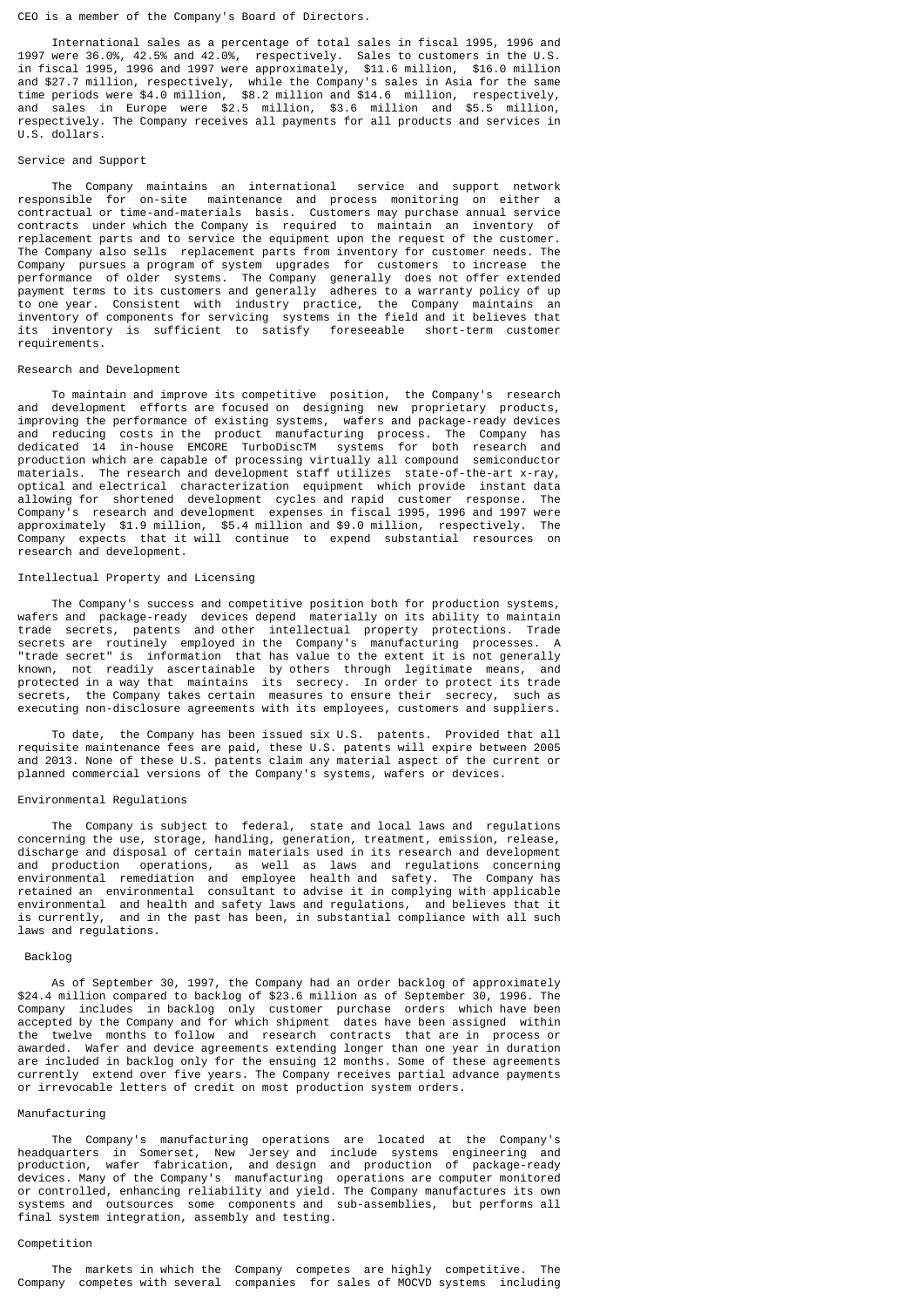Aixtron, Nippon-Sanso and Thomas Swann. The primary competitors for the Company's wafer foundry include Epitaxial Products Inc., Kopin Corporation and Q.E.D. The Company also faces competition from manufacturers that implement in-house systems for their own use. In addition, the Company competes with many research institutions and universities for research contract funding.

 The Company believes that the primary competitive factors in the markets in which the Company's products compete are yield, throughput, capital and direct costs, system performance, size of installed base, breadth of product line and customer satisfaction, as well as customer commitment to competing technologies. The Company believes that in order to remain competitive, it must invest significant financial resources in developing new product features and enhancements and in maintaining customer satisfaction worldwide.

## Risk Factors

 Ownership of the Company's Common Stock is subject to a number of risks, including, without limitation: a history of operating losses, fluctuations in operating results, dependence on key personnel, increased competition, reliance on trade secrets, risk of technological obsolescence, reliance on international sales, governmental regulations and approvals, environmental regulations, manufacturing and marketing capabilities, uncertainty of additional funding and certain anti-takeover provisions.

## ITEM 2. PROPERTIES

 The Company's executive office and manufacturing facility are located in Somerset, New Jersey, where the Company leases a 75,000 square foot facility. This facility lease expires on February 29, 2000. The Company has two five-year renewal options. The Company believes that its current facilities are adequate, well maintained and in good condition.

## ITEM 3. LEGAL PROCEEDINGS

 The Company is aware of no pending or threatened litigation against it which would have a material adverse effect on its business, financial condition and results of operations.

ITEM 4. SUBMISSION OF MATTERS TO A VOTE OF SECURITY HOLDERS

Not applicable.

## PART TT

ITEM 5. MARKET FOR THE REGISTRANT'S COMMON EQUITY AND RELATED SHAREHOLDER MATTERS

 The Company's Common Stock is quoted on the NASDAQ National Market under the symbol "EMKR". The following table sets forth the quarterly high and low sales prices for the Company's Common Stock since its initial public offering in March 1997.

| MARKET PRICE                                          |                                            |                                            |  |  |
|-------------------------------------------------------|--------------------------------------------|--------------------------------------------|--|--|
| Quarters ended                                        | High                                       | Low                                        |  |  |
| March 31, 1997<br>June 30, 1997<br>September 30, 1997 | $12 \frac{1}{4}$<br>$19 \frac{1}{2}$<br>25 | $10 \frac{1}{3}$<br>11<br>$16 \frac{1}{4}$ |  |  |

 The Company has never declared or paid dividends on its Common Stock since its formation. The Company currently does not intend to pay dividends in the foreseeable future so that it may reinvest its earnings in the development of its business. The payment of dividends, if any, in the future will be at the discretion of the Board of Directors.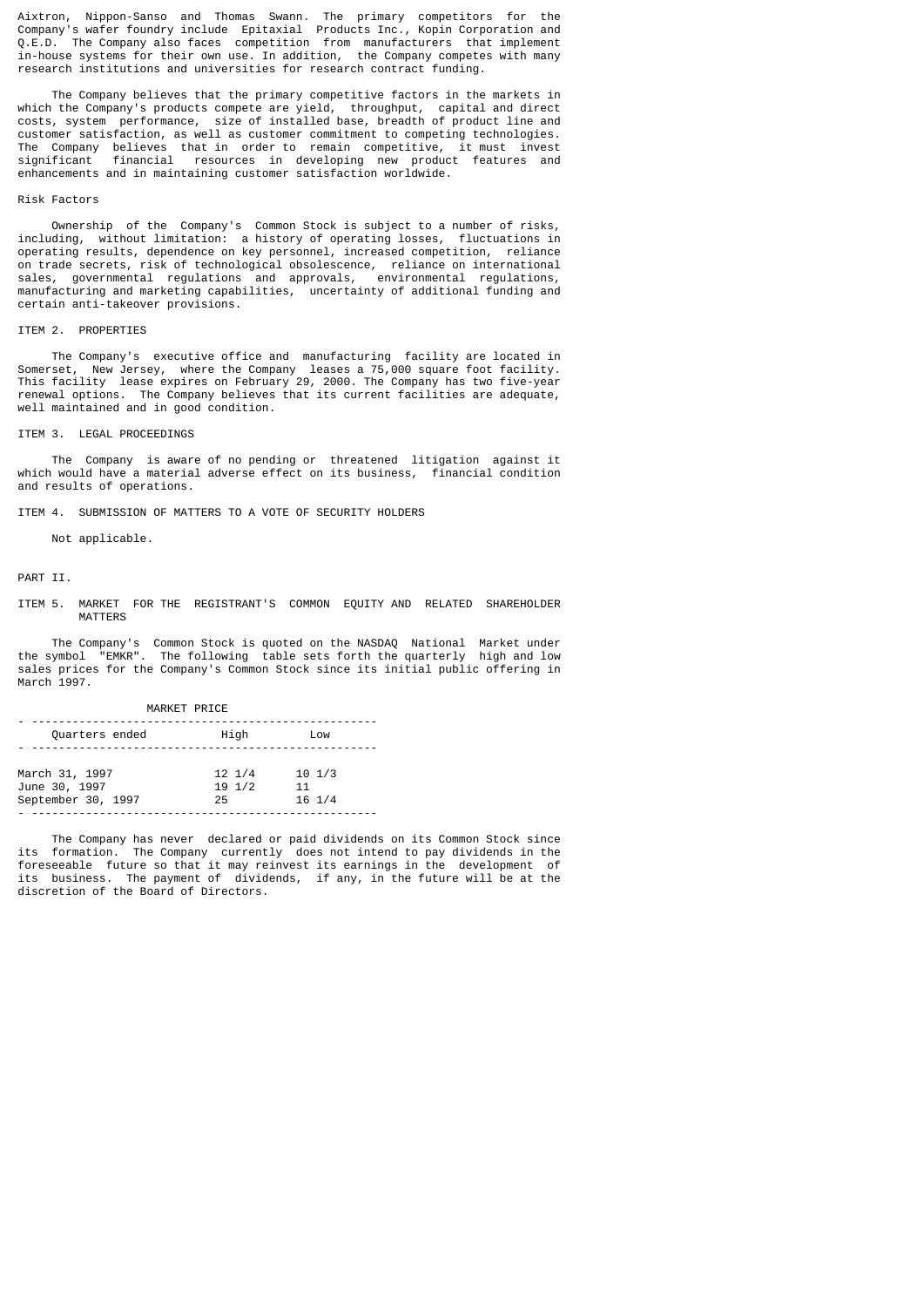# ITEM 6. SELECTED FINANCIAL DATA

 The selected financial data set forth below should be read in conjunction with "Management's Discussion and Analysis of Financial Condition and Results of Operations" and the consolidated financial statements and notes thereto included elsewhere in this report. The following table shows selected financial data for the most recent five years:

| (IN THOUSANDS, EXCEPT PER SHARE AMOUNTS) | YEARS ENDED SEPTEMBER 30,                                                                                                                                                                                                                                                                                                                                                                                                                                                          |                               |                             |                                                                         |                                     |  |
|------------------------------------------|------------------------------------------------------------------------------------------------------------------------------------------------------------------------------------------------------------------------------------------------------------------------------------------------------------------------------------------------------------------------------------------------------------------------------------------------------------------------------------|-------------------------------|-----------------------------|-------------------------------------------------------------------------|-------------------------------------|--|
|                                          | 1993<br>$\frac{1}{2} \left( \frac{1}{2} \right) \left( \frac{1}{2} \right) \left( \frac{1}{2} \right) \left( \frac{1}{2} \right) \left( \frac{1}{2} \right) \left( \frac{1}{2} \right) \left( \frac{1}{2} \right) \left( \frac{1}{2} \right) \left( \frac{1}{2} \right) \left( \frac{1}{2} \right) \left( \frac{1}{2} \right) \left( \frac{1}{2} \right) \left( \frac{1}{2} \right) \left( \frac{1}{2} \right) \left( \frac{1}{2} \right) \left( \frac{1}{2} \right) \left( \frac$ | 1994<br>and the second second | 1995<br>$- - - -$<br>$1500$ | 1996<br>$\sim$ $\sim$ $\sim$ $\sim$                                     | 1997<br>$\sim$ $\sim$ $\sim$ $\sim$ |  |
| STATEMENT OF INCOME DATA:                |                                                                                                                                                                                                                                                                                                                                                                                                                                                                                    |                               |                             |                                                                         |                                     |  |
| Revenue                                  |                                                                                                                                                                                                                                                                                                                                                                                                                                                                                    |                               |                             | \$8,180 \$9,038 \$18,137 \$27,779 \$47,753                              |                                     |  |
| Cost of sales                            |                                                                                                                                                                                                                                                                                                                                                                                                                                                                                    |                               |                             |                                                                         |                                     |  |
| Gross profit                             |                                                                                                                                                                                                                                                                                                                                                                                                                                                                                    |                               |                             | 3,408 3,825 8,210 9,172 17,659                                          |                                     |  |
| Operating expenses:                      |                                                                                                                                                                                                                                                                                                                                                                                                                                                                                    |                               |                             |                                                                         |                                     |  |
| Selling, general and administrative      |                                                                                                                                                                                                                                                                                                                                                                                                                                                                                    |                               |                             |                                                                         | 9,347                               |  |
| Research and development                 |                                                                                                                                                                                                                                                                                                                                                                                                                                                                                    |                               |                             |                                                                         | 9,001                               |  |
| Total operating expenses                 | .                                                                                                                                                                                                                                                                                                                                                                                                                                                                                  |                               |                             | $3,873$ $3,709$ $6,304$ $11,925$ $18,348$                               |                                     |  |
| Operating (loss) income                  |                                                                                                                                                                                                                                                                                                                                                                                                                                                                                    |                               |                             | $(1465)$ 116 1,906 (2,753) (689)<br>242 286 255 297 519<br>10 126 3,988 |                                     |  |
|                                          |                                                                                                                                                                                                                                                                                                                                                                                                                                                                                    |                               |                             |                                                                         |                                     |  |
| Imputed warrant interest, non-cash       |                                                                                                                                                                                                                                                                                                                                                                                                                                                                                    |                               |                             |                                                                         |                                     |  |
| Other (income) expense                   |                                                                                                                                                                                                                                                                                                                                                                                                                                                                                    |                               | <u></u>                     |                                                                         |                                     |  |
| (Loss) income before income taxes and    |                                                                                                                                                                                                                                                                                                                                                                                                                                                                                    |                               |                             |                                                                         |                                     |  |
| extraordinary item                       |                                                                                                                                                                                                                                                                                                                                                                                                                                                                                    |                               |                             | $(607)$ $(170)$ $1,641$ $(3,176)$ $(5,196)$                             |                                     |  |
| Provision for income taxes               |                                                                                                                                                                                                                                                                                                                                                                                                                                                                                    |                               | 125                         |                                                                         | 137                                 |  |
| Extraordinary loss                       |                                                                                                                                                                                                                                                                                                                                                                                                                                                                                    |                               | $\sim 100$ km s $^{-1}$     |                                                                         | 286                                 |  |
| Net (loss) income                        |                                                                                                                                                                                                                                                                                                                                                                                                                                                                                    |                               |                             | $$ (607) $ $ (170) $ $ 1,516 $ $ ($3,176) $ $ $ ($5,619)$               |                                     |  |
| Net (loss) income per share              | \$ (0.40)                                                                                                                                                                                                                                                                                                                                                                                                                                                                          |                               | \$ (0.11) \$ 0.48           | \$ (0.72)                                                               | \$(1.12)                            |  |
| Shares used in computing net (loss)      |                                                                                                                                                                                                                                                                                                                                                                                                                                                                                    |                               |                             |                                                                         |                                     |  |
| income per share                         |                                                                                                                                                                                                                                                                                                                                                                                                                                                                                    |                               |                             | 1,502 1,502 3,145 4,438 5,030                                           |                                     |  |
| (IN THOUSANDS)                           | AS OF SEPTEMBER 30,                                                                                                                                                                                                                                                                                                                                                                                                                                                                |                               |                             |                                                                         |                                     |  |
|                                          | 1993                                                                                                                                                                                                                                                                                                                                                                                                                                                                               |                               |                             | 1996                                                                    | 1997                                |  |
|                                          | $\frac{1}{2} \left( \frac{1}{2} \right) \left( \frac{1}{2} \right) \left( \frac{1}{2} \right) \left( \frac{1}{2} \right) \left( \frac{1}{2} \right) \left( \frac{1}{2} \right) \left( \frac{1}{2} \right) \left( \frac{1}{2} \right) \left( \frac{1}{2} \right) \left( \frac{1}{2} \right) \left( \frac{1}{2} \right) \left( \frac{1}{2} \right) \left( \frac{1}{2} \right) \left( \frac{1}{2} \right) \left( \frac{1}{2} \right) \left( \frac{1}{2} \right) \left( \frac$         |                               |                             | $\sim$ $\sim$ $\sim$ $\sim$ $\sim$                                      | $\sim$ $\sim$ $\sim$ $\sim$         |  |
| BALANCE SHEET DATA:                      |                                                                                                                                                                                                                                                                                                                                                                                                                                                                                    |                               |                             |                                                                         |                                     |  |
| Working capital                          |                                                                                                                                                                                                                                                                                                                                                                                                                                                                                    | \$3,041                       | \$2,208                     | $$1,151$ $$12,156$                                                      |                                     |  |
| Total assets                             |                                                                                                                                                                                                                                                                                                                                                                                                                                                                                    |                               |                             | $3,171$ $5,415$ $10,143$ $20,434$ $39,463$                              |                                     |  |
| Long-term obligations                    | 2,000                                                                                                                                                                                                                                                                                                                                                                                                                                                                              | 3,000                         |                             | 3,000 8,947 7,577                                                       |                                     |  |
| Redeemable preferred stock               |                                                                                                                                                                                                                                                                                                                                                                                                                                                                                    |                               |                             |                                                                         |                                     |  |
| Shareholders' equity (deficit)           |                                                                                                                                                                                                                                                                                                                                                                                                                                                                                    |                               |                             | 522                                                                     | 21,831                              |  |
|                                          |                                                                                                                                                                                                                                                                                                                                                                                                                                                                                    |                               |                             |                                                                         |                                     |  |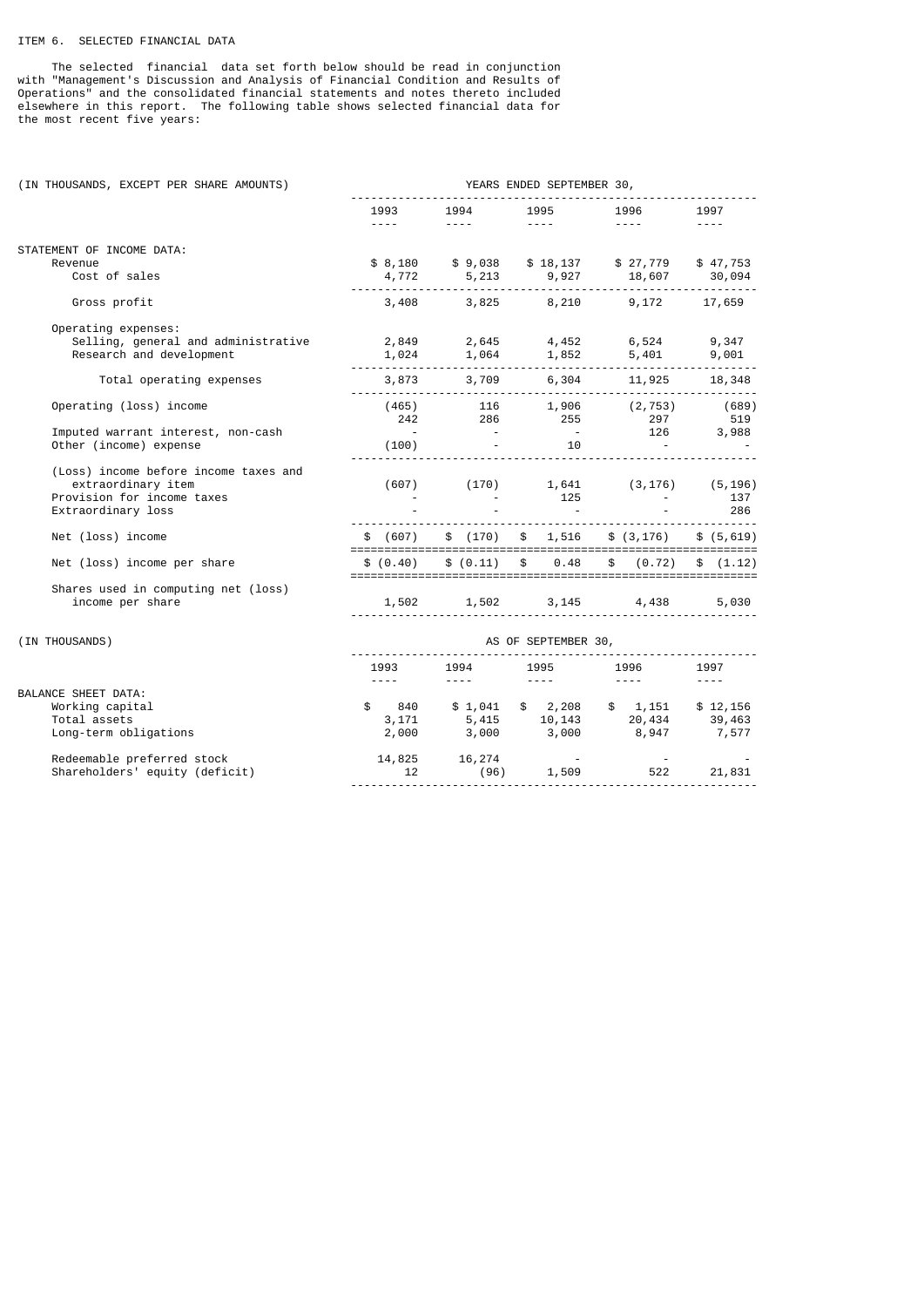ITEM 7. MANAGEMENT'S DISCUSSION AND ANALYSIS OF FINANCIAL CONDITION AND RESULTS OF OPERATIONS

#### Overview

 EMCORE, founded in 1984, designs and develops compound semiconductor materials and process technology and is a leading manufacturer of production systems used to fabricate compound semiconductor wafers. Compound semiconductors are used in a broad range of applications in wireless communications, telecommunications, computers, and consumer and automotive electronics. The Company provides its customers, both in the US and internationally, with materials science expertise, process technology and compound semiconductor production systems that enable the manufacture of commercial volumes of high-performance electronic and optoelectronic devices. Recently, in response to the growing need of its customers to cost effectively get to market faster with higher volumes of new and improved high performance products, the Company expanded its product offerings to include the design, development and production of compound semiconductor wafers and package-ready devices.

## RESULTS OF OPERATIONS:

 The following table sets forth the Statement of Income Data of the Company expressed as a percentage of total revenues for the fiscal years ended September 30, 1995, 1996 and 1997.

|                                                                                                                         | YEARS ENDED SEPTEMBER 30, |                     |                     |
|-------------------------------------------------------------------------------------------------------------------------|---------------------------|---------------------|---------------------|
|                                                                                                                         | 1995                      | 1996                | 1997                |
| Revenues<br>Cost of Sales                                                                                               | 100.0%<br>54.8            | 100.0%<br>67.0      | 100.0%<br>63.0      |
| Gross profit<br>Operating expenses:                                                                                     | 45.2                      | 33.0                | 37.0                |
| Selling, general and administrative<br>Research and development                                                         | 24.5<br>10.2              | 23.5<br>19.4        | 19.6<br>18.8        |
| Operating income (loss)<br>Stated interest expense, net<br>Imputed warrant interest, non-cash<br>Other expense (income) | 10.5<br>1.4<br>0.1        | (9.9)<br>1.1<br>0.4 | (1.4)<br>1.1<br>8.4 |
| Income (loss) before income taxes and extraordinary item<br>Provision for income taxes                                  | 9.0<br>0.6                | (11.4)              | (10.9)<br>0.3       |
| Net income (loss) before extraordinary item<br>Extraordinary item                                                       | 8.4                       | (11.4)              | (11.2)<br>(0.6)     |
| Net income (loss) before extraordinary item                                                                             | 8.4%                      | (11.4)%             | (11.8)%             |

#### COMPARISON OF FISCAL YEARS ENDED SEPTEMBER 30, 1996 AND 1997

#### Revenues

 The Company's revenues for fiscal 1997 increased 71.9% from \$27.8 million to \$47.8 million for the fiscal year ended September 30, 1996. The revenue increase was primarily attributable to increased demand of MOCVD systems and package-ready devices, as well as the introduction of compound semiconductor wafer products. International sales accounted for approximately 42.5% and 42.0% of revenues for the fiscal years ended September 30, respectively.

 The Company believes that in the future its revenues and consequential results of operations in a given quarterly period could be impacted by the timing of customer development projects and related purchase orders for the Company's varied products, new merchandise announcements and releases by the Company, and conditions in the economy, generally and in the compound semiconductor industry environment, specifically.

## Cost of Sales/Gross Profit

 Cost of sales includes direct material and labor costs, allocated manufacturing and service overhead, and installation and warranty costs. Gross profit increased from 33.0% of revenue to 37.0% of revenue for the fiscal years ended September 30, 1996 and 1997, respectively. The gross profit percentage increase was attributable to higher margins on wafer, device and licensing revenues.

## Selling, General and Administrative

 Selling, general and administrative expenses increased by 43.3% from \$6.5 million for the year ended September 30, 1996, to \$9.3 million for the year ended September 30, 1997. The increase was largely due to sales personnel headcount increases to support both domestic and foreign markets and general headcount additions to sustain the internal administrative support necessary for the Company's increased business as well as higher expenses attributable to increased revenues. As a percentage of revenue, selling, general and administrative expenses decreased from 23.5% of revenue during fiscal 1996 to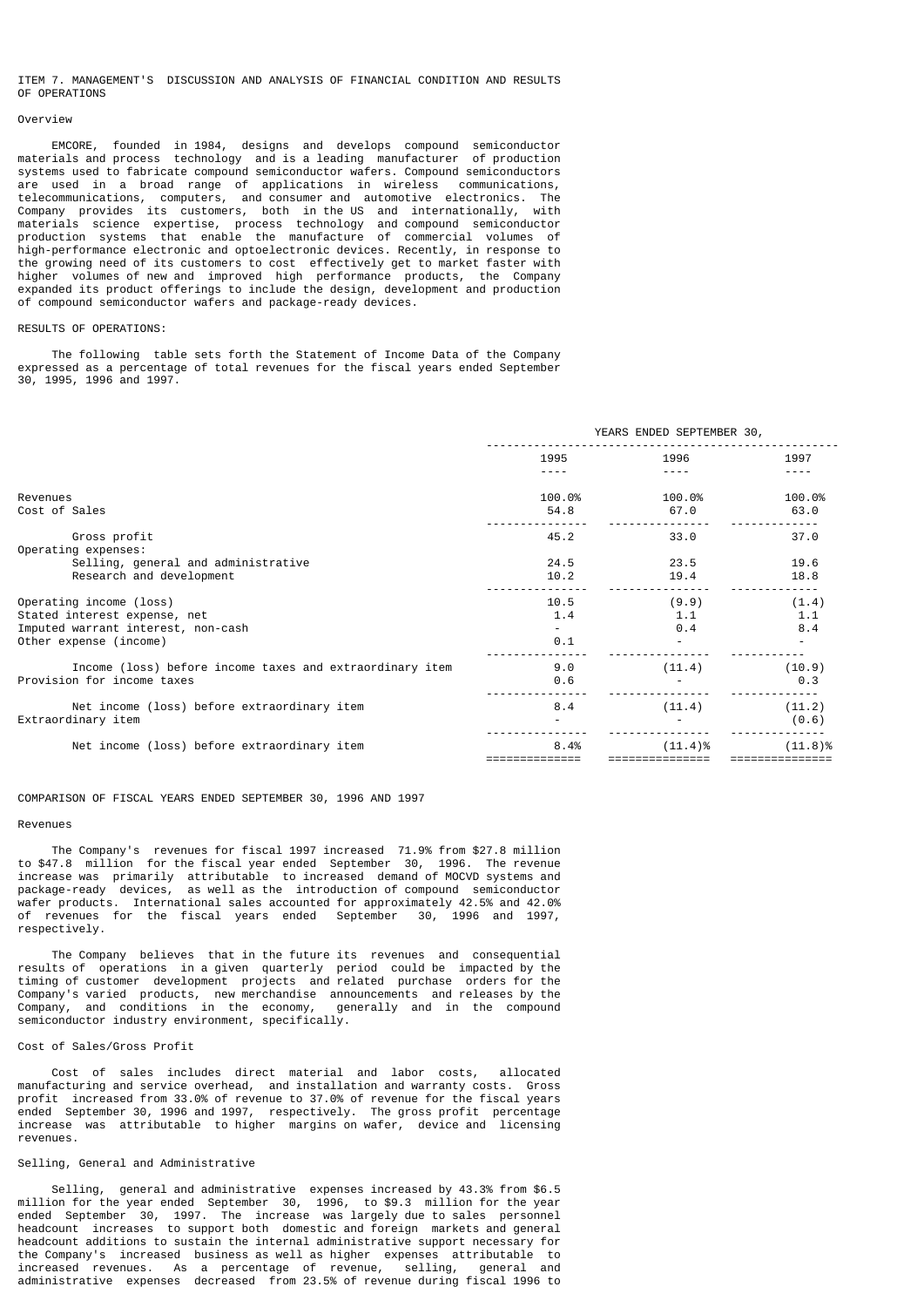## Research and Development

 Research and development expenses increased by 66.6% from \$5.4 million for the year ended September 30, 1996, to \$9.0 million for the year ended September 30, 1997. The increase was primarily attributable to increased staffing and equipment costs necessary to enhance current products and research and development activities for the emulation of the Company's two new product lines (epitaxial wafers and package-ready devices). As a percentage of revenue, research and development expenses decreased from 19.4% of revenue during fiscal 1996 to 18.8% of revenue for fiscal 1997. To maintain growth and market leadership in epitaxial technology, the Company expects to continue to invest a significant amount of its resources in research and development.

## Operating Income (Loss)

 During fiscal 1997, operating loss decreased \$2.1 million from a loss of \$2.8 million for the fiscal year ended September 30, 1996, to a loss of \$0.7 million for the year ended September 30, 1997. The change in operating loss was primarily due to higher revenues generating greater overall gross profit.

#### Other Expense

 During fiscal 1996, the Company issued detachable warrants along with subordinated notes to certain of its existing shareholders. In the first quarter of fiscal year 1997, the Company also issued detachable warrants in return for a \$10.0 million demand note facility (the "Facility") guarantee by the Chairman of the Board of the Company, who provided collateral for the Facility. The Company subsequently assigned a value to these detachable warrants issued using the Black-Scholes Option Pricing Model. The Company recorded the subordinated notes at a carrying value that is subject to periodic accretions, using the interest method, and reflected the Facility's detachable warrant value as debt issuance cost. The consequent expense of these subordinated note accretion amounts and the now terminated Facility's debt issuance cost is charged to "Imputed warrant interest, non-cash," and amounted to approximately \$126,000 and \$4.0 million for the fiscal years ended September 30, 1996 and 1997, respectively.

 Borrowings totaling \$8.0 million under the Facility were utilized to fund capital expenditures in connection with the build-out of the Company's manufacturing facility during the six months ended March 31, 1997. The resultant interest expense was the primary reason for the increase in "Stated interest expense" for the year ended September 30, 1997. The outstanding \$8.0 million under this demand note facility was repaid in March 1997.

# Extraordinary Item

 The Company repaid \$10.0 million of its outstanding debt with proceeds from its IPO. The entire \$8.0 million outstanding of its Facility was repaid and \$2.0 million was used to repay a portion of the Company's outstanding subordinated notes due May 1, 2001. In connection with this discharge of the Company's subordinated notes, an extraordinary loss of \$286,000 was recognized.

## Income Taxes

 The Company's effective income tax rate was 2.6% in fiscal 1997 up from 0.0% in fiscal 1996. The effective rate was 7.6% in fiscal 1995 which was a direct result of AMT and state taxes. The lower effective rate in fiscal 1996, relative to fiscal 1997, was attributable to a federal income tax benefit offset by net operating loss and expenses not utilized or deductible for tax purposes.

#### Net Income (Loss)

 Net loss increased \$2.4 million from \$3.2 million for the fiscal year ended September 30, 1996, to \$5.6 million for the fiscal year ended September 30, 1997. This year-to-date increase was primarily attributable to the aforementioned \$4.0 million of non-cash imputed warrant interest associated with certain financing transactions.

# COMPARISON OF FISCAL YEARS ENDED SEPTEMBER 30, 1995 AND 1996

 Revenues. Revenues increased 53.6% from \$18.1 million in fiscal 1995 to \$27.8 million in fiscal 1996. Revenues derived from international sales increased 81.5% from \$6.5 million in fiscal 1995 to \$11.8 million in fiscal 1996. These increases were primarily due to greater sales of the Company's compound semiconductor production systems resulting from broader acceptance of these products, coupled with an increased market demand for compound semiconductor devices, and to a lesser extent, increased service revenues, which include parts and service contracts, resulting from the Company's growing installed base. In addition, in fiscal 1996, the Company's research contract revenues increased as a result of an arrangement with General Motors whereby General Motors paid the Company \$1.6 million to develop and enhance certain MR package-ready devices for commercial production.

 Cost of Sales/Gross Profit. Cost of sales increased 87.9% from \$9.9 million in fiscal 1995 to \$18.6 million in fiscal 1996. Gross profit decreased from 45.2% of revenues in fiscal 1995 to 33.0% of revenues in fiscal 1996. This decrease was principally attributable to: (i) the sale of three systems at a loss for strategic reasons; (ii) competitive pricing conditions prevailing generally in the market and a resulting decrease in the average selling price of the Company's production systems; (iii) increased production costs associated with system enhancements; and (iv) an increase in the Company's cost of obtaining certain components. The sales for strategic reasons were made to several leading universities in key geographic areas in order to increase the Company's visibility and to enhance its reputation in the technology and research community. The Company believes that the three sales made for strategic reasons resulted in an approximately 4% decline in gross profit in fiscal 1996.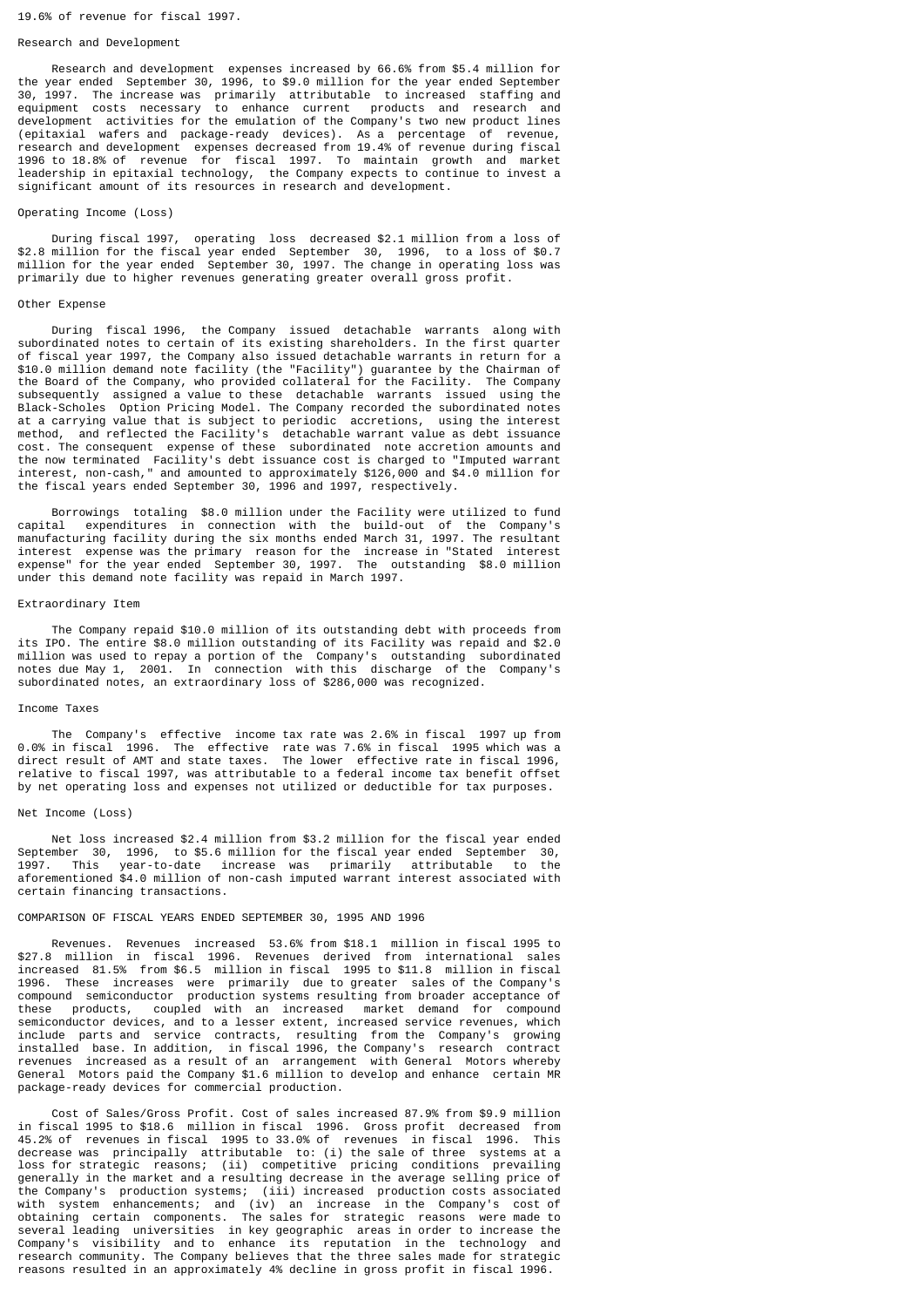Selling, General and Administrative. Selling, general and administrative expenses increased 44.4% from \$4.5 million in fiscal 1995 to \$6.5 million in fiscal 1996. This increase was primarily due to increased marketing expenses associated with the Company's higher level of production systems sales and the hiring of additional personnel to support the Company's expanded activities. As a percentage of revenues, selling, general and administrative expenses decreased from 24.5% in fiscal 1995 to 23.5% in fiscal 1996.

 Research and Development. Research and development expenses increased 184.2% from \$1.9 million in fiscal 1995 to \$5.4 million in fiscal 1996. This increase was primarily due to the Company's increased research and development activities relating to the initiation of its wafer and package-ready device product lines. As a percentage of revenues, research and development expenses increased from 10.2% in fiscal 1995 to 19.4% in fiscal 1996.

## Backlog

 The Company's order backlog increased 3.4% from \$23.6 million for the fiscal year ended September 30, 1996, to \$24.4 million for the fiscal year ended September 30, 1997. The Company includes in backlog only customer purchase orders which have been accepted by the Company and for which shipment dates have been assigned within the twelve months to follow and research contracts that are in process or awarded. Wafer and device contract agreements extending longer than one year in duration are included in backlog only for the ensuing 12 months and 3 months, respectively. Some of these agreements currently extend over five years. The Company receives partial advance payments or irrevocable letters of credit on most production system orders and has never experienced an order cancellation. Although the Company has increased its capacity to meet continued increased production needs, there can be no assurance that the Company will be consistently able to increase its capacity to meet its scheduled needs.

## Liquidity And Capital Resources

 Cash and cash equivalents increased by \$2.3 million from \$1.4 million at September 30, 1996, to \$3.7 million at September 30, 1997. For fiscal 1997, net cash used by operations amounted to \$6.9 million, primarily due to the Company's increase in accounts receivable, decrease in accounts payable and advanced billings, offset by an increase in accrued expenses and certain non-cash items, including depreciation, amortization, and detachable warrant accretion and debt issuance cost. Net cash used in investment activities during fiscal 1997 amounted to \$11.9 million due to the purchase and manufacture of new equipment for the facilitation of the Company's wafer and package ready device product lines and to new facility clean room modifications and enhancements. For the fiscal year ended September 30, 1997, net cash from financing activities amounted to \$21.1 million, primarily the \$22.8 million net proceeds from the Company's initial public offering, accounted for the majority of the resulting net cash increase.

 On March 31, 1997, the Company entered into a \$10.0 million revolving loan and security agreement (the "Agreement") with First Union National Bank. The Agreement bears interest at the rate of First Union's prime rate plus 50 basis points and expires on September 30, 1998. There are presently no borrowings under the Agreement.

 The Company believes that its current liquidity, together with the Agreement, will be sufficient to meet its cash needs for working capital through fiscal 1998. Thereafter, if cash generated from operations is insufficient to satisfy the Company's liquidity requirements, the Company may be required to raise funds through equity or debt offerings or obtain additional credit facilities. Additional funding may not be available when needed or on terms acceptable to the Company, which could have a material adverse effect on the Company's financial conditions and operations.

## Staffing

 At September 30, 1997, the Company employeed 271 full-time employees, up 46.5% from 185 as of September 30, 1996 and up 243.0% from the 79 employees at fiscal 1995. The increase in the number of employees since the end of 1995 is a direct result of the Company's increased manufacturing operation needs to meet the demand for its compound semiconductor production systems, wafers and package-ready devices. None of the Company's employees are covered by a collective bargaining agreement. The Company considers its relationship with its employees to be good.

#### Outlook

 On December 5, 1997, in line with the Company's strategic growth plan, the Company purchased the privately-held MicroOptical Devices, Inc. ("MODE"). MODE is one of the market leaders in the design and development of high-quality components and subsystems based on VCSEL technology, which is expected to offer superior performance and higher efficiency over conventional compound semiconductor technologies.

 MODE's microlasers and optical subsystems provide design, performance and significant cost advantages over their technical predecessors such as edge-emitting solid state lasers. Through the integration of VCSELs with leading OEM systems design, VCSELs are expected to provide enhanced performance benefits to market applications such as Internet access, onboard photonics, gigabit ethernet, local area networks, microarea networks such as chip-to-chip and board-to-board applications, DVD and fiberoptic switching. MODE's Gigalase(TM) and Gigarray(TM) technology developments to date are currently being evaluated by a variety of domestic and international OEM customers in the areas of data communications, telecommunications, optical storage and sensing.

 The Company believes that VCSEL technology may address a number of technical bandwidth challenges applicable to the high-speed computing and communications markets, allowing optoelectronic applications to perform their functions at higher speeds with lower costs than traditional optoelectronic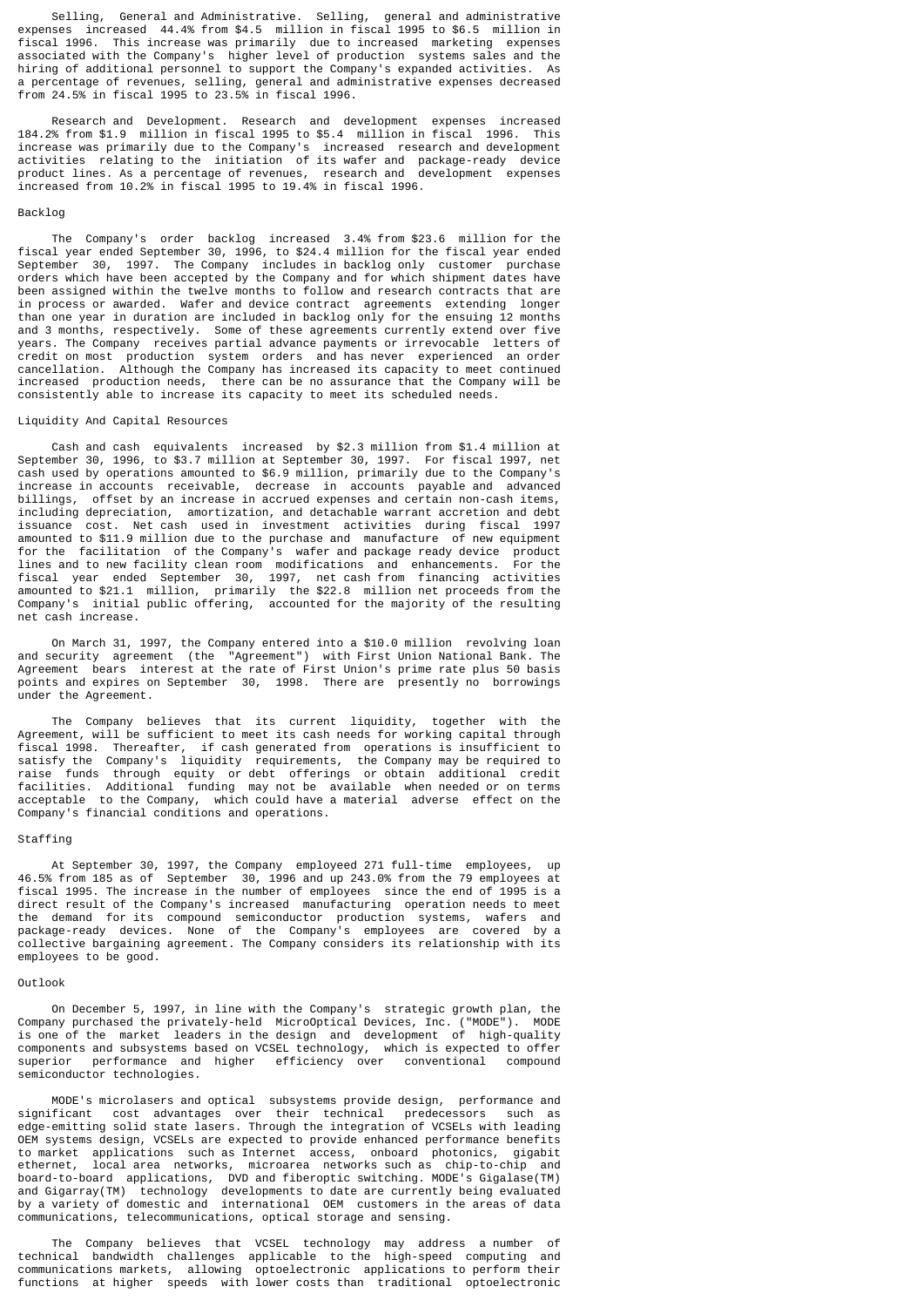systems. It believes that with the acquisition of MODE, the Company will be well positioned to actively participate in the development of the next-generation optoelectronic laser market which is estimated to grow to one billion dollars by the year 2000.

 Under the terms of the agreement, the Company issued 1,461,866 shares of Common Stock, 200,966 common stock purchase options and 47,118 common stock purchase warrants in exchange of 100% of the outstanding capital stock of MODE. The acquisition purchase price amounted to approximately \$32.8 million. The acquisition will be recorded under the purchase method of accounting and a significant portion of the purchase price will be taken as a one time charge of approximately \$29.3 million by the Company related to the write-off of in-process research and development. The proposed transaction is expected to be accretive within the first twelve months. Upon the completion of the transaction, MODE is expected to operate as a separate wholly-owned subsidiary of EMCORE.

 In fiscal 1997, the Company entered into a non-exclusive and non-refundable technology licensing and royalty agreement with Uniroyal Technology Corporation ("UTC") for the process technology to manufacture high brightness light emitting diodes ("LEDs"). During fiscal 1997, revenue associated with the UTC licensing agreement amounted to \$2.5 million. UTC's Chairman and CEO is a member of EMCORE's Board of Directors and EMCORE's Chairman is on the Board of Directors of UTC. Over the next 12 to 36 months, the Company may realize up to \$5.5 million in license fees and related royalties in connection with these agreements. Additionally, the Company and a wholly-owned subsidiary of UTC have agreed in principle to form a new venture in which the Company will have a minority interest, for the production and marketing of products related to this licensed technology. Subsequent to September 30, 1997, the Company's outstanding related party accounts receivable was paid in full and the payments under the terms of the licensing agreement are not refundable.

 Historically the Company has generated significant revenues from its TurboDisc(TM) product line from Asian customers. Continued economic and currency-related uncertainty in the region could impact the Company's future TurboDisc(TM) sales in this market. However, the Company believes that a potential drop in such sales could allow the Company to begin selling epitaxial wafers and package-ready devices to this market despite the recent financial volatility in the area.

 The Company believes it possesses the technological "know how" to capitalize on all of these market opportunities. However, there can be no assurance that the Company will maintain sufficient growth in sales levels to support the associated labor, equipment and facility costs.

## Information Relating to Forward Looking Statements

 Management's Discussions and Analysis and the business description in Item 1 of this Report include forward-looking statements that reflect the Company's current expectations or beliefs concerning future results and events. The words "expects", "intends", "believes", "anticipates", "likely", "will", and similar expressions identify forward-looking statements. These forward-looking statements are subject to certain risks and uncertainties which could cause actual results and events to differ materially from those anticipated in the forward-looking statements. Factors that might cause such a difference include, but are not limited to, statements about future financial performance of the Company and MODE and the effect of the acquisition on the Company's business; continued acceptance of the Company's MOCVD technologies, as well as the market success of VCSEL technologies; the Company's ability to achieve and implement the planned enhancements of products and services on a timely and cost-effective basis and customer acceptance of those product introductions; product obsolescence due to advances in technology and shifts in market demand; competition and resulting price pressures; business conditions; economic and stock market conditions, particularly in the U.S., Europe and Japan, and their impact on sales of the Company's products and services; risks associated with foreign operations, including currency and political risks; and such other risk factors as may have been or may be included from time to time in the Company's reports filed with the Securities and Exchange Commission.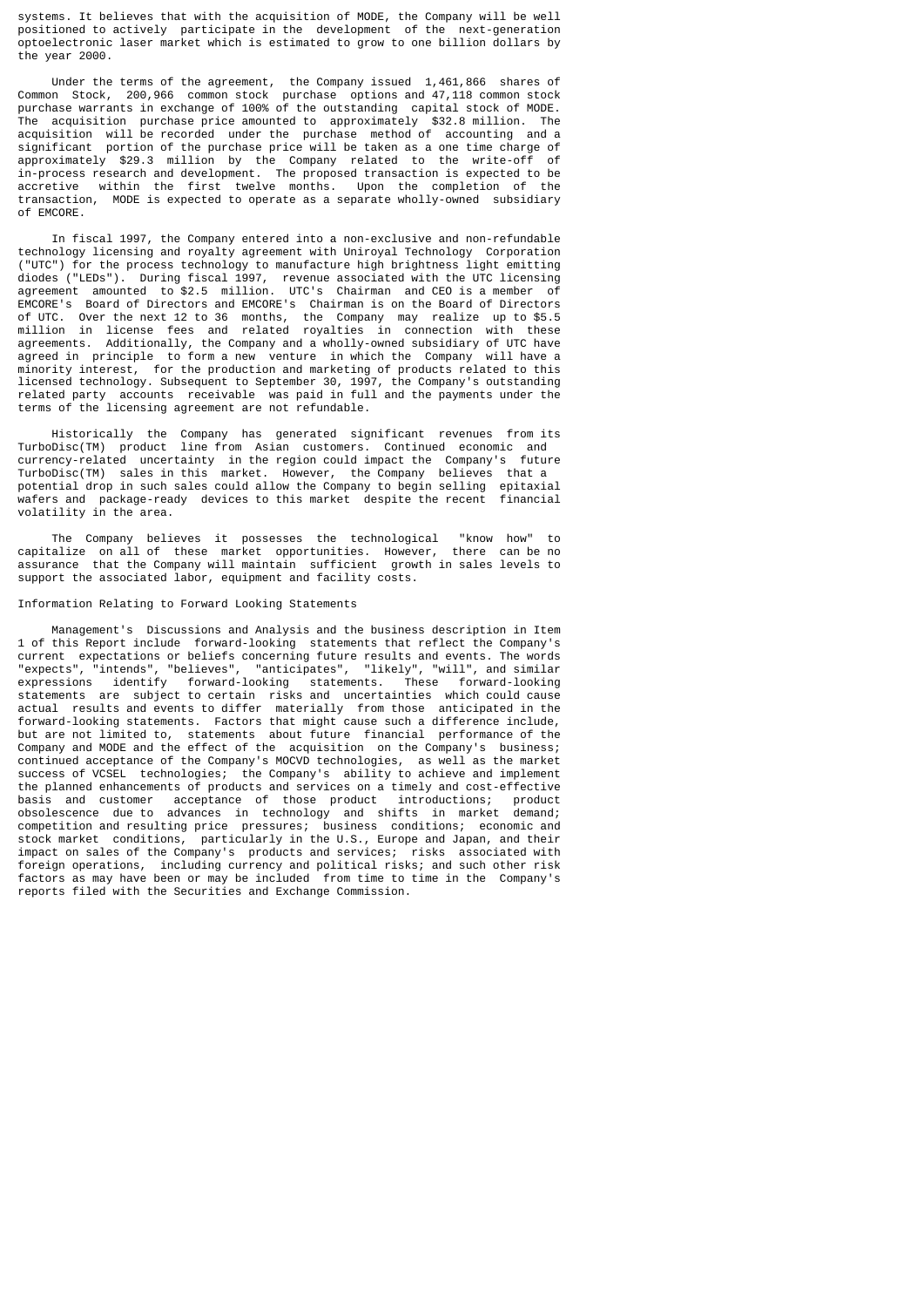## EMCORE CORPORATION BALANCE SHEET AS OF SEPTEMBER 30, 1996 AND 1997

|                                                                                                                                                                                                                          | 1996         | 1997                              |
|--------------------------------------------------------------------------------------------------------------------------------------------------------------------------------------------------------------------------|--------------|-----------------------------------|
| <b>ASSETS</b>                                                                                                                                                                                                            |              | <u> - - - - - - - - - - - - -</u> |
|                                                                                                                                                                                                                          |              |                                   |
| Current assets:<br>Cash and cash equivalents<br>Restricted cash                                                                                                                                                          |              | $$1,367,386$ $$3,653,145$         |
|                                                                                                                                                                                                                          |              | 312,500                           |
| Accounts receivable, net of allowance for doubtful accounts of approximately<br>\$310,000 and \$697,000 at September 30, 1996 and 1997, respectively<br>Accounts receivable - related party<br>Inventories, net          | 3,025,171    | 8,439,704<br>2,500,000            |
| Costs in excess of billings on uncompleted contracts<br>Prepaid expenses and other current assets                                                                                                                        | 7,645,040    | 7,185,626                         |
|                                                                                                                                                                                                                          |              |                                   |
| Total current assets                                                                                                                                                                                                     | 12, 116, 854 | 22, 211, 368                      |
| Property and equipment, net                                                                                                                                                                                              |              |                                   |
| Other assets, net                                                                                                                                                                                                        | 7,796,832    | 16,797,833                        |
|                                                                                                                                                                                                                          |              | $520, 735$ $453, 608$             |
| Total assets                                                                                                                                                                                                             |              | \$20,434,421 \$39,462,809         |
| LIABILITIES AND SHAREHOLDERS' EQUITY                                                                                                                                                                                     |              |                                   |
| Current liabilities:                                                                                                                                                                                                     |              |                                   |
| Accounts payable<br>Accrued expenses                                                                                                                                                                                     | \$5,660,438  | \$4,050,216                       |
|                                                                                                                                                                                                                          | 1,986,646    | 3,867,589                         |
| Advanced billings                                                                                                                                                                                                        |              | 3, 306, 462 1, 998, 183           |
| Unearned service revenue                                                                                                                                                                                                 |              |                                   |
| Capitalized lease obligation - current                                                                                                                                                                                   |              | $12,315$ $124,279$<br>$ 15,030$   |
| Total current liabilities                                                                                                                                                                                                |              |                                   |
|                                                                                                                                                                                                                          |              | 10,965,861 10,055,297             |
| Long-term debt:<br>Subordinated notes, net                                                                                                                                                                               |              |                                   |
|                                                                                                                                                                                                                          |              | 8,946,971 7,499,070               |
| Capitalized lease obligation                                                                                                                                                                                             | <u>.</u>     | 77,870                            |
| Total liabilities                                                                                                                                                                                                        |              | 19, 912, 832 17, 632, 237         |
|                                                                                                                                                                                                                          |              |                                   |
| Commitments and contingencies<br>Shareholders' equity:<br>Common stock, no par value,  23,529,411 shares  authorized,  2,994,461 shares<br>issued and outstanding in 1996 and 6,000,391 shares issued and outstanding in |              |                                   |
| 1997                                                                                                                                                                                                                     |              | 18,977,566 45,816,774             |
| Accumulated deficit                                                                                                                                                                                                      |              | $(18, 158, 291)$ $(23, 777, 658)$ |
|                                                                                                                                                                                                                          | 819,275      | 22,039,116                        |
| Notes receivable from warrant issuances and stock sales                                                                                                                                                                  | (297,686)    | (208, 544)                        |
| Total shareholders' equity                                                                                                                                                                                               | 521,589      | 21,830,572<br>.                   |
|                                                                                                                                                                                                                          |              |                                   |

THE ACCOMPANYING NOTES ARE AN INTEGRAL PART OF THE FINANCIAL STATEMENTS.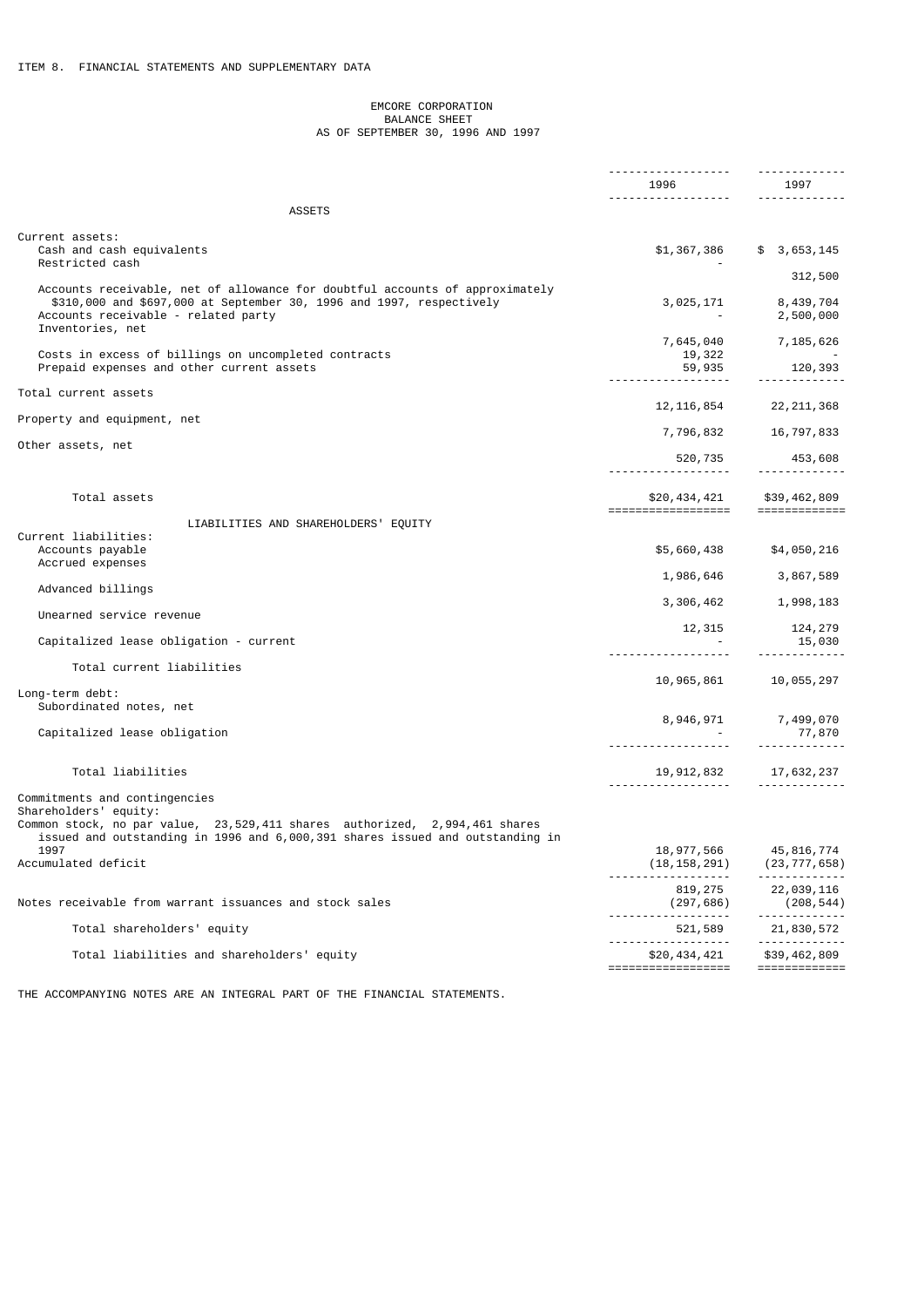## EMCORE CORPORATION STATEMENTS OF OPERATIONS FOR THE YEARS ENDED SEPTEMBER 30, 1995, 1996 AND 1997

|                                                                    | 1995 (1995)                                              |                                                                                                                                                             |                                  |
|--------------------------------------------------------------------|----------------------------------------------------------|-------------------------------------------------------------------------------------------------------------------------------------------------------------|----------------------------------|
|                                                                    |                                                          |                                                                                                                                                             |                                  |
| Revenues:                                                          |                                                          |                                                                                                                                                             |                                  |
| Systems and materials                                              | \$16,616,236                                             | \$24,066,506 \$45,591,287                                                                                                                                   |                                  |
| Services                                                           | 1,520,431                                                |                                                                                                                                                             |                                  |
|                                                                    |                                                          |                                                                                                                                                             |                                  |
| Total revenues                                                     | 18, 136, 667                                             | 27,778,885                                                                                                                                                  | 47,752,572                       |
| Cost of sales:                                                     |                                                          |                                                                                                                                                             |                                  |
| Systems and materials                                              | 8,782,674                                                | 16, 132, 335 29, 308, 788                                                                                                                                   |                                  |
| Services                                                           |                                                          |                                                                                                                                                             |                                  |
|                                                                    | 1, 144, 297<br>----------                                |                                                                                                                                                             |                                  |
| Total cost of sales                                                |                                                          |                                                                                                                                                             |                                  |
|                                                                    | 9,926,971<br>.                                           | $18,606,420$ $30,094,015$                                                                                                                                   |                                  |
|                                                                    |                                                          |                                                                                                                                                             |                                  |
| Gross profit                                                       | 8,209,696                                                | $9,172,465$ $17,658,557$                                                                                                                                    |                                  |
|                                                                    |                                                          |                                                                                                                                                             |                                  |
| Operating expenses:                                                |                                                          |                                                                                                                                                             |                                  |
| Selling, general and administrative                                | 4,451,534                                                | 6,524,482 9,346,329                                                                                                                                         |                                  |
| Research and development                                           |                                                          | $1,851,798$<br>$-1,851,798$<br>$-1,851,798$<br>$-1,951,798$<br>$-1,951,798$<br>$-1,951,798$<br>$-1,951,798$<br>$-1,951,798$<br>$-1,951,798$<br>$-1,951,798$ |                                  |
|                                                                    |                                                          |                                                                                                                                                             |                                  |
| Operating income (loss)                                            | 1,906,364<br>.                                           | $(2, 753, 430)$ (688,960)                                                                                                                                   |                                  |
| Other expenses:                                                    |                                                          |                                                                                                                                                             |                                  |
| Stated interest, net of interest income of \$84,101,               |                                                          |                                                                                                                                                             |                                  |
| \$71,460 and \$236,945 for the years ended                         |                                                          |                                                                                                                                                             |                                  |
| September 30, 1995, 1996 and 1997, respectively                    |                                                          | 255, 384 297, 093 519, 422                                                                                                                                  |                                  |
| Imputed warrant interest, non-cash                                 | $\alpha$ , $\beta$ , $\alpha$ , $\beta$                  |                                                                                                                                                             | $125,791$ $3,988,390$            |
| Other                                                              | 10,000                                                   |                                                                                                                                                             |                                  |
| Income (loss) before income taxes and                              |                                                          |                                                                                                                                                             |                                  |
| extraordinary item                                                 | 1,640,980                                                | $(3, 176, 314)$ $(5, 196, 772)$                                                                                                                             |                                  |
| Provision for income taxes                                         | 125,000                                                  |                                                                                                                                                             |                                  |
| Net income (loss) before extraordinary item                        | <u> - - - - - - - - - - - - - - - - - -</u><br>1,515,980 |                                                                                                                                                             | $(3, 176, 314)$ $(5, 333, 772)$  |
|                                                                    |                                                          |                                                                                                                                                             |                                  |
| Extraordinary item - loss on early extinguishment of               |                                                          |                                                                                                                                                             |                                  |
| debt                                                               |                                                          |                                                                                                                                                             | - 285,595<br>------------------- |
| Net income (loss)                                                  |                                                          | $$1,515,980$ $$(3,176,314)$ $$(5,619,367)$                                                                                                                  |                                  |
|                                                                    |                                                          |                                                                                                                                                             |                                  |
|                                                                    |                                                          |                                                                                                                                                             |                                  |
| Per share data:<br>Shares used in computation of net income (loss) |                                                          |                                                                                                                                                             |                                  |
| Net income (loss) per share before extraordinary item              |                                                          | $3, 145, 292$<br>$4, 438, 403$<br>$5, 029, 806$<br>$60.72$<br>$6(1.06)$                                                                                     |                                  |
|                                                                    |                                                          |                                                                                                                                                             |                                  |
| Net income (loss) per share                                        | \$0.48                                                   | \$(0.72)                                                                                                                                                    | \$(1.12)                         |
|                                                                    |                                                          |                                                                                                                                                             |                                  |

THE ACCOMPANYING NOTES ARE AN INTEGRAL PART OF THE FINANCIAL STATEMENTS.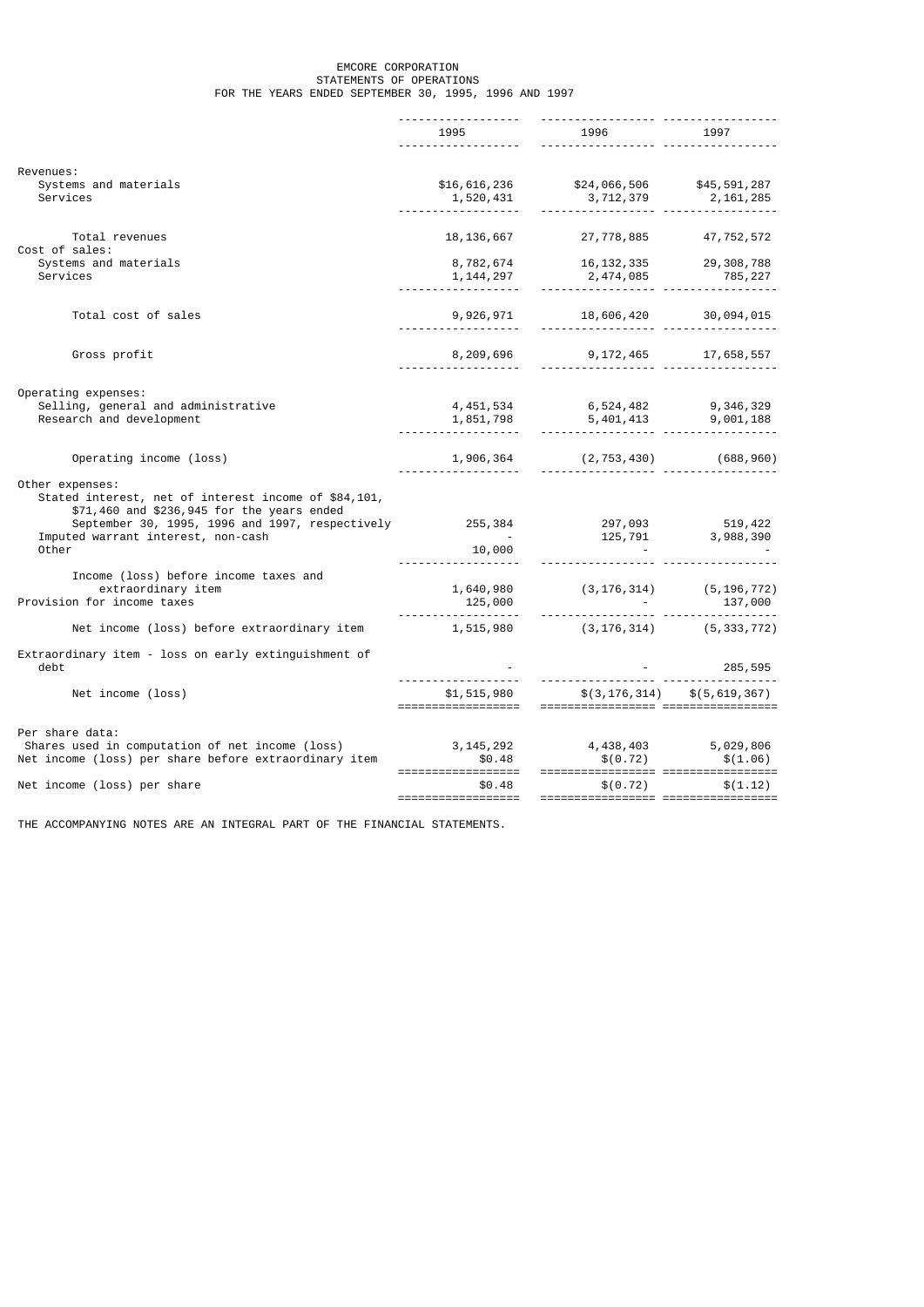## EMCORE CORPORATION STATEMENTS OF SHAREHOLDERS' (DEFICIT) EQUITY AS OF SEPTEMBER 30, 1995, 1996 AND 1997

|                                                                                                                        |                   | Common Stock       | Class I Preferred Stock<br><u></u> .     |                                                        | Accumulated |                  |
|------------------------------------------------------------------------------------------------------------------------|-------------------|--------------------|------------------------------------------|--------------------------------------------------------|-------------|------------------|
|                                                                                                                        | Shares            | Amount             | Shares                                   | Amount                                                 | Discount    | Deficit          |
| BALANCE AT<br>SEPTEMBER 30, 1994                                                                                       | 58,364            | \$<br>301,924      | 693,900                                  | $$1,235,142 \$934,454)$                                |             | \$(16, 497, 957) |
| Warrants exercised and<br>conversions                                                                                  | 30,586            | 92,554             | 528,450                                  |                                                        |             |                  |
| Repurchase of Class I<br>Preferred Stock                                                                               |                   |                    |                                          |                                                        |             |                  |
| November 1994 preferred<br>stock conversions<br>into common stock<br>and retirement of<br>preferred treasury<br>shares |                   | 149,572 15,350,689 | $(1, 222, 350)$ $(1, 235, 142)$ 934, 454 |                                                        |             |                  |
| August 1995 conversion<br>of Class A preferred<br>stock into common<br>stock                                           |                   | 2,755,939 892,399  |                                          |                                                        |             |                  |
| Net income                                                                                                             |                   |                    |                                          |                                                        |             | 1,515,980        |
| BALANCE AT<br>SEPTEMBER 30, 1995                                                                                       | 2,994,461         | 16,637,566         |                                          | with the control of the control of the con-            |             | (14, 981, 977)   |
| Issuance of common<br>stock purchase<br>warrants                                                                       |                   | 2,340,000          |                                          |                                                        |             |                  |
| Notes receivable due<br>from shareholders in<br>connection with<br>issuance of detachable<br>warrants                  |                   |                    |                                          |                                                        |             |                  |
| Net loss                                                                                                               |                   |                    |                                          |                                                        |             | (3, 176, 314)    |
| BALANCE AT<br>SEPTEMBER 30, 1996                                                                                       | 2,994,461         | 18,977,566         |                                          | 100 - Antonio Alemania (1985), Antonio Alemania (1986) | $\sim$      | (18, 158, 291)   |
| Issuance of common<br>stock purchase<br>warrants                                                                       |                   | 3,601,455          |                                          |                                                        |             |                  |
| Issuance of common<br>stock in initial public<br>offering, net of<br>issuance cost of                                  |                   |                    |                                          |                                                        |             |                  |
| \$3,110,345<br>Issuance of common<br>stock on exercise                                                                 | 2,875,000         | 22,764,655         |                                          |                                                        |             |                  |
| of warrants<br>Issuance of common<br>stock on exercise<br>of stock options                                             | 94, 124<br>34,965 | 384,027<br>53,640  |                                          |                                                        |             |                  |
| Redemptions of notes<br>receivable from<br>shareholders                                                                |                   |                    |                                          |                                                        |             |                  |
| Forgiveness of notes<br>receivable from<br>shareholder                                                                 |                   |                    |                                          |                                                        |             |                  |
| $401(k)$ matching<br>contribution                                                                                      | 1,841             | 35,431             |                                          |                                                        |             |                  |
| Net loss                                                                                                               |                   |                    |                                          |                                                        |             | (5,619,367)      |
| <b>BALANCE AT</b><br>SEPTEMBER 30, 1997                                                                                | \$ 6,000,391      | \$45,816,774       |                                          |                                                        |             | \$(23, 777, 658) |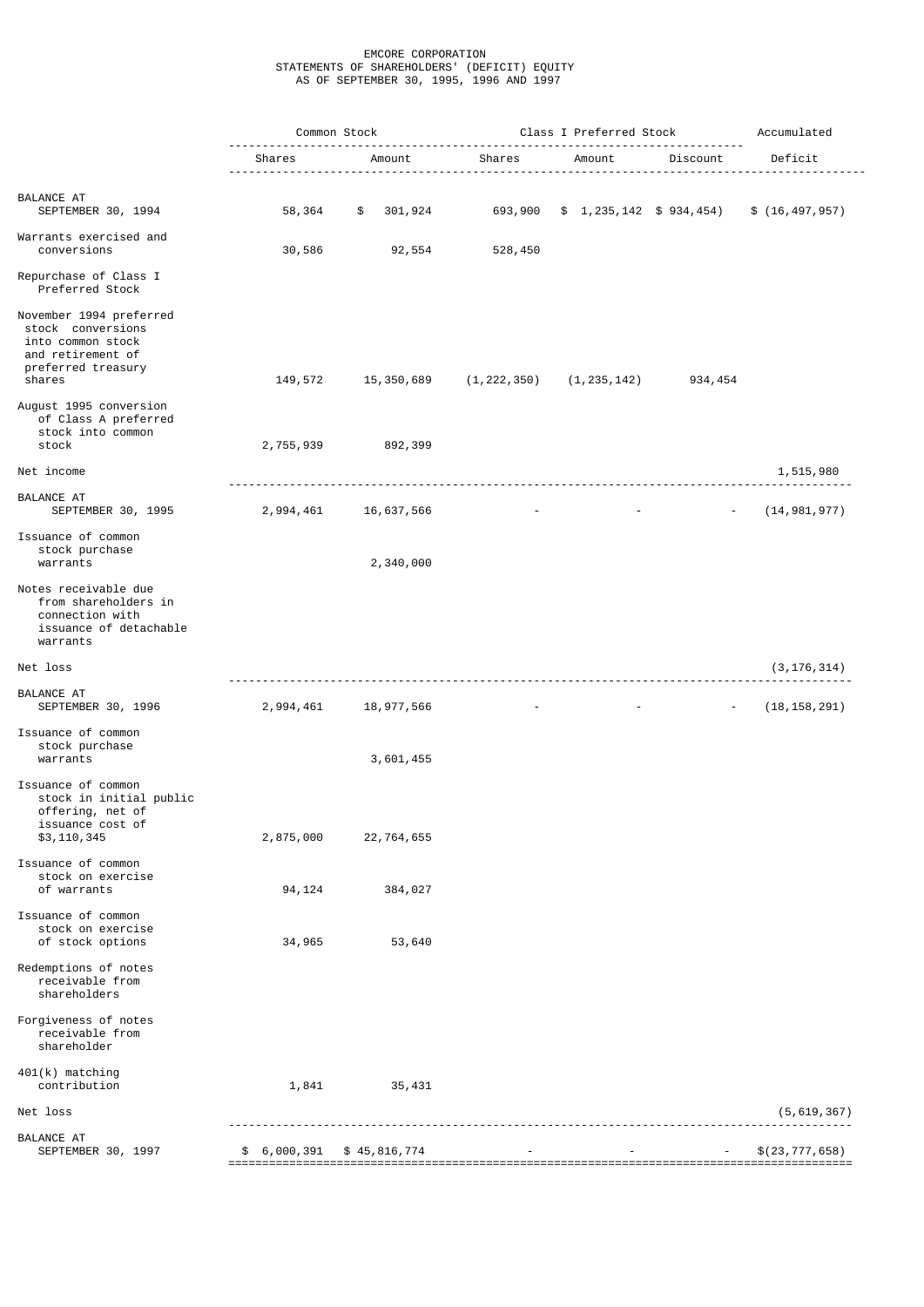#### STATEMENTS OF SHAREHOLDERS (DEFICIT) EQUITY (CONTINUED) - --------------------------------------------------------

|                                                                                                                        | Treasury             | Shareholders'                    | Total<br>Notes Shareholders'<br>Stock Receivable Equity/(Deficit) |
|------------------------------------------------------------------------------------------------------------------------|----------------------|----------------------------------|-------------------------------------------------------------------|
| BALANCE AT<br>SEPTEMBER 30, 1994                                                                                       | \$                   |                                  | $(28, 104)$ \$ $(146, 107)$ $(16, 069, 556)$                      |
| Warrants exercised and<br>conversions                                                                                  |                      |                                  | 92,554                                                            |
| Repurchase of Class I<br>Preferred Stock                                                                               | (12, 645)            |                                  | (12, 645)                                                         |
| November 1994 preferred<br>stock conversions<br>into common stock<br>and retirement of<br>preferred treasury<br>shares | 40,749               |                                  | 15,090,750                                                        |
| August 1995 conversion<br>of Class A preferred<br>stock into common<br>stock                                           |                      |                                  | 892,399                                                           |
| Net income                                                                                                             |                      |                                  | 1,515,980                                                         |
| BALANCE AT<br>SEPTEMBER 30, 1995                                                                                       | <b>All Contracts</b> | <u></u> .                        | $(146, 107)$ 1, 509, 482                                          |
| Issuance of common<br>stock purchase<br>warrants                                                                       |                      |                                  | 2,340,000                                                         |
| Notes receivable due<br>from shareholders in<br>connection with<br>issuance of detachable<br>warrants                  |                      | (151, 579)                       |                                                                   |
| Net loss                                                                                                               |                      |                                  | (151, 579)<br>(3, 176, 314)                                       |
|                                                                                                                        |                      | -------------------------------- |                                                                   |
| BALANCE AT<br>SEPTEMBER 30, 1996                                                                                       | <b>All Control</b>   | (297, 686)                       | 521,589                                                           |
| Issuance of common<br>stock purchase<br>warrants                                                                       |                      |                                  | 3,601,455                                                         |
| Issuance of common<br>stock in initial public<br>offering, net of<br>issuance cost of                                  |                      |                                  |                                                                   |
| \$3,110,345                                                                                                            |                      |                                  | 22,764,655                                                        |
| Issuance of common<br>stock on exercise<br>of warrants                                                                 |                      |                                  | 384,027                                                           |
| Issuance of common<br>stock on exercise<br>of stock options                                                            |                      |                                  | 53,640                                                            |
| Redemptions of notes<br>receivable from<br>shareholders                                                                |                      | 31,842                           | 31,842                                                            |
| Forgiveness of notes<br>receivable from<br>shareholder                                                                 |                      | 57,300                           | 57,300                                                            |
| 401(k) matching<br>contribution                                                                                        |                      |                                  | 35,431                                                            |
| Net loss                                                                                                               |                      |                                  | (5,619,367)                                                       |
| <b>BALANCE AT</b><br>SEPTEMBER 30, 1997                                                                                |                      | (208,544)<br>\$                  | \$21,830,572                                                      |

THE ACCOMPANYING NOTES ARE AN INTEGRAL PART OF THE FINANCIAL STATEMENTS.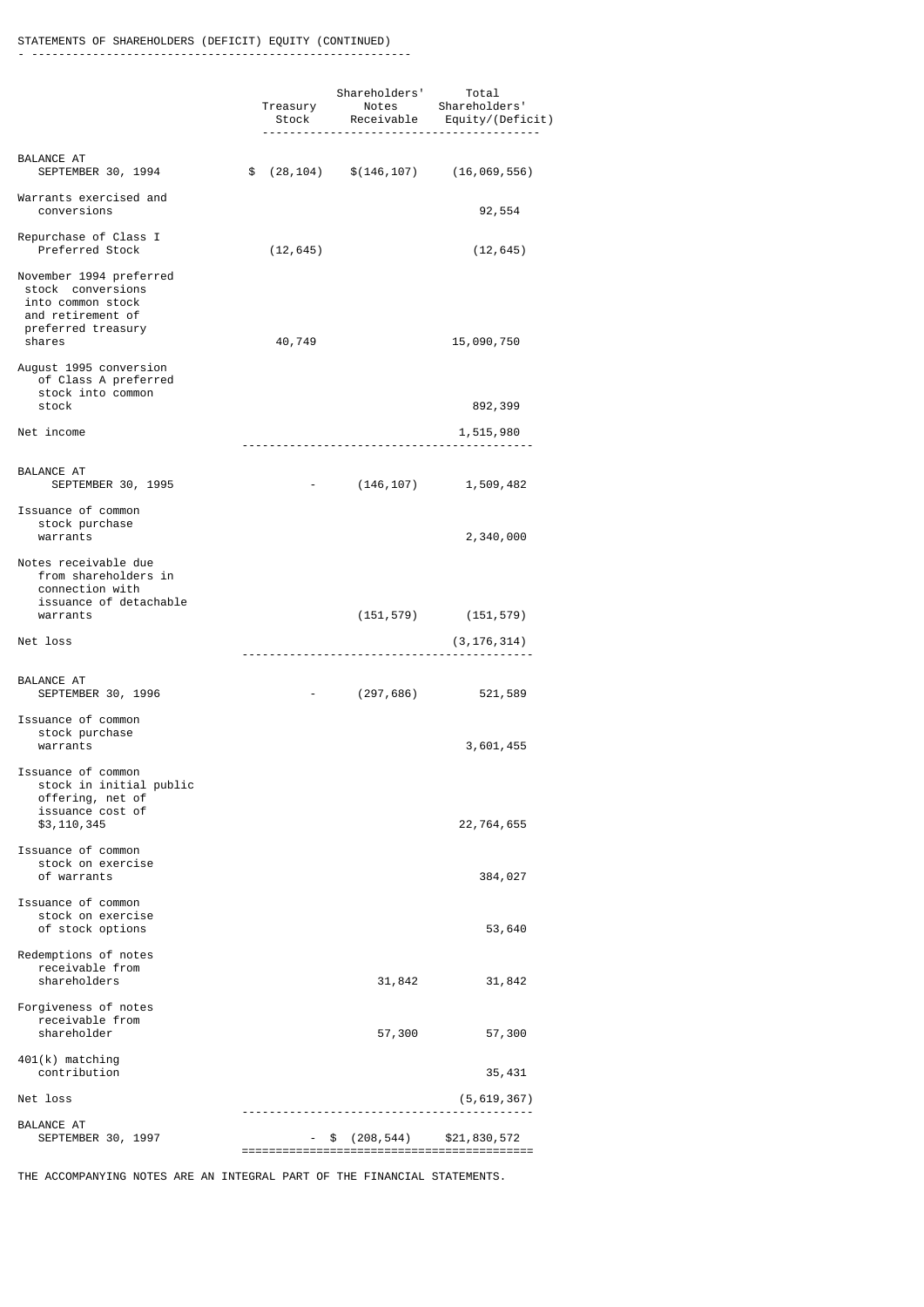## EMCORE CORPORATION STATEMENTS OF CASH FLOWS FOR THE YEARS ENDED SEPTEMBER 30, 1995, 1996 AND 1997

|                                                                                                                                                          | 1995                                 | 1996                                                                                                                  | 1997                                               |
|----------------------------------------------------------------------------------------------------------------------------------------------------------|--------------------------------------|-----------------------------------------------------------------------------------------------------------------------|----------------------------------------------------|
|                                                                                                                                                          |                                      |                                                                                                                       |                                                    |
| CASH FLOWS FROM OPERATING ACTIVITIES:<br>Net income (loss)<br>Adjustments to reconcile net income (loss) to<br>net cash provided by (used for) operating | \$                                   | $1,515,980$ \$ $(3,176,314)$ \$ $(5,619,367)$                                                                         |                                                    |
| activities:<br>Depreciation and amortization<br>Provision for doubtful accounts<br>Provision for inventory valuation                                     | 887, 132<br>95, 430<br>15,379        | 1,871,016<br>146,418<br>105,000                                                                                       | 3,187,755<br>515,000<br>120,000                    |
| Detachable warrant accretion and debt<br>issuance cost                                                                                                   |                                      | 125,792                                                                                                               | 3,988,390                                          |
| Extraordinary loss on early extinguishment<br>of debt<br>401(k) matching contribution<br>Write-off note receivable due from                              |                                      |                                                                                                                       | 285,595<br>35,431                                  |
| shareholder<br>Change in assets and liabilities:                                                                                                         |                                      |                                                                                                                       | 57,300                                             |
| Accounts receivable - trade<br>Accounts receivable - related party                                                                                       | (353, 895)                           | (1,041,956)                                                                                                           | (5,929,533)<br>(2,500,000)                         |
| Inventories<br>Costs in excess of billings on uncompleted                                                                                                | (2, 209, 540)                        | (4,410,566)                                                                                                           | 339, 414                                           |
| contracts<br>Prepaid expenses and other current assets<br>Other assets<br>Accounts payable                                                               | 17,282<br>(18, 858)<br>(8,988)       | (2, 882)<br>(26, 784)<br>(468, 565)                                                                                   | 19,322<br>(60, 458)<br>27,568                      |
| Accrued expenses<br>Advanced billings<br>Billings in excess of costs on uncompleted                                                                      | 1, 100, 338<br>538, 719<br>1,176,831 | 3,398,078<br>777,899<br>1, 122, 667                                                                                   | (2,029,154)<br>1,880,943<br>(1, 308, 279)          |
| contracts<br>Unearned service revenue                                                                                                                    | 306,359                              | (306,359)                                                                                                             |                                                    |
| Total adjustments                                                                                                                                        |                                      |                                                                                                                       | $1,546,189$ $1,302,073$ $(1,258,742)$ $1,259,742)$ |
| Net cash and cash equivalents                                                                                                                            |                                      |                                                                                                                       |                                                    |
| provided by (used for) operating activities $3,062,169$ $(1,874,241)$ $(6,878,109)$                                                                      |                                      |                                                                                                                       |                                                    |
| CASH FLOWS FROM INVESTING ACTIVITIES:<br>Purchase of property, plant, and equipment<br>Funding of Restricted Cash                                        |                                      |                                                                                                                       | $(1,316,968)$ $(7,090,869)$ $(11,631,642)$         |
|                                                                                                                                                          |                                      |                                                                                                                       |                                                    |
| Net cash and cash equivalents used for<br>investing activities                                                                                           |                                      |                                                                                                                       |                                                    |
| CASH FLOWS FROM FINANCING ACTIVITIES:<br>Proceeds from initial public offering, net of<br>issuance cost of \$3,110,345                                   |                                      |                                                                                                                       | 22,764,655                                         |
| Proceeds from demand note facility<br>Proceeds from subordinated note issuance<br>Payments on demand note facility and                                   |                                      | 11,009,600                                                                                                            | 8,000,000                                          |
| subordinated debt<br>Proceeds from exercise of stock purchase                                                                                            |                                      |                                                                                                                       | (10,000,000)                                       |
| warrants<br>Proceeds from exercise of stock options                                                                                                      | 102,554                              |                                                                                                                       | 85,121                                             |
| Repurchase of Class I preferred stock                                                                                                                    | (12, 645)                            |                                                                                                                       | 53,640                                             |
| Payments on capital lease obligations<br>Reduction in notes receivable from shareholders                                                                 |                                      | (3,000,000)                                                                                                           | (5, 723)<br>210,317                                |
| Net cash and cash equivalents provided by<br>financing activities                                                                                        |                                      |                                                                                                                       |                                                    |
| Net increase (decrease) in cash and cash equivalents 1,835,110<br>Cash and cash equivalents at beginning of year                                         |                                      | $1,835,110 \qquad \qquad (955,510) \qquad \qquad 2,285,759$ $487,786 \qquad \qquad 2,322,896 \qquad \qquad 1,367,386$ |                                                    |
| Cash and cash equivalents at end of year                                                                                                                 |                                      | \$2,322,896 \$1,367,386                                                                                               | \$3,653,145                                        |
| SUPPLEMENTAL DISCLOSURES OF CASH FLOW INFORMATION:                                                                                                       |                                      |                                                                                                                       |                                                    |
| Cash paid for interest<br>Cash paid for income taxes                                                                                                     | \$285,413                            | \$276,012<br>55,000                                                                                                   | \$599,925                                          |
| Non-cash expenditures for purchases of property and<br>equipment included in accounts payable                                                            |                                      | 328,000                                                                                                               | 418,932                                            |
| Reference is made to Note 7 - Long-Term Debt - for disclosure relating to<br>certain non-cash warrant issuance.                                          |                                      |                                                                                                                       |                                                    |

Reference is made to Note 10 - Stockholders' Equity - for disclosure relating to certain non-cash equity transactions.

THE ACCOMPANYING NOTES ARE AN INTEGRAL PART OF THE FINANCIAL STATEMENTS.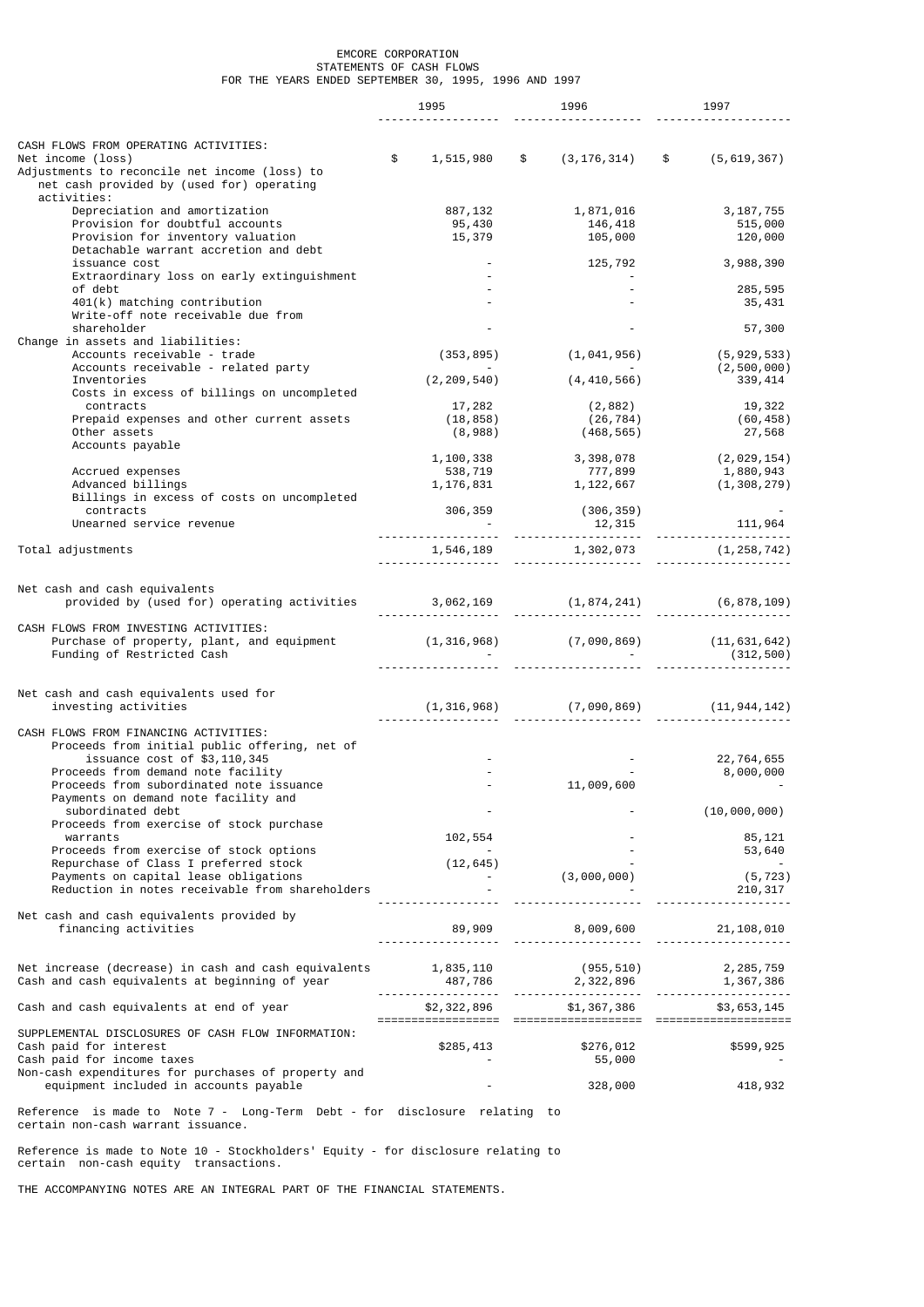## EMCORE Corporation

## Notes to Financial Statements

# NOTE 1. DESCRIPTION OF BUSINESS

 EMCORE is a designer and developer of compound semiconductor materials and process technology and a manufacturer of production systems used to fabricate compound semiconductor wafers. Compound semiconductors are used in a broad range of applications in wireless communications, telecommunications, computers, and consumer and automotive electronics. The Company has recently capitalized on its technology base by expanding into the design and production of compound semiconductor wafers and package-ready devices and under specific arrangements has licensed certain process technologies. The Company offers its customers a complete, vertically-integrated solution for the design, development and production of compound semiconductor wafers and devices.

 The Company's operations are subject to a number of risks, including but not limited to a history of losses, future capital needs, dependence on key personnel, competition and risk of technological obsolescence, governmental regulations and approvals, developing compound semiconductor manufacturing and marketing capabilities and a concentration of international sales in Asia. The Company's operations for the year ended September 30, 1997, were primarily funded through the initial public offering completed in March 1997, resulting in \$22.8 million of net proceeds. A portion of the proceeds was used to extinguish \$8.0 million of debt under a line of credit agreement and to paydown \$2.0 million of debt under the subordinated notes (see Note 7). The Company's operating and financing plans include, among other things (i) attempting to improve operating cash flow through increased sales of compound semiconductor systems, wafers and package-ready devices, (ii) managing its cost structure to its anticipated level of revenues and (iii) seeking equity and debt financing sufficient to meet its obligations on a long-term basis in order to fund its expansion plans. On March 31, 1997, the Company entered into a \$10.0 million revolving loan agreement to finance its operating and capital requirements.

## NOTE 2. SUMMARY OF SIGNIFICANT ACCOUNTING POLICIES

 Cash and Cash Equivalents. The Company considers all highly liquid short-term investments purchased with an original maturity of three months or less to be cash equivalents. The Company had approximately \$106,000 and \$2,254,000 in cash equivalents at September 30, 1996 and 1997, respectively. As of September 30, 1997, the Company had restricted cash in the amount of \$312,500 due to contractual obligations.

 Inventories. Inventories are stated at the lower of FIFO (first-in, first-out) cost or market. Reserves are established for slow moving or obsolete inventory based upon historical and anticipated usage.

 Property and Equipment. Property and equipment are stated at cost. Significant renewals and betterments are capitalized. Maintenance and repairs which do not extend the useful lives of the respective assets are expensed. Depreciation is recorded using the straight-line method over the estimated useful lives of the applicable assets, which range from three to five years. Leasehold improvements are amortized using the straight-line method over the term of the related leases or the estimated useful lives of the improvements, whichever is less. Depreciation expense includes the amortization of capital lease assets. When assets are retired or otherwise disposed of, the assets and related accumulated depreciation accounts are adjusted accordingly, and any resulting gain or loss is recorded in current operations.

 Long-Lived Assets. Statement of financial Accounting Standards No. 121, "Accounting for the Improvement of Long-Lived Assets and Long-Lived Assets to be ("SFAS121") requires that long-lived assets be reviewed for impairment whenever events of changes in circumstances indicate that their carrying amounts may not be recoverable. In the event that facts and circumstance indicate that the value of assets may be impaired an evaluation of recoverability is performed. If an evaluation is required, the estimated future undiscounted cash flows associated with the asset would be compared to the assets carrying amount to determine if an adjustment to the carrying amount is required. SFAS 121 was adopted in fiscal 1997 and did not have a material effect on the Company's results of operations, cash flows or financial position.

 Deferred Costs. Included in other assets are deferred costs related to obtaining product patents and long-term debt refinancing. Such costs are being amortized over a three to five year period, respectively. Amortization expense amounted to approximately \$58,000, \$128,000 and \$40,000 for the years ended September 30, 1995, 1996 and 1997, respectively.

 Income Taxes. The Company accounts for income taxes under the provision of Statement of Financial Accounting Standards ("SFAS") No. 109. "Accounting for Income Taxes." SFAS No. 109 requires utilization of the asset and liability method of accounting for income taxes. Under the asset and liability method, deferred income taxes are recognized for the tax consequences of "temporary differences" by applying enacted statutory tax rates applicable to future years to differences between the financial statement carrying amounts and the tax bases of existing assets and liabilities. Under SFAS No. 109, the effect on deferred taxes of a change in tax rates is recognized in income in the period that includes the enactment date.

 Revenue and Cost Recognition--Systems, Components and Service Revenues. Revenue from systems sales is recognized upon shipment, when title passes to the customer. Subsequent to product shipment, the Company incurs certain installation costs at the customer's facility and warranty costs which are estimated and accrued at the time the sale is recognized. Component sales and service revenues are recognized when goods are shipped or services are rendered to the customer. Service revenue under contracts with specified service terms is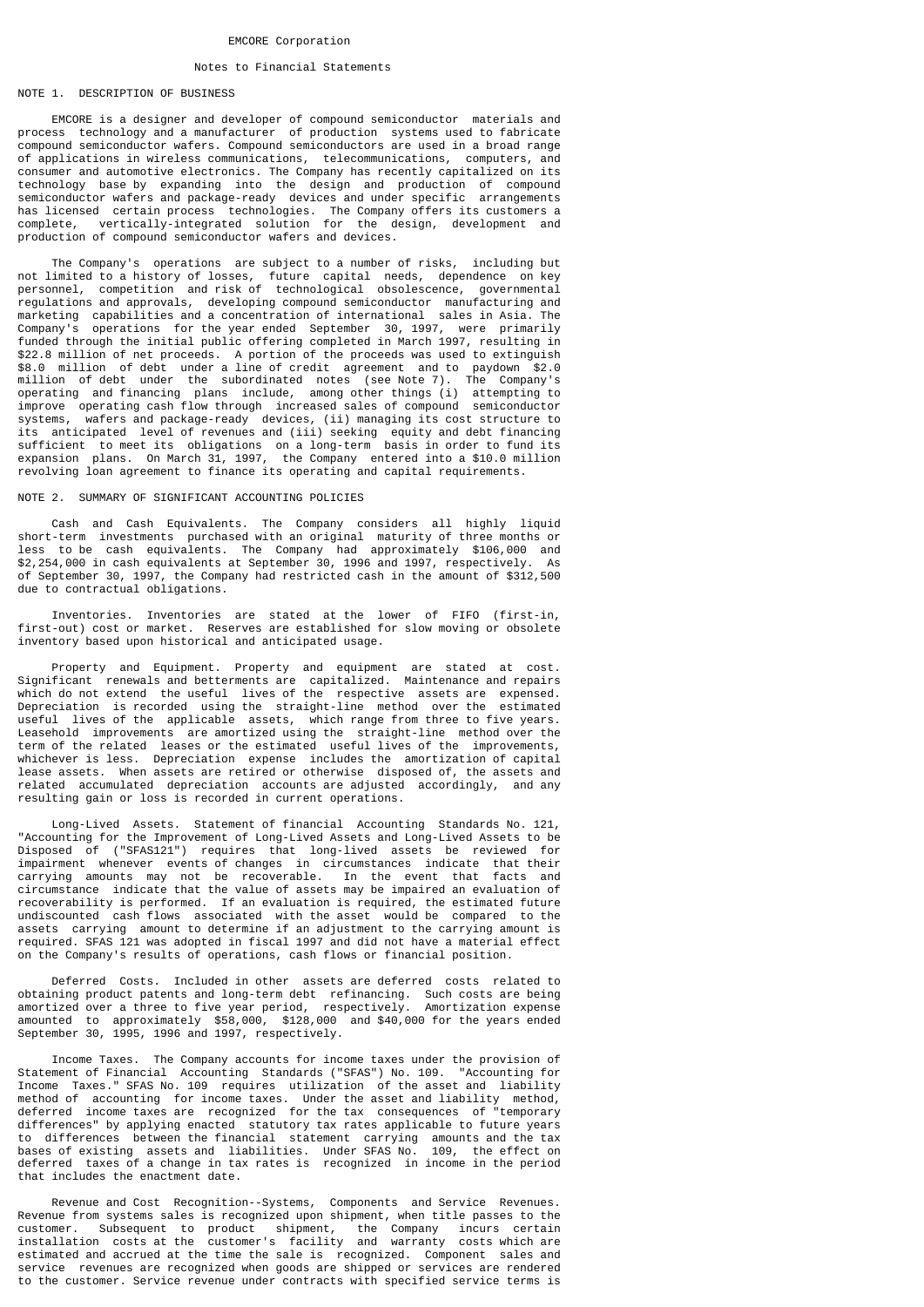recognized as earned over the service period in accordance with the terms of the applicable contract. Costs in connection with the procurement of the contracts are charged to expense as incurred.

 Revenue and Cost Recognition--Contract Revenue. The Company's research contracts require the development or evaluation of new materials applications and have a duration of six to 36 months. For research contracts with the U.S. Government and commercial enterprises with duration's greater than six months, the Company recognizes revenue to the extent of costs incurred plus the estimated gross profit as stipulated in such contracts, based upon contract performance. Contracts with a duration of six months or less are accounted for on the completed contract method. A contract is considered complete when all costs, except insignificant items, have been incurred, and the research reporting requirements to the customer have been met. Contract costs include all direct material and labor costs and those indirect costs related to contract performance, such as indirect labor, supplies, tools, repairs and depreciation costs, as well as coverage of certain general and administrative costs. Provisions for estimated losses on uncompleted contracts are made in the period in which such losses are determined. Revenues from contracts amounted to approximately \$1,321,000, \$3,295,000 and \$614,000 for the years ended September 30, 1995, 1996 and 1997, respectively.

 Research and Development. Research and development costs related to the development of both present and future products and Company sponsored materials application research are charged to expense as incurred.

 Fair Value of Financial Instruments. The Company estimates the fair value of its financial instruments based upon discounted cash flow analyses using the Company's incremental borrowing rate on similar instruments as the discount rate. As of September 30, 1997, the fair value of the Company's subordinated notes exceeded the carrying value of such instruments by approximately \$1.7 million. As of September 30, 1997, the carrying values of the Company's cash and cash equivalents, receivables and accounts payable as reflected on the Company's accompanying balance sheet approximates fair value.

 Use of Estimates. The preparation of financial statements in conformity with generally accepted accounting principles requires management to make estimates and assumptions that affect the reported amounts of assets and liabilities and disclosure of contingent assets and liabilities at the date of the financial statements. Estimates also affect the reported amounts of revenues and expenses during the reporting period. Actual results may differ from those estimates. The Company's most significant estimates relate to accounts receivable and inventory valuation reserves, warranty and installation accruals, estimates of cost and related gross profits on certain research contracts and the valuation of long-lived assets.

 Net (Loss) Income Per Share. Net income (loss) per share data included in accompanying statement of operations was calculated pursuant to the Securities and Exchange Commission Staff Accounting Bulletin No. 64 ("SAB No. 64"). Under the provisions of SAB No. 64, common stock and common equivalent shares issued by the Company at prices below the initial public offering price within one year or in contemplation of the Company's offering are treated as if they were outstanding for all periods presented (using the treasury stock method). Accordingly, the weighted average number of shares outstanding has been increased by 1,443,936 equivalent shares, reflecting the common stock purchase warrants and stock options issued during the twelve months preceding the filing date of the Company's registration statement related to its initial public offering. The historic per share data in the following table, has been computed based on the income or loss for the period divided by the weighted average number of shares of common stock outstanding and common stock equivalents, if diluted. The weighted average number of shares outstanding excludes the number of common shares issuable upon the exercise of outstanding stock options and warrants and preferred stock in periods in which they were anti-dilutive.

# -------------------------------------------------------- 1995 1996 1997 ------------ ------------ ------------- Weighted average number of common shares outstanding ............. 1,701,355 2,994,461 4,668,822 ============ ============ ============= Net income (loss) per share ...................................... \$0.89 \$(1.06) \$(1.20) ============ ============ =============

 New Accounting Standards. In February 1997, the Financial Accounting Standards Board issued SFAS No. 128, "Earnings per Share" ("SFAS No. 128"). SFAS No. 128 establishes standards for computing and presenting earnings per share ("EPS") for periods ending after December 15, 1997. SFAS No. 128 is designed to improve EPS information provided in financial statements by simplifying the existing computational guidelines, revising disclosure requirements, and increasing the comparability of EPS on an international basis. Basic and diluted earnings per share, calculated pursuant to SFAS No. 128, are not expected to be materially different from net income per common share as reflected in the accompanying statements of operations.

 Reclassifications. Prior period balances have been reclassified to conform with the current period financial statement presentation.

# NOTE 3. CONCENTRATION OF CREDIT RISK

 The Company sells its compound semiconductor products domestically and internationally. The Company's international sales are generally made under letter of credit arrangements.

 For the years ended September 30, 1995, 1996 and 1997, the Company sold 36%, 43% and 42% of its products to foreign customers, respectively.

## Years ended September 30,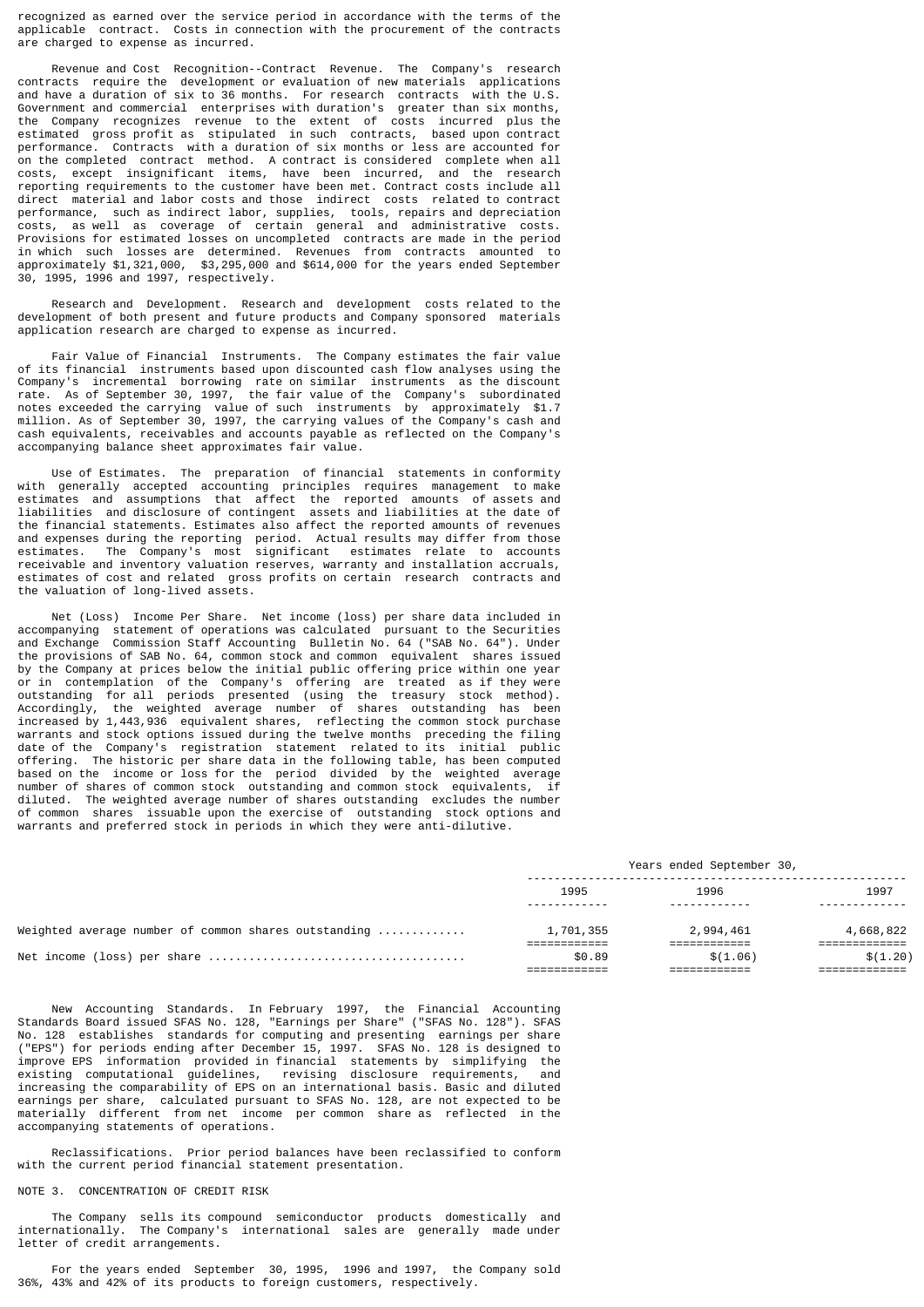The Company's world-wide sales to major customers were as follows:

|                          |                      | As of September 30,    |                        |
|--------------------------|----------------------|------------------------|------------------------|
|                          | 1995                 | 1996                   | 1997                   |
| Customer A               | \$5,238,620          | \$6,558,930            | \$4,872,540            |
| Customer B<br>Customer C | 887,390<br>1,036,000 | 2,075,722<br>1,530,000 | 3,085,000              |
| Customer D<br>Customer E | 2,092,986            |                        | 2,990,476<br>7,158,619 |
| Total                    | \$9,254,996          | \$10,164,652           | \$18,106,635           |

 The Company performs material application research under contract with the U.S. Government or as a subcontractor of U.S. Government funded projects.

 The Company performs ongoing credit evaluations of its customers' financial condition and collateral is not requested. The Company maintains reserves for potential credit losses based upon the credit risk of specified customers, historical trends and other information. To reduce credit risk and to fund manufacturing costs, the Company requires periodic prepayments or irrevocable letters of credit on most production system orders. Credit losses have generally not exceeded the Company's expectations.

 The Company has maintained cash balances with certain financial institutions in excess of the \$100,000 insured limit of the Federal Deposit Insurance Corporation.

## NOTE 4. INVENTORIES

The components of inventories consisted of the following:

|                                  | As of September 30,      |                        |  |
|----------------------------------|--------------------------|------------------------|--|
|                                  | 1996                     | 1997                   |  |
| Raw materials<br>Work-in-process | \$4,964,917<br>2,680,123 | \$6,513,379<br>672,247 |  |
| Total                            | \$7,645,040              | \$7,185,626            |  |

#### NOTE 5. PROPERTY AND EQUIPMENT

Major classes of property and equipment are summarized below:

|                                                                                                | As of September 30,                    |                                                  |  |
|------------------------------------------------------------------------------------------------|----------------------------------------|--------------------------------------------------|--|
|                                                                                                | 1996                                   | 1997                                             |  |
| Equipment<br>Equipment under capital lease<br>Furniture and fixtures<br>Leasehold improvements | \$11,748,577<br>1,650,488<br>2,147,034 | \$19,190,770<br>98,623<br>2,300,146<br>6,085,256 |  |
| Less: accumulated depreciation and<br>amortization                                             | 15,546,099<br>(7, 749, 267)            | 27,674,795<br>(10, 876, 962)                     |  |
| Total                                                                                          | \$7,796,832                            | \$16,797,833                                     |  |

 At September 30, 1997, minimum future lease payments due under the capital leases are as follows:

| Period ending September 30,<br>1998<br>1999<br>2000<br>2001<br>2002 and thereafter | \$27,480<br>27,480<br>27,480<br>27,480<br>18,320 |
|------------------------------------------------------------------------------------|--------------------------------------------------|
| Total minimum lease payments                                                       | 128,240                                          |
| Less: amount representing interest<br>(imputed interest rate of 14.4%)             | (35, 340)                                        |
| Net minimum lease payments                                                         | 92,900                                           |
| Less: current portion                                                              | (15, 030)                                        |
| Long-term portion                                                                  | 77,870<br>\$                                     |

==================

 The provisions for depreciation and amortization amounted to approximately \$829,000, \$1,743,000 and \$3,148,000 for the years ended September 30, 1995, 1996 and 1997, respectively. Accumulated amortization on assets accounted for as capital lease amounted to approximately \$5,000 as of September 30, 1997.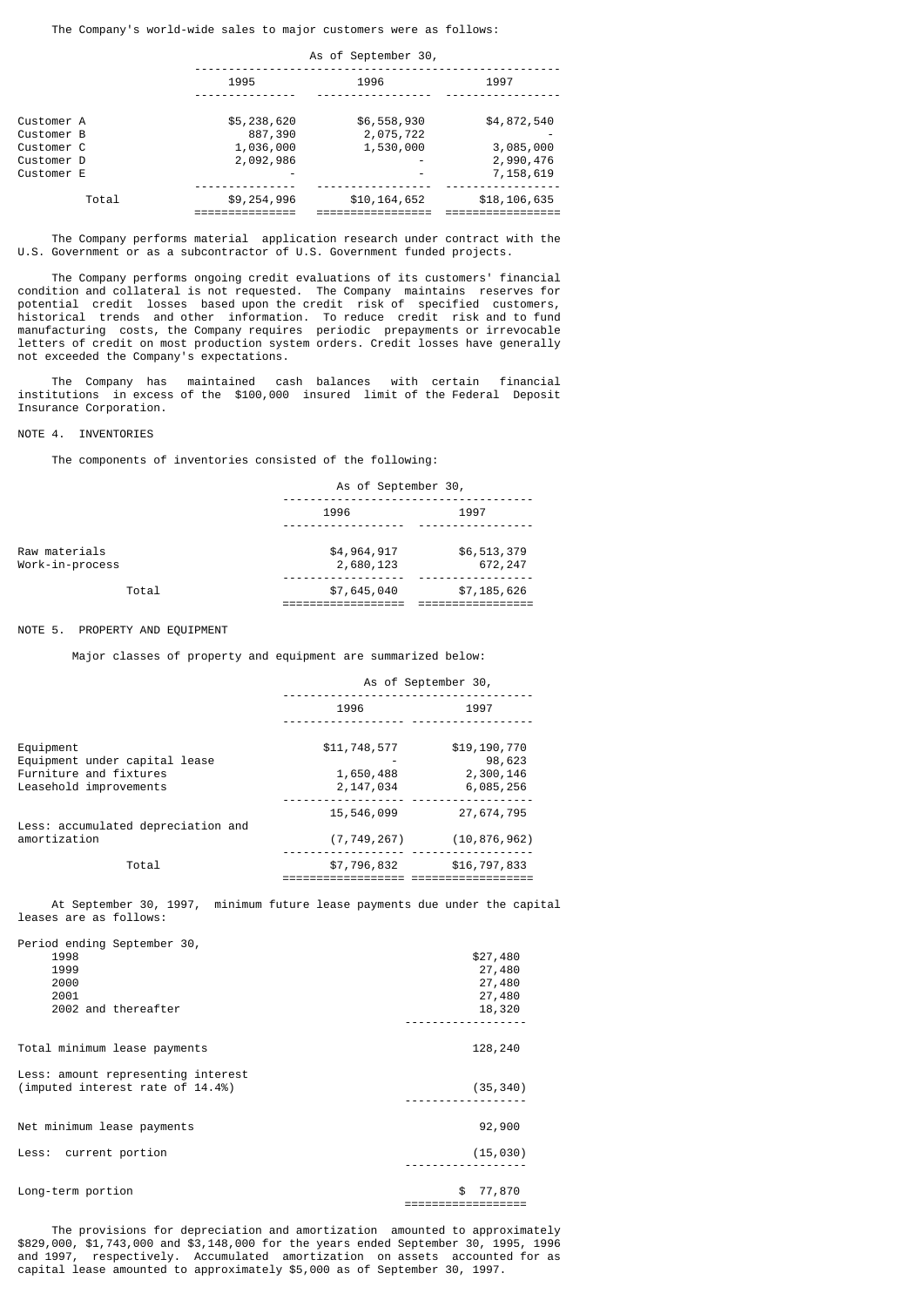Included in equipment above are ten systems and fourteen systems with a combined net book value of approximately \$2,124,000 and \$5,057,000 at September 30, 1996 and 1997, respectively. Such systems are utilized for the production of compound semiconductor wafers and package-ready devices for sale to third parties, systems demonstration purposes, system sales support, in-house materials applications, internal research and contract research funded by third parties.

## NOTE 6. ACCRUED EXPENSES

Accrued expenses consisted of the following:

|                                                                                                                  | As of September 30,                         |                                                |  |  |
|------------------------------------------------------------------------------------------------------------------|---------------------------------------------|------------------------------------------------|--|--|
|                                                                                                                  | 1996                                        | 1997                                           |  |  |
| Accrued payroll, vacation and other<br>employee expenses<br>Installation and warranty costs<br>Interest<br>Other | \$990,538<br>562,231<br>269, 315<br>164,562 | \$1,659,428<br>1,411,120<br>272,445<br>524,596 |  |  |
|                                                                                                                  |                                             |                                                |  |  |
| Total                                                                                                            | \$1,986,646                                 | \$3,867,589                                    |  |  |

## NOTE 7 LONG-TERM DEBT

 On March 31, 1997, the Company entered into a \$10.0 million revolving loan agreement (the "Agreement"). The Agreement bears interest at the rate of Prime plus 50 basis points (9.0% at September 30, 1997) and has a revolving loan maturity date and expires on September 30, 1998. As of September 30, 1997, there were no amounts outstanding under this facility.

 On October 25, 1996, the Company entered into a \$10.0 million demand note facility (the "Facility"). The Facility bore interest at the rate of LIBOR plus 75 basis points, had a term of one year and was due and payable on demand. The Facility was guaranteed by the Chairman of the Company's Board of Directors who provided collateral for the Facility. In December 1996, in return for guaranteeing the facility, the Company granted the Chairman 980,392 common stock purchase warrants at \$10.20 per share which expire September 1, 2001. These warrants are exercisable after July 1, 1997, and are callable at the Company's option after December 1, 1997 at \$0.85 per warrant. The Facility was terminated in conjunction with the Company's initial public offering.

 The Company assigned a value of \$3,600,000 to the warrants issued to the guarantor. This valuation was based upon the Company's application of the Black-Scholes Option Pricing Model ("Black Scholes"). This value was accounted for as debt issuance cost and was amortized over the expected period that the facility was to be in place (four months).

 The Company utilized a portion of the proceeds from its initial public offering to pay down or discharge certain of its debts. The Company repaid the entire \$8.0 million outstanding under its October 1996 Facility and \$2.0 million was used to repay a portion of the Company's outstanding subordinated notes, due May 1, 2001. In connection with the discharge of the Company's subordinated notes, an extraordinary loss of \$286,000 was recognized.

 On May 1, 1996, the Company issued subordinated notes (the "Subordinated Notes") in the amount of \$9,500,000 to its existing shareholders, \$1,000,000 of which were exchanged for notes receivable from officers and certain employees with identical payment and interest provisions. The Subordinated Notes are scheduled to mature on May 1, 2001, and have a stated interest rate of 6.0% which is payable semi-annually on May 1 and November 1. In addition, the noteholders were issued 2,328,432 common stock purchase warrants with an exercise price of \$4.08 per share which expire on May 1, 2001. The warrants are exercisable after November 1, 1996, and are callable at the Company's option, after May 1, 1997, at \$0.85 per warrant. The Company has the legal right of offset with respect to the notes receivable from officers and certain key employees, and it is their full intention to offset the corresponding notes receivable and payable upon maturity. As such, the Company reflected \$848,000 of the officers' and employees' notes receivable as a contra liability, reducing the Company's Subordinated Notes balance. The remaining \$152,000 note receivable has been reflected as a contra equity note receivable balance, representing the portion of the employee note receivable associated with common stock purchase warrants issued to such employees. The Company received cash proceeds of \$8,500,000 in connection with this Subordinated Notes issuance.

 On September 1, 1996, the Company issued a subordinated note in the amount of \$2,500,000 to the Company's then majority shareholder with terms identical to the Subordinated Notes issued on May 1, 1996. In addition, under the terms of this issuance, 245,098 common stock purchase warrants were issued to purchase common stock at \$10.20 per share and which expire September 1, 2001. These warrants are exercisable after March 1, 1997, and are callable at the Company's option after September 1, 1997, at \$0.85 per warrant.

 The Company assigned a value of \$1,440,000 to the May 1, 1996 detachable warrants and \$900,000 to the September 1, 1996 detachable warrants. These valuations were based upon the Company's application of Black Scholes and the Company's assessment of the underlying valuation factors, as well as an assessment of the terms of the Subordinated Notes. The carrying value of the Subordinated Notes will be subject to periodic accretions, using the interest method, in order for the carrying amount to equal the Company's obligation upon maturity. As a result, the May 1, 1996 and September 1, 1996 Subordinated Notes have an effective interest rate of approximately 9.3% and 15.0%, respectively. For the years ended September 30, 1997 and 1996, imputed warrant interest related to the subordinated notes amounted to \$388,390 and \$125,791,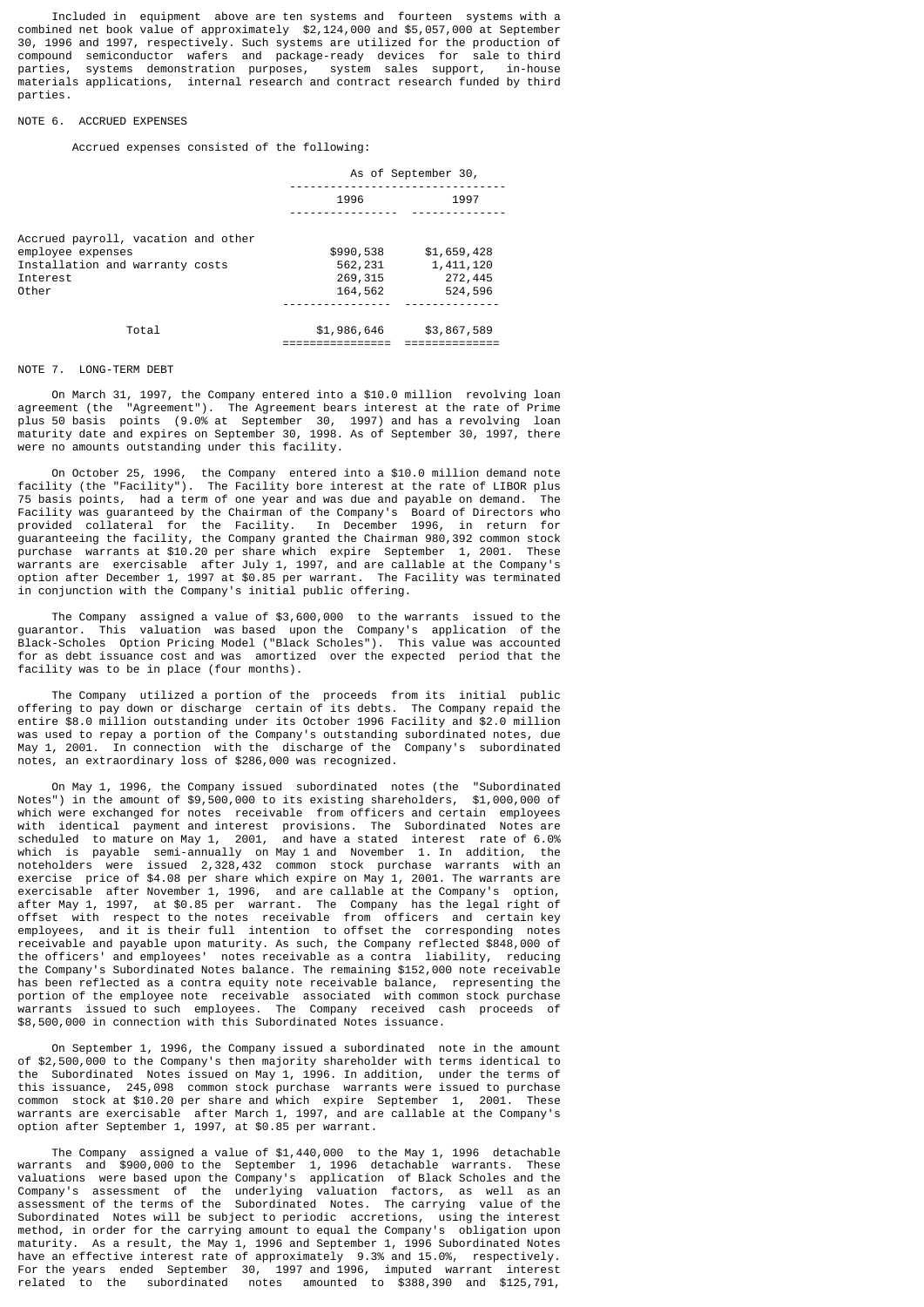respectively.

# NOTE 8. COMMITMENTS AND CONTINGENCIES

 On November 16, 1992, the Company entered into a three-year lease agreement with a bank for 34,000 square feet of space in the building the Company presently occupies. On March 31, 1995, the agreement was renewed for 5 years for 49,000 square feet. In November 1996, the Company signed an agreement to occupy the remaining 26,000 square feet that it previously had not occupied.

The Company leases certain equipment under non-cancelable operating leases.

 Facility and equipment rent expense amounted to approximately \$292,000, \$350,000 and \$548,000 for the years ended September 30, 1995, 1996 and 1997, respectively.

 Future minimum rental payments under the Company's non-cancelable operating leases with an initial or remaining term of one year or more as of September 30, 1997 are as follows:

| Period ending September 30,  | Operating   |
|------------------------------|-------------|
|                              |             |
| 1998                         | \$553,607   |
| 1999                         | 549,281     |
| 2000                         | 231,454     |
|                              |             |
| Total minimum lease payments | \$1,334,342 |
|                              |             |

 The Company is from time to time involved in litigation incidental to the conduct of its business. Management and its counsel believe that such pending litigation will not have a material adverse effect on the Company's results of operations, cash flows or financial condition.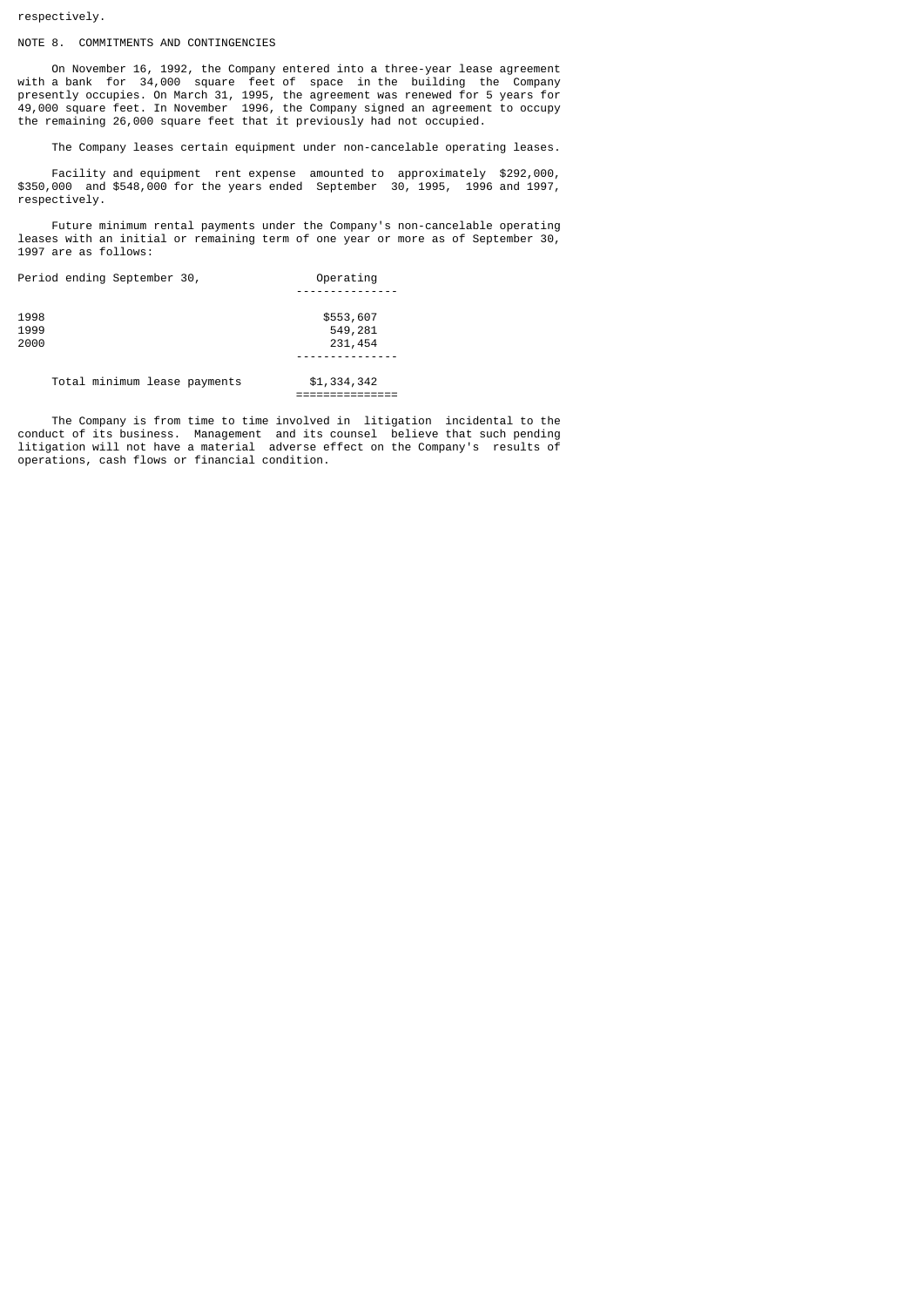Income tax expense consists of the following:

|                              |                    | Years ended September 30,           |                     |  |  |  |  |
|------------------------------|--------------------|-------------------------------------|---------------------|--|--|--|--|
|                              | 1995               | 1996                                | 1997                |  |  |  |  |
| Current:<br>Federal<br>State | \$70,000<br>55,000 | \$<br>$\overline{\phantom{a}}$<br>- | \$113,000<br>24,000 |  |  |  |  |
| Deferred:<br>Federal         | 125,000            | -<br>-                              | 137,000             |  |  |  |  |
| State                        |                    | -                                   |                     |  |  |  |  |
| Total                        | \$125,000          | \$<br>$\overline{\phantom{a}}$      | \$137,000           |  |  |  |  |

 The principal differences between the U.S. statutory and effective income tax rates were as follows:

|                                   | Years ended September 30, |                          |         |  |  |
|-----------------------------------|---------------------------|--------------------------|---------|--|--|
|                                   | 1995                      | 1996                     | 1997    |  |  |
| US statutory income tax (benefit) |                           |                          |         |  |  |
| expense rate                      | 34.0%                     | (34.0)%                  | (34.0)% |  |  |
| Net operating loss carryforward   | (45.4)                    |                          |         |  |  |
| Net operating loss not utilized   |                           | 27.7                     | 1.7     |  |  |
| Expenses not yet deductible for   |                           |                          |         |  |  |
| tax purposes                      | 11.4                      | 6.3                      | 32.0    |  |  |
| AMT and state taxes               | 7.6                       | $\overline{\phantom{0}}$ | 2.9     |  |  |
|                                   |                           |                          |         |  |  |
| Effective tax rate                | 7.6%                      | 0.0%                     | 2.6%    |  |  |
|                                   |                           |                          |         |  |  |

The components of the Company's net deferred taxes were as follows:

|                                                   | Years ended September 30, |           |               |                                 |
|---------------------------------------------------|---------------------------|-----------|---------------|---------------------------------|
|                                                   |                           | 1996      |               | 1997                            |
| Deferred tax assets:                              |                           |           |               |                                 |
| Federal net operating loss carryforwards          | \$                        | 3,283,003 | $\frac{1}{2}$ | 3,502,348                       |
| Research credit carryforwards (state and federal) |                           | 264,966   |               | 718,644                         |
| Inventory reserves                                |                           | 142,593   |               | 207,732                         |
| Accounts receivable reserves                      |                           | 105,383   |               | 243,996                         |
| Interest                                          |                           | 84,022    |               | 1,461,389                       |
| Accrued installation reserve                      |                           | 109,684   |               | 362,379                         |
| Accrued warranty reserve                          |                           | 81,475    |               | 158,202                         |
| State net operating loss carryforwards            |                           | 801,555   |               | 461,821                         |
| Other                                             |                           | 68,858    |               | 144,586                         |
| Valuation reserve - federal                       |                           |           |               | $(4, 048, 583)$ $(5, 583, 217)$ |
| Valuation reserve - state                         |                           |           |               | $(801, 555)$ $(1, 334, 975)$    |
| Total deferred tax assets                         |                           | 91,401    |               | 342,905                         |
| Deferred tax liabilities:                         |                           |           |               |                                 |
| Fixed assets and intangibles                      |                           | (91, 401) |               | (342, 905)                      |
| Total deferred tax liabilities                    |                           | (91, 401) |               | (342, 905)                      |
| Net deferred taxes                                |                           | \$.       |               | \$                              |
|                                                   |                           |           |               |                                 |

 The Company has established a valuation reserve as it has not determined that it is more likely than not that the net deferred tax asset is realizable, based upon the Company's past earnings history.

 As of September 30, 1997, the Company has net operating loss carryforwards for regular tax purposes of approximately \$7.6 million which expire in the years 2003 through 2012. The Company believes that the consummation of certain equity transactions and a significant change in the ownership during fiscal year 1995 has constituted a change in control under Section 382 of the Internal Revenue Code ("IRC"). Due to the change in control, the Company's ability to use its federal net operating loss carryovers and federal research credit carryovers to offset future income and income taxes, respectively, are subject to annual limitations under IRC Section 382 and 383.

NOTE 10. STOCKHOLDERS' EQUITY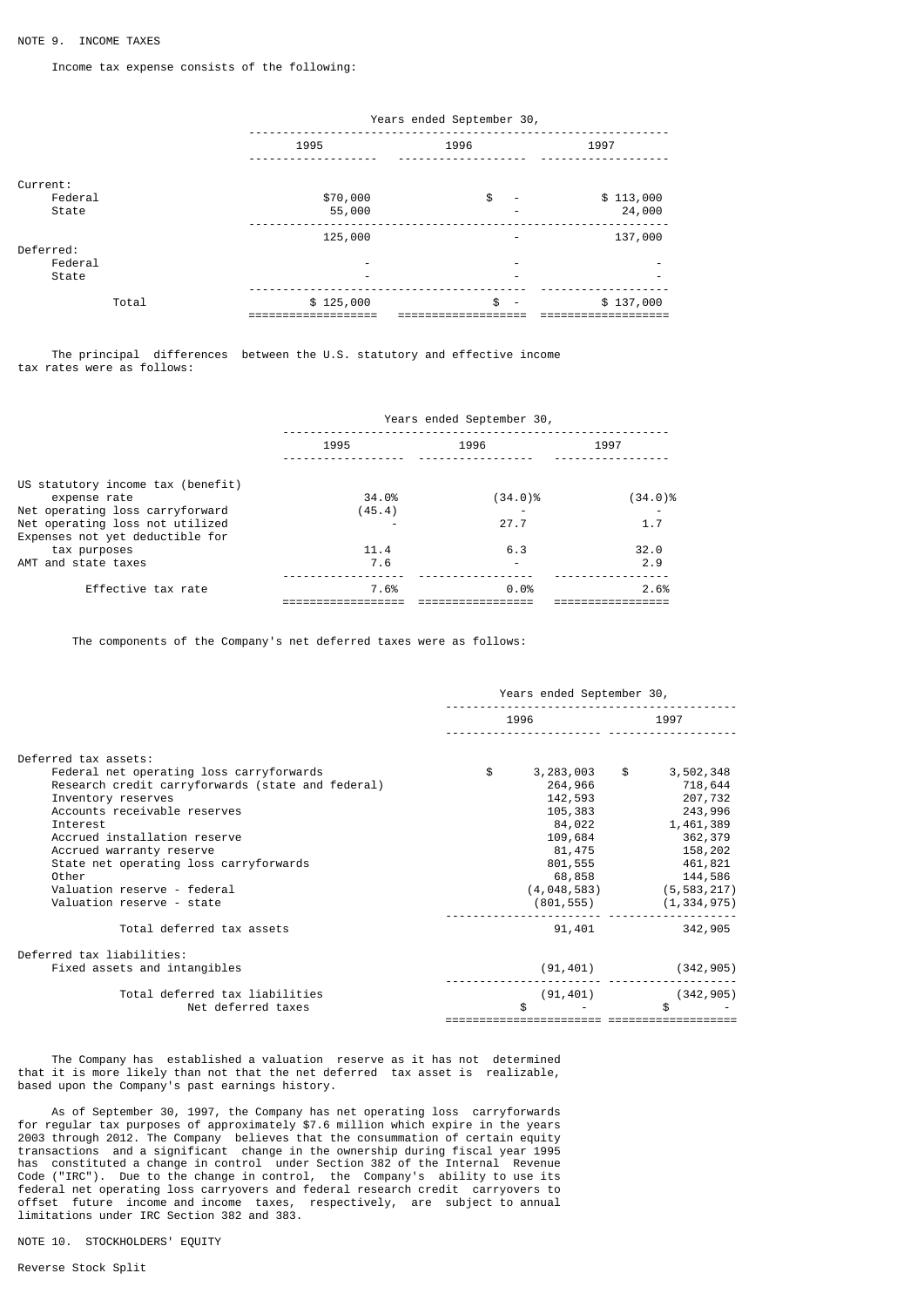On February 3, 1997, the Board of Directors approved a 3.4:1 reverse stock split of its Common Stock and approved a decrease in the number of shares of Common Stock authorized. All references in the accompanying financial statements to the number of Common Stock and per-share amounts have been restated to reflect the reverse split.

## Common Stock Offering

 In March 1997, the Company completed an initial public offering of 2,500,000 shares of common stock at a price of \$9.00 per share (the "Offering"), and upon the exercise of the Underwriter's overallotment option, 375,000 additional shares of common stock were also sold at \$9.00 per share. The proceeds, net of commissions and certain expenses, to the Company from the offering were approximately \$22.8 million. Prior to the Offering, there was no public market for the Company's common stock.

#### Preferred Stock

 In October 1994, the Company initiated a series of activities to reduce and convert its outstanding Class I, Class III and Class IV preferred stock into common stock. The Company offered the holders of 1,399,333 Class III preferred stock purchase warrants the right to convert such warrants into 528,450 shares (representing a reduced ratio of 1 to .38) of the Company's Class I preferred stock. All the warrant holders exercised such rights. This transaction increased the outstanding number of Class I preferred stock to 1,222,350 shares.

 In November 1994, in an effort to simplify its capital structure, the Company's Board of Directors and shareholders approved a capital restructuring plan (the "Plan"). Pursuant to this Plan, a newly formed and wholly-owned subsidiary of the Company was formed and merged with and into the Company. Under the Plan, shares of the Company's Class IV preferred stock were exchanged for shares of Class A senior convertible preferred stock at an exchange rate of 1.5 to 1.0. The shares of all other classes of preferred stock were exchanged into common stock at the following ratios; Class I preferred stock at 100 to 1.18 and Class III preferred stock at 100 to 2.94. In addition, the Company effected a reverse stock split of .29 for one hundred and retired its preferred treasury stock. Prior to this exchange, the Class I preferred stockholders were given the right to have their stock repurchased for \$.09 per share. The holders of approximately 140,000 shares exercised this right, resulting in a stock repurchase amounting to \$12,645.

 In August 1995, the outstanding shares of Class A senior convertible preferred stock were exchanged for shares of common stock on the basis of seven shares of common stock for each Class A security. This transaction reduced the classes of stock outstanding to common stock.

 As part of the August 1995 restructuring activities, holders of warrants to purchase common stock were allowed to exercise its warrants at \$3.03 per share, resulting in the exercise of 30,588 warrants for aggregate cash consideration of \$92,554.

 In January 1995, the holder of 15,000 warrants to purchase Class A senior convertible preferred stock exercised their rights by paying \$0.67 per share, or \$10,000. In August 1995, these 15,000 shares of Class A preferred stock were converted into 30,882 shares of common stock.

 The basis of all exchanges were approved by the Company's Board of Directors and its shareholders and reflected the priorities of the Class A securities upon liquidation and other factors.

 The following table summarizes the Company's preferred stock activities from October 1, 1994 through September 30, 1995:

|                                                                                                     |          |                 | (in thousands) |          |                 |          |                 |          |                 |
|-----------------------------------------------------------------------------------------------------|----------|-----------------|----------------|----------|-----------------|----------|-----------------|----------|-----------------|
|                                                                                                     |          | Class I         |                |          | Class III       | Class IV |                 | Class A  |                 |
|                                                                                                     |          | Preferred Stock |                |          | Preferred Stock |          | Preferred Stock |          | Preferred Stock |
|                                                                                                     | Shares   | Amount          | Discount       | Shares   | Amount Shares   |          | Amount          | Shares   | Amount          |
| Balance at<br>September 30, 1994                                                                    | 694      | \$1,235         | \$ (934)       | 6,617    | \$15,091        | 882      | \$882           |          |                 |
| Warrants exercised and<br>conversions                                                               | 528      |                 |                |          |                 |          |                 | 15<br>\$ | 15              |
| November 1994 preferred<br>stock conversions<br>into common stock<br>and Class A<br>preferred stock | (1, 222) | (1, 235)        | 934            | (6, 617) | (15, 091)       | (882)    | (882)           | 1,324    | 882             |
| August 1995 conversion<br>of Class A preferred<br>stock into common<br>stock                        |          |                 |                |          |                 |          |                 | (1, 339) | (897)           |
| Balance at<br>September 30, 1995                                                                    |          |                 | \$             |          | \$.             |          | \$              |          |                 |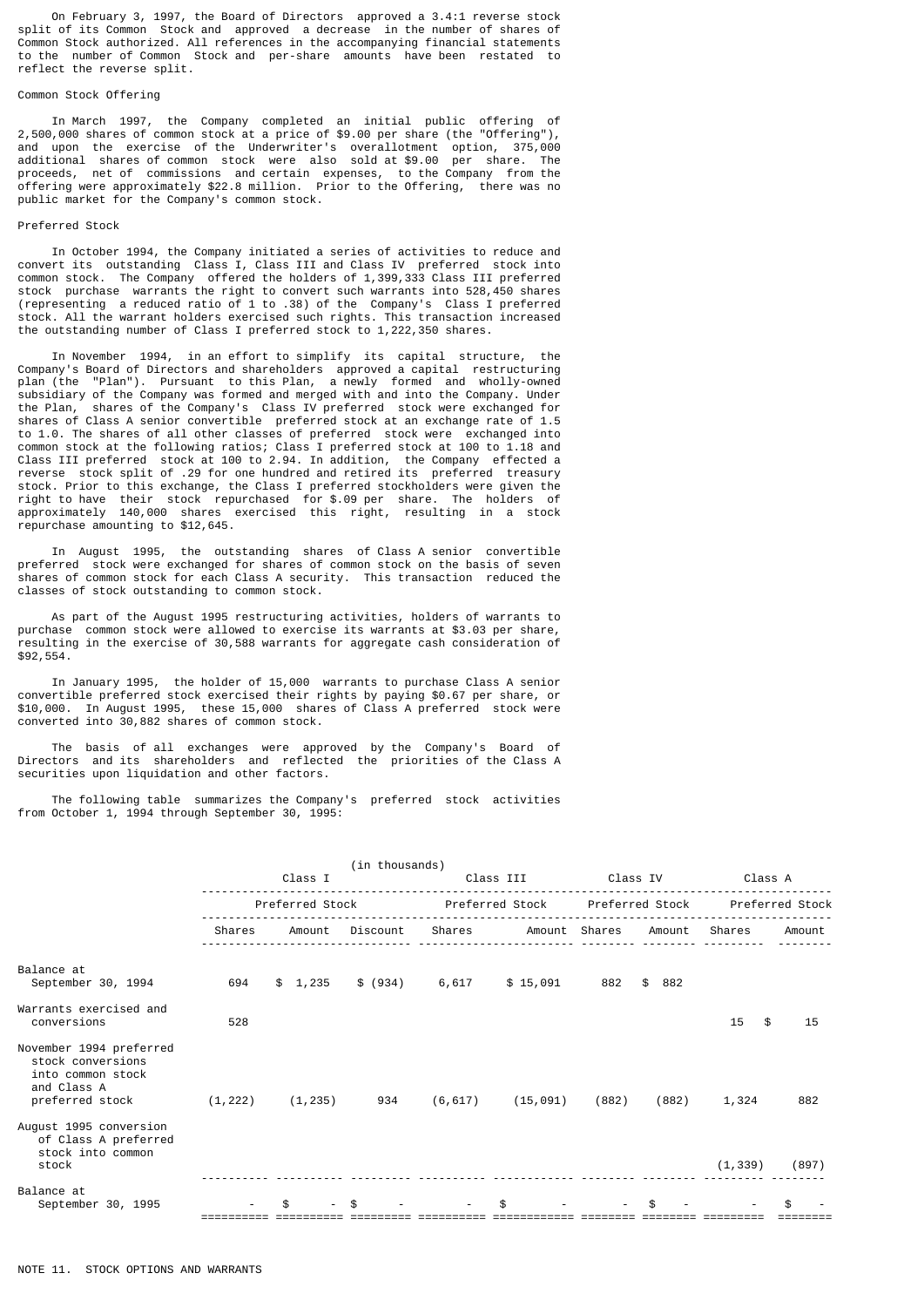Stock Option Plan. In November 1994, the Company's Incentive Stock Option Plan. initiated in 1987, was eliminated. On June 5, 1995, the Company adopted Plan, initiated in 1987, was eliminated. On June 5, 1995, the Company adopted the 1995 Incentive and Non-Statutory Stock Option Plan (the "Option Plan"). Under the terms of the Option Plan, options to acquire 323,529 shares of common stock may be granted to eligible employees, as defined, at no less than 100 percent of the fair market value on the date of grant. In March 1996, options to acquire an additional 323,530 shares of common stock were approved.

 Certain options under the Option Plan are intended to qualify as incentive stock options pursuant to Section 422A of the Internal Revenue Code.

 During fiscal 1997, options with respect to 182,700 shares were granted at exercise prices ranging from \$10.20 to \$24.75 per share.

 Stock options granted generally vest over three to five years and are exercisable over a ten year period. As of September 30, 1995, 1996 and 1997, options with respect to 100,382, 162,764 and 199,368 shares were exercisable, respectively.

The following table summarized the activity under the plan:

|                                      |  |           | Weighted<br>Average |
|--------------------------------------|--|-----------|---------------------|
|                                      |  | Shares    | Exercise Price      |
|                                      |  |           |                     |
| Outstanding as of September 30, 1994 |  | 32,794    | \$3.03              |
| Granted                              |  | 281,470   | 3.03                |
| Exercised                            |  |           |                     |
| Canceled                             |  | (32, 794) | 3.03                |
|                                      |  |           |                     |
| Outstanding as of September 30, 1995 |  | 281,470   | \$3.03              |
| Granted                              |  | 57,942    | 6.04                |
| Exercised                            |  |           |                     |
| Canceled                             |  |           |                     |
|                                      |  |           |                     |
| Outstanding as of September 30, 1996 |  | 339, 412  | \$3.54              |
| Granted                              |  | 182,700   | 11.06               |
| Exercised                            |  | (42, 165) | 3.17                |
| Canceled                             |  | (4, 475)  | 3.08                |
| Outstanding as of September 30, 1997 |  | 475,472   | \$6.47              |
|                                      |  |           |                     |

At September 30, 1997, stock options outstanding were as follows:

| Exercise | Options     | Weighted Average Remaining | Exercisable              |
|----------|-------------|----------------------------|--------------------------|
| Prices   | Outstanding | Contractual Life (Years)   | Options                  |
| ------   | ----------- |                            | - - - - - - -            |
| \$3.03   | 243,775     | 7.96                       | 175,598                  |
| 4.08     | 29,703      | 8.51                       | 16,002                   |
| 10.20    | 177,994     | 9.17                       | 7,768                    |
| 16.25    | 22,500      | 9.65                       | $\overline{\phantom{a}}$ |
| 24.75    | 1,500       | 9.84                       | $\overline{\phantom{a}}$ |

 In October 1995, the Financial Accounting Standards Board issued SFAS No. 123, "Accounting for Stock Based Compensation" ("SFAS 123"). SFAS 123 establishes financial and reporting standards for stock based compensation plans. The Company has adopted the disclosure only provisions of this standard and has elected to continue to apply the provision of Accounting Principles Board Opinion No. 25, "Accounting for Stock Issued to Employees". Had the Company elected to recognize compensation expense for stock options based on the fair value at the grant dates of awards, net loss and net loss per share would have been as follows: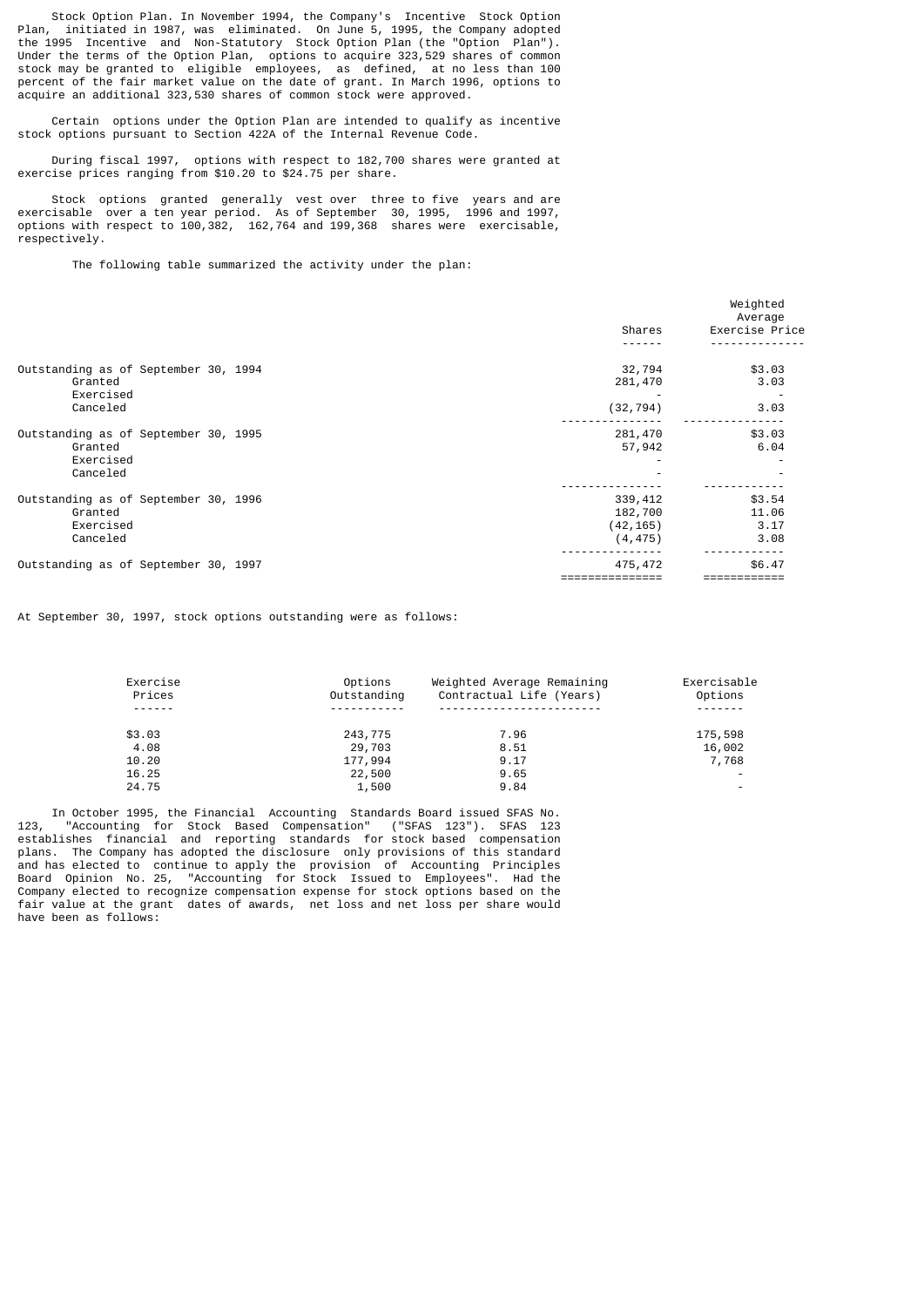|                                                                      | Years ended September 30,  |                            |  |
|----------------------------------------------------------------------|----------------------------|----------------------------|--|
|                                                                      | 1996                       | 1997                       |  |
| Loss before extraordinary item                                       |                            |                            |  |
| As reported<br>Pro forma                                             | \$3,176,314<br>\$3,169,741 | \$5,333,772<br>\$5,226,270 |  |
| Loss before extraordinary item per share<br>As reported<br>Pro forma | \$0.72<br>\$0.71           | \$1.06<br>\$1.04           |  |
| Net loss<br>As reported<br>Pro forma                                 | \$3,176,314<br>\$3,169,741 | \$5,619,367<br>\$5,511,865 |  |
| Net loss per share<br>As reported                                    |                            |                            |  |
| Pro forma                                                            | \$0.72<br>\$0.71           | \$1.12<br>\$1.09           |  |

 The weighted average fair value of the Company's stock options was calculated using Black-Scholes with the following weighted-average assumptions used for grants in fiscal 1997: No dividend yield; expected volatility of 0% prior to the Company's initial public offering and 60% thereafter; a risk-free interest rate of 6.04%, expected lives of 5 years. The weighted average fair value of options granted during the years ended September 30, 1996 and 1997 is \$1.02 and \$3.82 per share, respectively. Stock options granted by the Company prior to its initial public offering were valued using the minimum value method under FASB No. 123.

### Warrants

 Set forth below is a summary of the Company's outstanding warrants at September 30, 1997:

|              | Exercise |           | Expiration        |
|--------------|----------|-----------|-------------------|
| Security     | Price    | Warrants  | Date              |
|              |          |           | ----              |
| Common Stock | \$4.08   | 2,236,661 | May 1, 2001       |
| Common Stock | \$10.20  | 1,225,490 | September 1, 2001 |

## NOTE 12. RELATED PARTIES

 In May 1995, 52% of the Company's outstanding shares of Common Stock were purchased by Jesup & Lamont Merchant Partners, L.L.C. ("JLMP"). Prior to May 12, 1997, a majority of the Company's then six directors were members of JLMP. On May 12, 1997, JLMP distributed all of its shares of the Company to the individual members of JLMP. As of September 30, 1997, the former members of JLMP had an ownership interest in the Company of approximately 28% based on common stock outstanding (not on a fully diluted basis). In May 1995, the Company entered into a consulting agreement (the "Agreement") with Jesup & Lamont Capital Markets, Inc. ("Jesup & Lamont") pursuant to which Jesup & Lamont agreed to provide financial advisory and employee services for the Company for one year. Total fees paid to Jesup & Lamont amounted to approximately \$241,697 and \$288,385 for the fiscal years ended September 30, 1995 and 1996, respectively. No fees were paid to Jesup & Lamont during the fiscal year ended September 30, 1997.

 In December 1996, the Company's chairman and chief executive officer retired. The Company entered into a consulting agreement with him for a term of two years and will provide compensation of \$250,000 per annum. In addition, the two years and will provide compensation of \$250,000 per annum. In addition, Company has also forgiven \$115,300 of his indebtedness to the Company and had agreed to extend the period for the exercise of his vested stock options through March 1997 and accordingly he exercised all 26,471 vested shares.

 In fiscal 1997, the Company entered into a non-exclusive and non-refundable technology licensing and royalty agreement with Uniroyal Technology Corporation ("UTC") for the process technology to develop and manufacture high brightness light emitting diodes ("LEDs"). During Fiscal 1997, revenue associated with the UTC licensing agreement amounted to \$2.5 million. UTC's Chairman and CEO is a member of EMCORE's Board of Directors and EMCORE's Chairman is on the Board of Directors of UTC. Over the next 12 to 36 months, the Company may realize up to \$5.5 million in addtional license fees and related royalties in connection with these agreements. Additionally, the Company and a wholly-owned subsidiary of UTC have agreed in principle to form a venture in which the Company will have a minority interest, for the production and marketing of products related to this licensed technology. Subsequent to September 30, 1997, the Company's outstanding related party accounts receivable was paid in full and the payments under the terms of the licensing agreement are not refundable.

 The Chairman and CEO of Hakuto & Co. Ltd. ("Hakuto"), the Company's Asian distributor, is a member of the Company's Board of Directors and Hakuto is a minority shareholder of the Company. During the year ended September 30, 1997, sales made through Hakuto approximated \$9.1 million.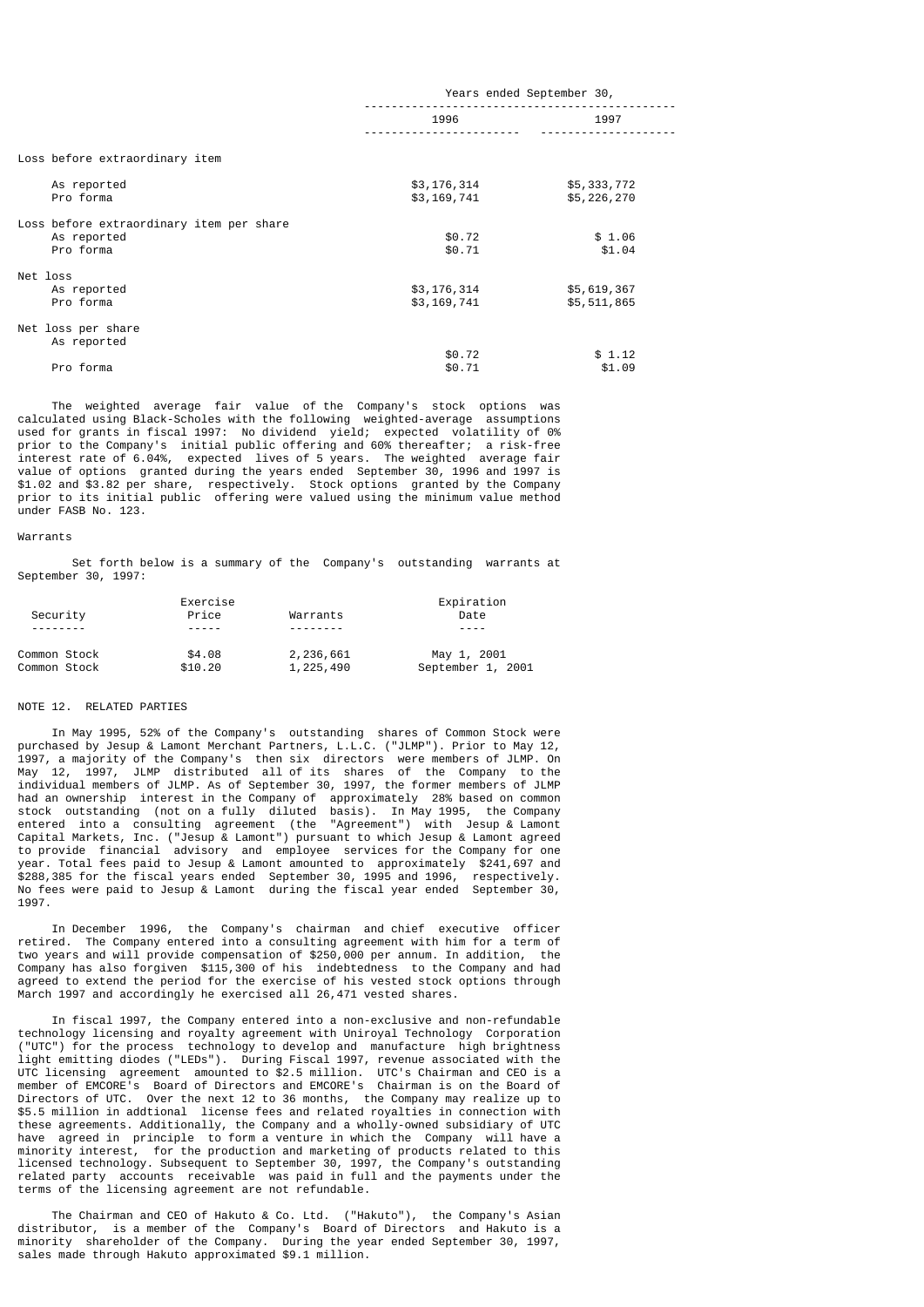## NOTE 13. EXPORT SALES

 The information below summarizes the Company's export sales by geographic area. The Company's export sales to the Far East and Europe are as follows:

|                               | Far East    | Europe      | Total       |
|-------------------------------|-------------|-------------|-------------|
|                               |             | ------      | $- - - - -$ |
| Year ended September 30, 1995 | \$3,978,118 | \$2,546,301 | \$6,524,419 |
| Year ended September 30, 1996 | 8,209,309   | 3,588,066   | 11,797,375  |
| Year ended September 30, 1997 | 14,583,981  | 5,478,186   | 20,062,167  |

## NOTE 14. QUARTERLY FINANCIAL DATA (UNAUDITED)

|                    | Operating |             |             | Net (Loss)   |  |
|--------------------|-----------|-------------|-------------|--------------|--|
|                    |           | (Loss)      | Net (Loss)  | Income Per   |  |
|                    | Revenues  | Income      | Income      | Share        |  |
|                    |           |             |             |              |  |
| Fiscal Year 1996:  |           |             |             |              |  |
| December 31, 1995  | \$4,255   | (831)<br>\$ | \$<br>(885) | \$<br>(0.20) |  |
| March 31, 1996     | 6,014     | (768)       | (823)       | (0.19)       |  |
| June 30, 1996      | 7,727     | (1, 376)    | (1, 480)    | (0.33)       |  |
| September 30, 1996 | 9,783     | 221         | 12          | 0.00         |  |
| Fiscal Year 1997:  |           |             |             |              |  |
| December 31, 1996  | \$8,591   | \$(2, 585)  | \$ (3, 798) | \$<br>(0.86) |  |
| March 31, 1997     | 12,929    | 147         | (3, 150)    | (0.82)       |  |
| June 30, 1997      | 14,106    | 907         | 830         | 0.10         |  |
| September 30, 1997 | 12,126    | 841         | 498         | 0.06         |  |

### NOTE 15. SUBSEQUENT EVENTS

## Warrant Exercise:

 On December 3, 1997, the holders of 1.8 million common stock purchase warrants (with an exercise price of \$4.08) exercised such warrants with the Company taking full recourse notes amounting to approximately \$7.5 million in exchange for the issued Common Stock. In addition, the holders are required to provide collateral at a 2:1 coverage ratio. This collateral is presently held by the Company.

## Acquisition:

 On December 5, 1997, the Company acquired all of the outstanding capital stock of MicroOptical Devices, Inc. ("MODE") in exchange for 1,461,866 shares of EMCORE common stock, 200,966 common stock purchase options (exercise prices ranging from \$0.43 to \$0.59), and 47,118 common stock purchase warrants (exercise prices ranging from \$4.32 to \$5.92). The purchase price was approximately \$32,829,000 including direct acquisition costs of approximately \$500,000. The acquisition of MODE will be recorded using the purchase method of accounting. Accordingly, the results of operations of the acquired business and the fair values of the acquired tangible and intangible assets and assumed liabilities will be included in the Company financial statements as of the effective date. The preliminary allocation of the fair value of the net assets acquired is as follows:

| Net tangible assets                           | \$707,000    |
|-----------------------------------------------|--------------|
| Goodwill                                      | 2,828,000    |
| Purchased in process research and development | 29,294,000   |
|                                               |              |
| Total purchase price                          | \$32,829,000 |
|                                               |              |

 The amount allocated to purchased in-process research and development was determined through an independent valuation. Amounts allocated to purchased in-process research and development will be immediately written-off in the period the acquisition is recorded. Goodwill will be amortized over a period of three years.

 The following unaudited pro forma basis financial information reflects the combined results of operations of the Company and MODE, as if MODE had been acquired as of October 1, 1996. The summary includes the impact of certain adjustments, such as goodwill amortization and the number of shares outstanding.

|                                    | (Unaudited)<br>Year ended September 30, 1997 |
|------------------------------------|----------------------------------------------|
| Revenue                            | \$48,313,000                                 |
| Net loss before extraordinary item | 8,769,000                                    |
| Net loss                           | 9,055,000                                    |
| Net loss, per share                | \$1.35                                       |

 The unaudited pro forma results of operations are not necessarily indicative of what actually would have occurred if the acquisition had occurred on October 1, 1996. In addition, unaudited pro forma results of operations are not intended to be a projection of future results that might be achieved from the combined entity. The foregoing pro forma results of operations does not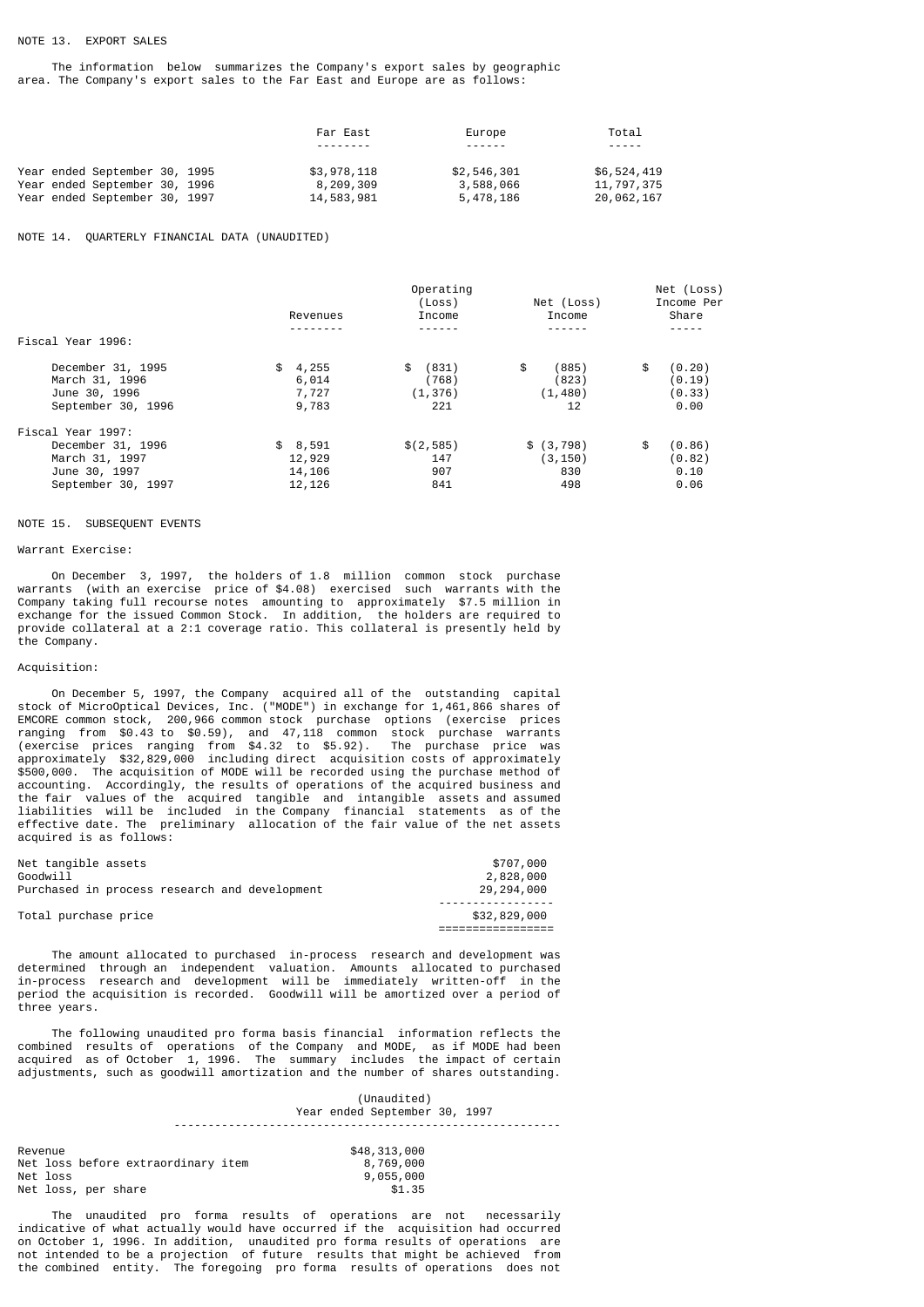reflect the non-recurring write-off of purchased in-process research and development.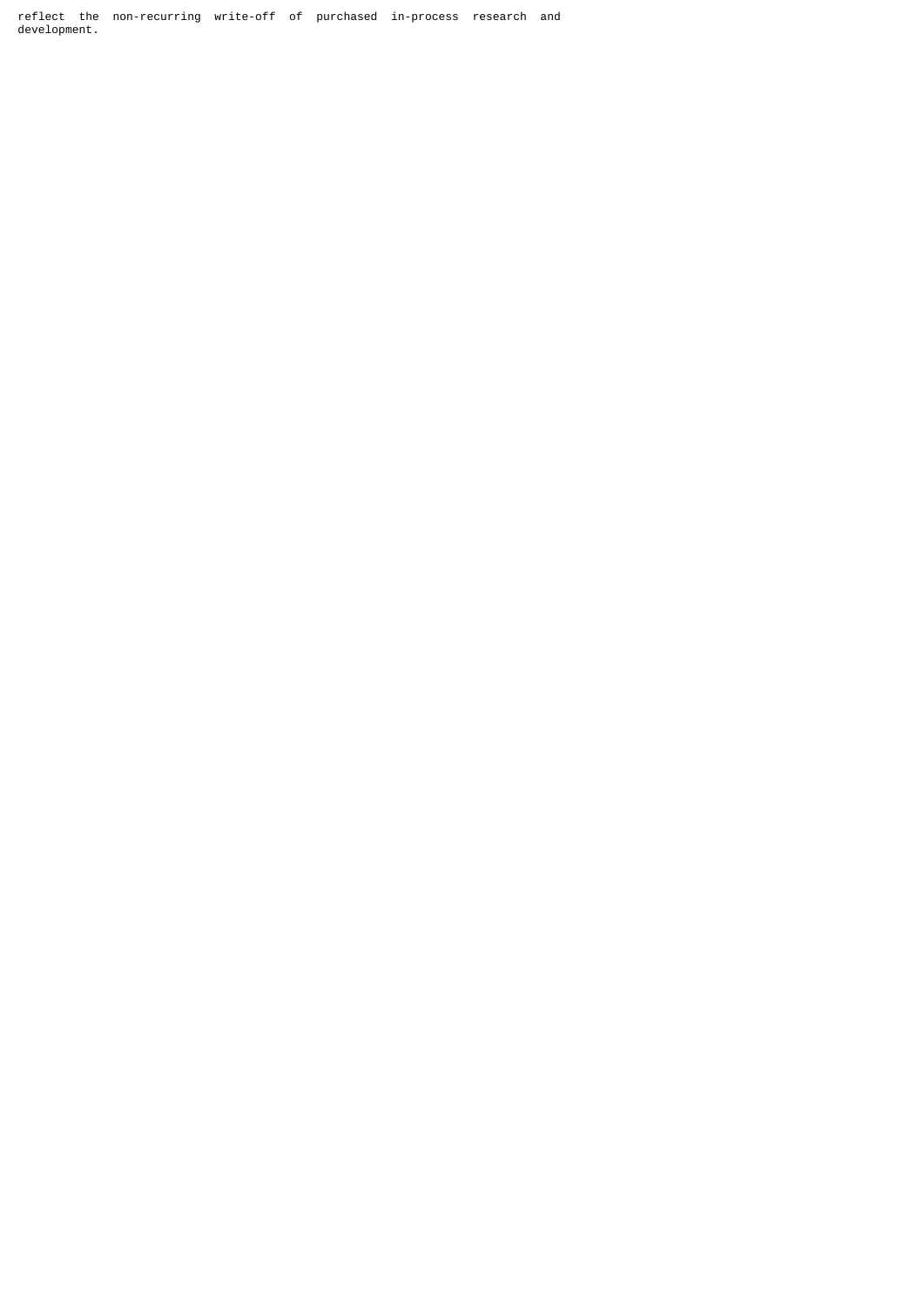## REPORT OF INDEPENDENT ACCOUNTANTS

To the Board of Directors and Shareholders of EMCORE Corporation:

 We have audited the accompanying balance sheet of EMCORE Corporation (the "Company") as of September 30, 1997 and 1996, the related statements of operations, shareholders' (deficit) equity and cash flows for each of the three years in the period ended September 30, 1997. We have also audited the financial statement Schedule listed in Item 14(a). These financial statements and the financial statement schedule are the responsibility of the Company's management. Our responsibility is to express an opinion on these financial statements and the financial statement schedule based on our audits.

We conducted our audits in accordance with generally accepted auditing standards. Those standards require that we plan and perform the audit to obtain reasonable assurance about whether the financial statements are free of material misstatement. An audit includes examining, on a test basis, evidence supporting the amounts and disclosures in the financial statements. An audit also includes assessing the accounting principles used and significant estimates made by management, as well as evaluating the overall financial statement presentation. We believe that our audits provide a reasonable basis for our opinion.

 In our opinion, the financial statements referred to above present fairly, in all material respects, the financial position of EMCORE Corporation as of September 30, 1997 and 1996, and the results of its operations and its cash flows for each of the three years in the period ended September 30, 1997, in conformity with generally accepted accounting principles. In addition, in our opinion, the financial statement schedule referred to above, when considered in relation to the basic financial statements taken as a whole, presents fairly, in all material respects, the information required to be included therein.

Coopers & Lybrand L.L.P.

Parsippany, New Jersey November 3, 1997, except for note 15, as to which the date is December 5, 1997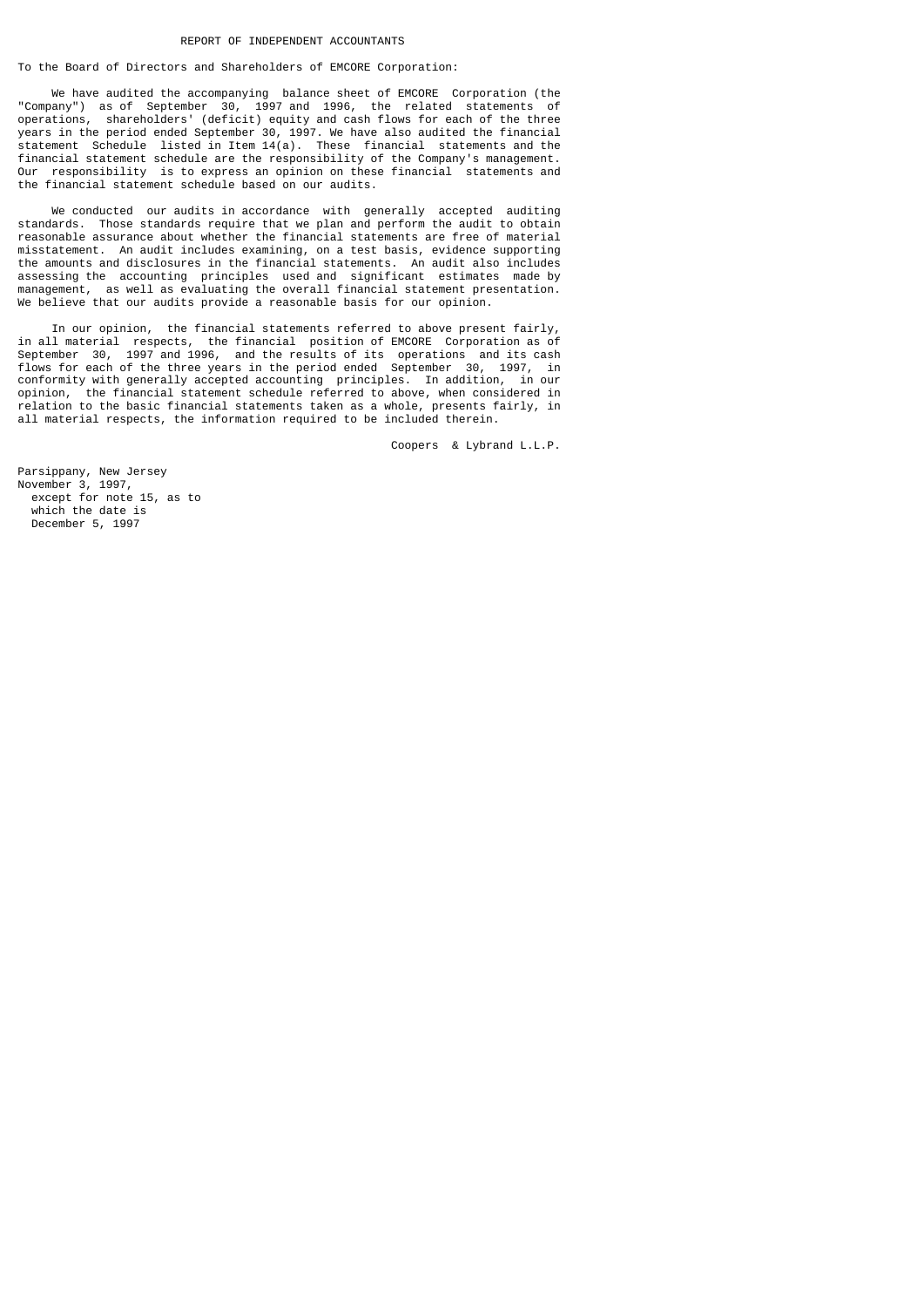To the Shareholders of EMCORE Corporation:

 Management has prepared and is responsible for the consolidated financial statements and related information in the Annual Report. The financial statements, which include amounts based on judgment, have been prepared in conformity with generally accepted accounting principles consistently applied.

 Management has developed, and in 1997 continued to strengthen, a system of internal accounting and other controls for the Company. Management believes these controls provide reasonable assurance that assets are safeguarded from loss or unauthorized use and that the company's financial records are a reliable basis for preparing the financial statements. Underlying the concept of reasonable assurance is the premise that the cost of control should not exceed the benefit derived.

 The Board of Directors, through its audit committee, is responsible for reviewing and monitoring the Company's financial reporting and accounting practices. The audit committee meets regularly with management and independent accountants - both separately and together. The independent accountants have free access to the audit committee to review the results of their audits, the adequacy of internal accounting controls and the quality of financial reporting.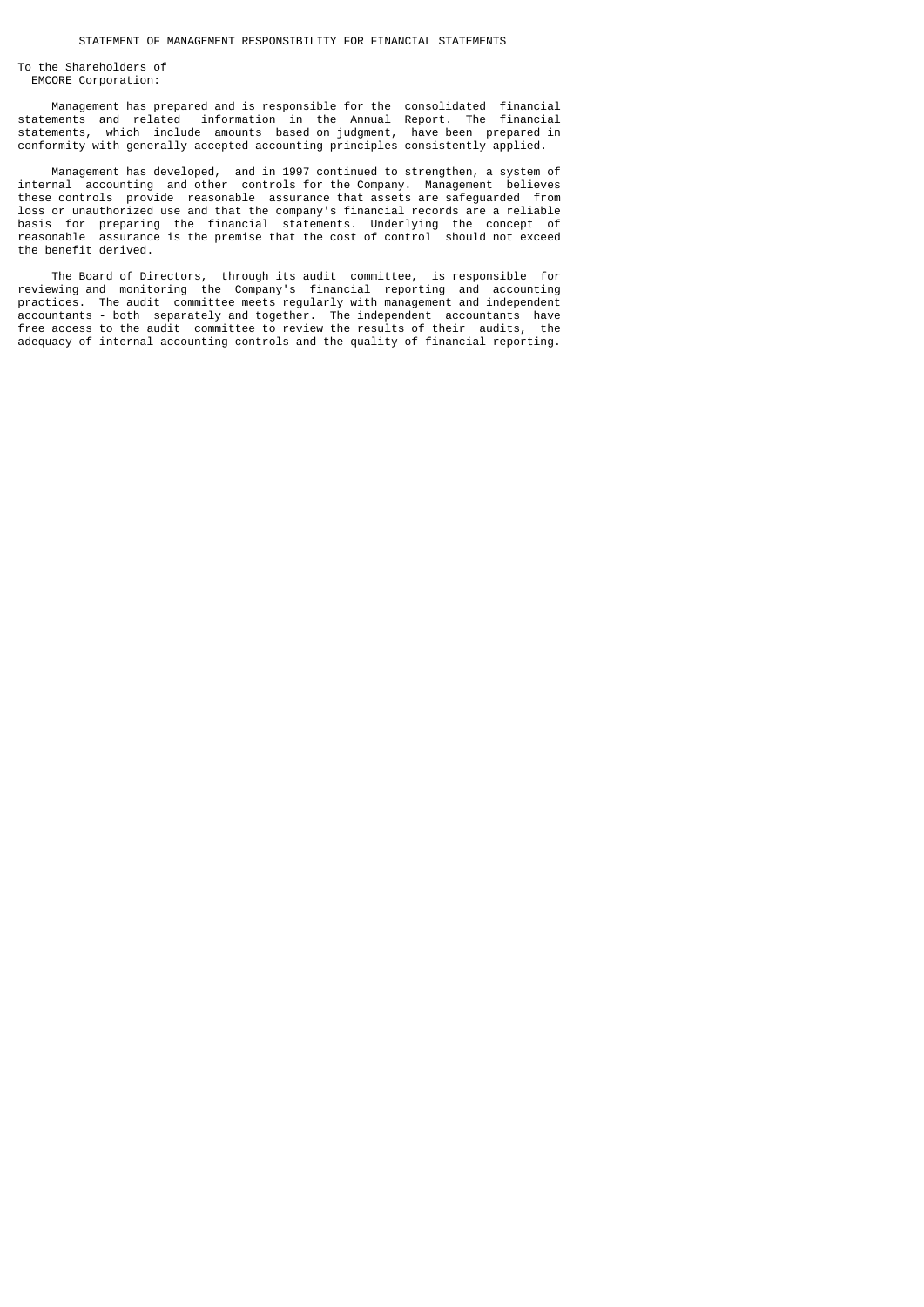ITEM 9. CHANGES IN AND DISAGREEMENTS WITH ACCOUNTANTS ON ACCOUNTING AND FINANCIAL DISCLOSURE

Not applicable.

PART TTT

ITEM 10. DIRECTORS AND EXECUTIVE OFFICERS OF THE REGISTRANT

 The information required by this item is incorporated herein by reference to the Company's 1998 Proxy Statement which will be filed on or before January 28, 1998.

ITEM 11. EXECUTIVE COMPENSATION

 The information required by this item is incorporated herein by reference to the Company's 1998 Proxy Statement which will be filed on or before January 28, 1998.

ITEM 12. SECURITY OWNERSHIP OF CERTAIN BENEFICIAL OWNERS AND MANAGEMENT

 The information required by this item is incorporated herein by reference to the Company's 1998 Proxy Statement which will be filed on or before January 28, 1998.

ITEM 13. CERTAIN RELATIONSHIPS AND RELATED TRANSACTIONS

 The information required by this term is incorporated herein by reference to the Company's 1998 Proxy Statement which will be filed on or before January 28, 1998.

PART IV

ITEM 14. EXHIBITS, FINANCIAL STATEMENT SCHEDULES, AND REPORTS ON FORM 8-K.

14(a)(1) FINANCIAL STATEMENTS:

en de la provincia de la provincia de la provincia de la provincia de la provincia de la provincia de la provi Reference of the contract of the contract of the contract of the contract of the contract of the contract of the contract of the contract of the contract of the contract of the contract of the contract of the contract of t

Included in Part II, Item 8 of this report:

Balance sheets as of September 30, 1996 and 1997

Statements of income for the years ended September 30, 1995, 1996 and 1997

Statements of shareholders' equity for the years ended September 30, 1995, 1996 and 1997

Statements of cash flows for the years ended September 30, 1995, 1996 and 1997

Notes to financial statements

Report of independent accountants

14(a)(2) Financial Statement Schedule:

Included in Part IV of this report:

Schedule II - Valuation and qualifying accounts and reserves

Other schedules have been omitted since they are either not required or not applicable.

14(a)(3) EXHIBITS

#### EXHIBIT NO. DESCRIPTION

- 3.1 Restated Certificate of Incorporation, amended February 3, 1997 (incorporated by reference to Exhibit 3.1 to Amendment No. 1 to the Registration Statement on Form S-1 (File No. 333-18565) filed with the Commission on February 6, 1997).
- 3.2 Amended By-Laws, as amended January 11, 1989 (incorporated by reference to Exhibit 3.2 to Amendment No. 1 to the Registration Statement on Form S-1 (File No. 333-18565) filed with the Commission on February 6, 1997).
- 4.1 Specimen certificate for shares of Common Stock (incorporated by reference to Exhibit 4.1 to Amendment No. 3 to the Registration Statement on Form S-1 (File No. 333-18565) filed with the Commission on February 24, 1997).
- 10.1 1995 Incentive and Non-Statutory Stock Option Plan (incorporated by reference to Exhibit 10.1 to Amendment No. 1 to the Registration Statement on Form S-1 (File No. 333-18565) filed with the Commission on February 6, 1997).
- 10.2 1996 Amendment to Option Plan (incorporated by reference to Exhibit 10.2 to Amendment No. 1 to the Registration Statement on Form S-1 (File No. 333-18565) filed with the Commission on February 6, 1997).
- 10.3 Specimen Incentive Stock Option Agreement (incorporated by reference to Exhibit 10.3 to Amendment No. 1 to the Registration Statement on Form S-1 (File No. 333-18565) filed with the Commission on February 6, 1997).

10.4 Hakuto Distributorship Agreement (incorporated by reference to Exhibit 10.4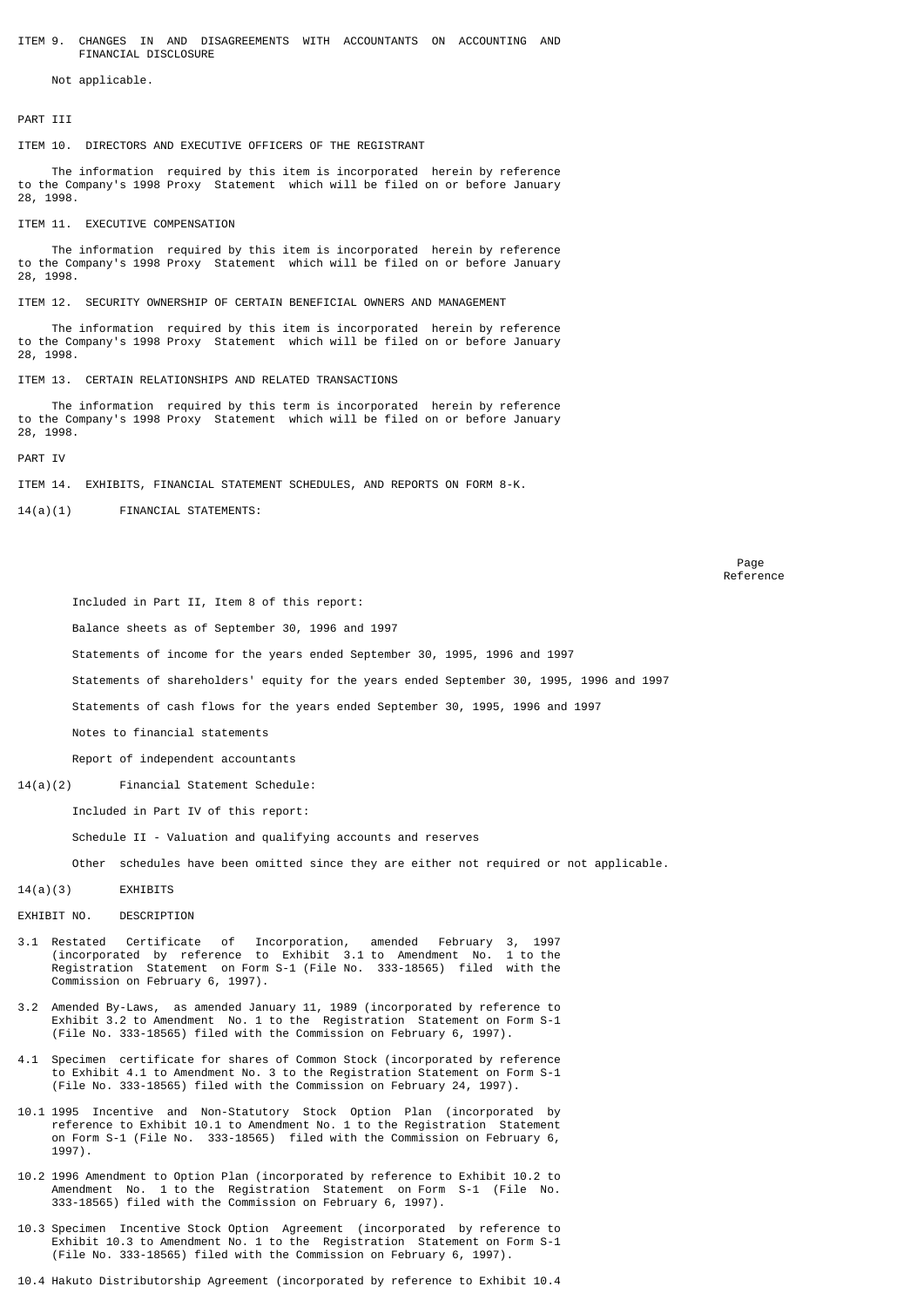to Amendment No. 1 to the Registration Statement on Form S-1 (File No. 333-18565) filed with the Commission on February 6, 1997).

- 10.5 Amendment to Lease for premises at 394 Elizabeth Avenue, Somerset, New Jersey 08873 (incorporated by reference to Exhibit 10.5 to Amendment No. 1 to the Registration Statement on Form S-1 (File No. 333-18565) filed with the Commission on February 6, 1997).
- 10.6 Registration Rights Agreement relating to September 1996 warrant issuance (incorporated by reference to Exhibit 10.6 to Amendment No. 1 to the Registration Statement on Form S-1 (File No. 333-18565) filed with the Commission on February 6, 1997).
- 10.7 Registration Rights Agreement relating to December 1996 warrant issuance (incorporated by reference to Exhibit 10.7 to Amendment No. 1 to the Registration Statement on Form S-1 (File No. 333-18565) filed with the Commission on February 6, 1997).
- 10.8 Form of 6% Subordinated Note Due May 1, 2001 (incorporated by reference to Exhibit 10.8 to Amendment No. 1 to the Registration Statement on Form S-1 (File No. 333-18565) filed with the Commission on February 6, 1997).
- 10.9 Form of 6% Subordinated Note Due September 1, 2001 (incorporated by reference to Exhibit 10.9 to Amendment No. 1 to the Registration Statement on Form S-1 (File No. 333-18565) filed with the Commission on February 6, 1997).
- 10.10 Form of \$4.08 Warrant (incorporated by reference to Exhibit 10.10 to Amendment No. 1 to the Registration Statement on Form S-1 (File No. 333-18565) filed with the Commission on February 6, 1997).
- 10.11 Form of \$10.20 Warrant (incorporated by reference to Exhibit 10.12 to Amendment No. 1 to the Registration Statement on Form S-1 (File No. 333-18565)filed with the Commission on February 6, 1997).
- 10.12 Consulting Agreement dated December 6, 1996 between the Company and Norman E. Schumaker (incorporated by reference to Exhibit 10.14 to Amendment No.1 to the Registration Statement on Form S-1 (File No. 333-18565) filed with the Commission on February 6, 1997).
- 10.13 Purchase Order issued to the Company by General Motors Corporation on November 17, 1996 (incorporated by reference to Exhibit 10.15 to Amendment No. 1 to the Registration Statement on Form S-1(File No. 333-18565) filed with the Commission on February 6, 1997). Confidential treatment has been requested by the Company with respect to portions of this document. Such portions are indicated by "[\*] ".
- 10.14 Acquisition Agreement, dated as of December 5, 1997, between the Company and MicroOptical Devices, Inc. (incorporated by reference to Exhibit 2 to the Company's filing on Form 8-K, dated December 22, 1997).
- 11.1 Statement of Computation of Per Share Amounts.
- 23.1 Consent of Coopers & Lybrand L.L.P.
- 14(b) Reports on Form 8-K: Form 8-K dated December 22, 1997.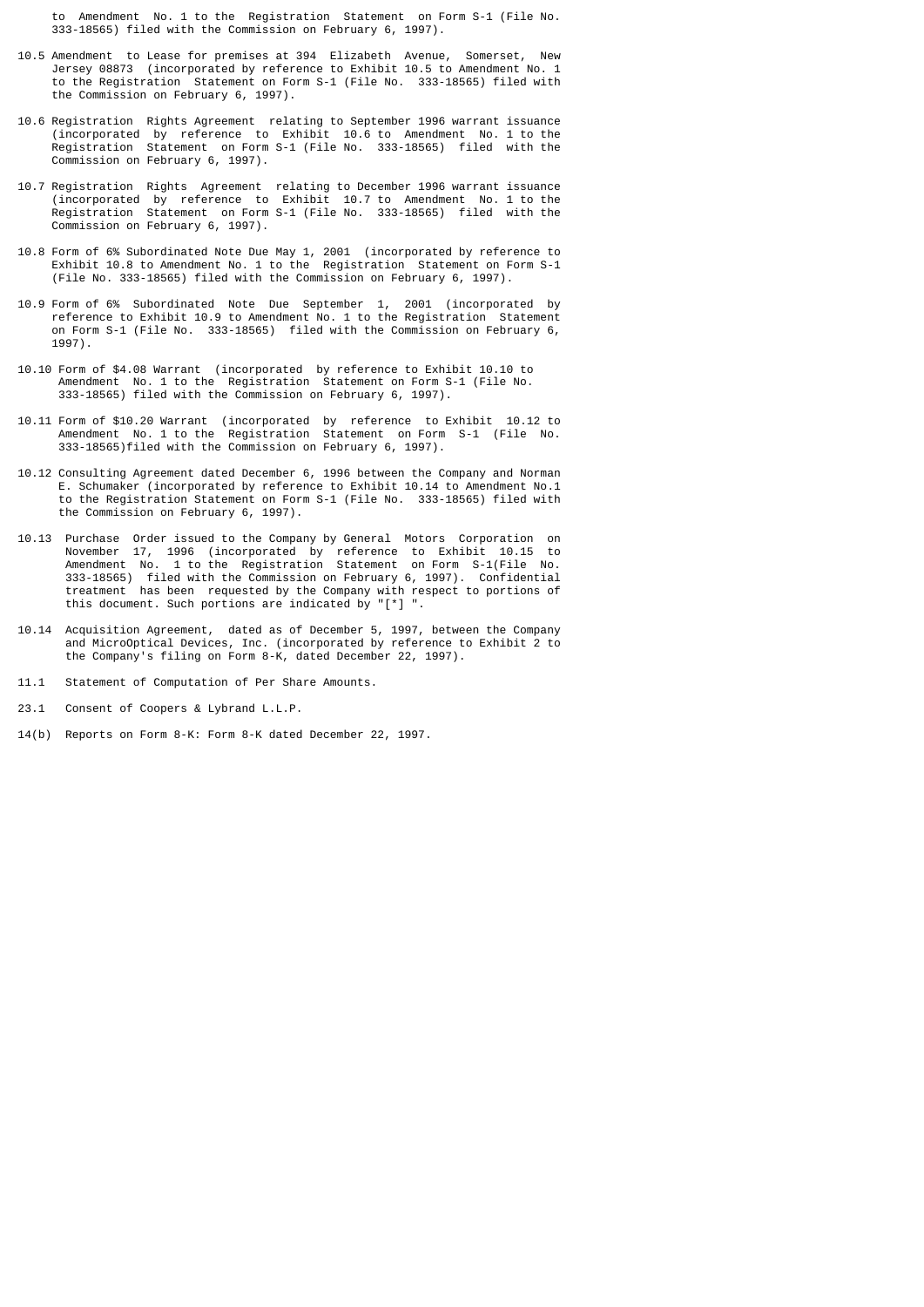## SIGNATURES

 Pursuant to the requirements of the Securities Act, the Registrant has duly caused this Registration Statement to be signed on its behalf by the undersigned, thereunto duly authorized, in the Township of Somerset, State of New Jersey, on December 24, 1997.

# EMCORE CORPORATION

 BY /S/ REUBEN F. RICHARDS, JR. Name: Reuben F. Richards, Jr. TITLE: President and Chief Executive Officer

 Pursuant to the requirements of the Securities Exchange Act of 1934, this report on Form 10-K has been signed below by the following persons on behalf of EMCORE Corporation in the capacities indicated, on December 24, 1997.

|     | SIGNATURE<br>. <b>.</b>                            | TITLE<br>-----                                                                                                     |
|-----|----------------------------------------------------|--------------------------------------------------------------------------------------------------------------------|
| /s/ | THOMAS J. RUSSELL<br>Thomas J. Russell             | Chairman of the Board and Director                                                                                 |
| /s/ | REUBEN F. RICHARDS, JR.<br>Reuben F. Richards, Jr. | President, Chief Executive Officer and Director<br>(Principal Executive Officer)                                   |
| /s/ | THOMAS G. WERTHAN<br>Thomas G. Werthan             | Vice President, Chief Financial Officer, Secretary<br>and Director (Principal Accounting and<br>Financial Officer) |
| /s/ | RICHARD A. STALL<br>Richard A. Stall               | Director                                                                                                           |
| /s/ | HOWARD R. CURD<br>Howard R. Curd                   | Director                                                                                                           |
| /s/ | HOWARD F. CURD<br>Howard F. Curd                   | Director                                                                                                           |
| /s/ | ROBERT LOUIS-DREYFUS<br>Robert Louis-Dreyfus       | Director                                                                                                           |
| /s/ | HUGH H. FENWICK<br>Hugh H. Fenwick                 | Director                                                                                                           |
| /s/ | THOMAS E. CONSTANCE<br>Thomas E. Constance         | Director                                                                                                           |
| /s/ | SHIEGO TAKAYAMA<br>Shiego Takayama                 | Director                                                                                                           |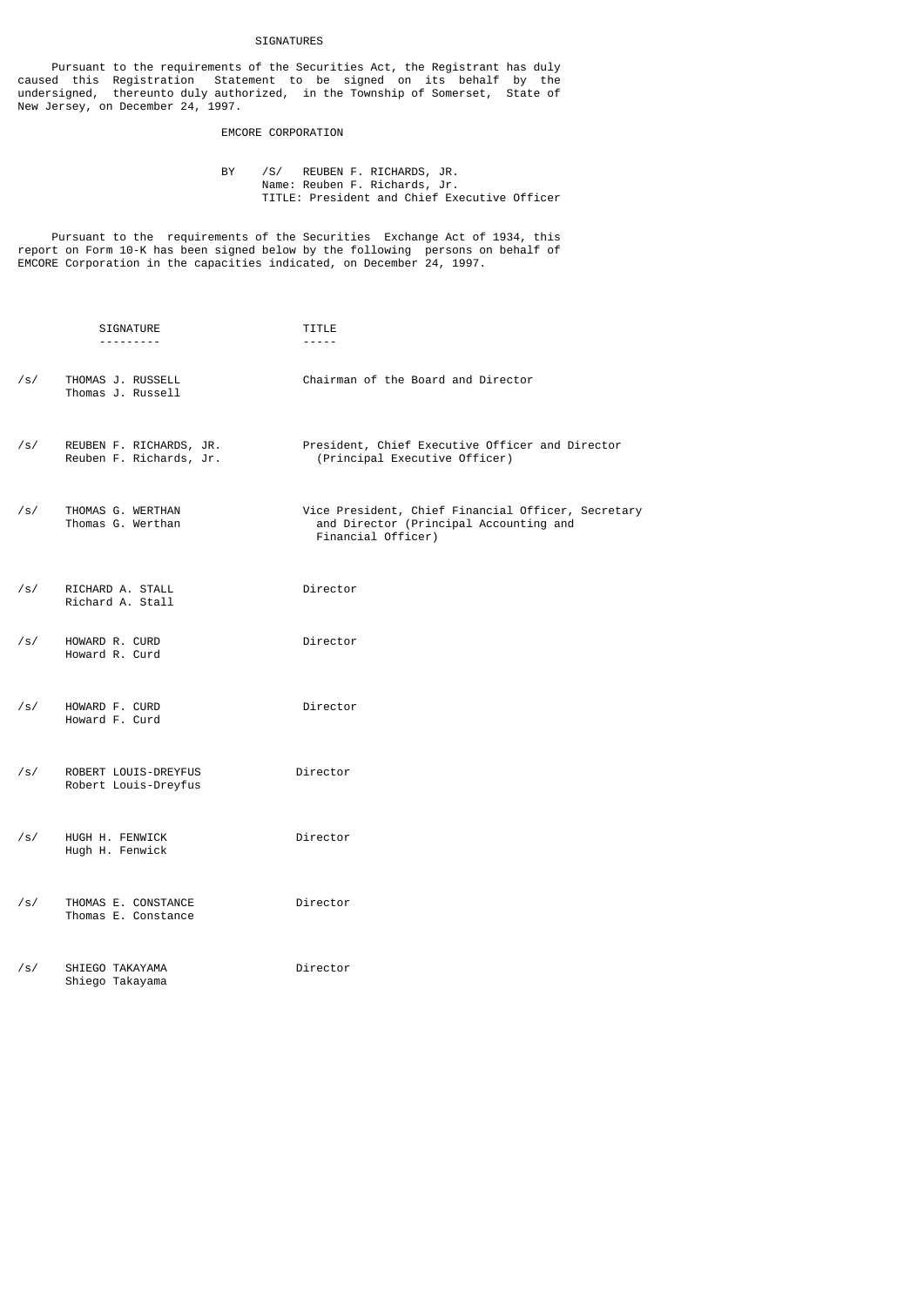#### EMCORE CORPORATION VALUATION AND QUALIFYING ACCOUNTS AND RESERVES FOR THE YEARS ENDED SEPTEMBER 30, 1995, 1996 AND 1997

|                                                                                                 | Balance at<br>Beginning of<br>Period | Additions<br>Charged to<br>Costs and<br>Expenses | Recoveries<br>(Deductions)             | Balance<br>at End of<br>Period  |
|-------------------------------------------------------------------------------------------------|--------------------------------------|--------------------------------------------------|----------------------------------------|---------------------------------|
| ALLOWANCE FOR DOUBTFUL ACCOUNTS                                                                 |                                      |                                                  |                                        |                                 |
| Year Ended September 30, 1995<br>Year Ended September 30, 1997<br>Year Ended September 30, 1996 | \$68,101<br>309,949<br>163,531       | \$128,630<br>515,000<br>183,000                  | \$(33, 200)<br>(128, 314)<br>(36, 582) | \$163,531<br>696,635<br>309,949 |
| RESERVES FOR INVENTORY OBSOLESCENCE                                                             |                                      |                                                  |                                        |                                 |
| Year Ended September 30, 1995<br>Year Ended September 30, 1997<br>Year Ended September 30, 1996 | \$99,621<br>220,000<br>115,000       | \$15,379<br>120,000<br>105,000                   | $\overline{\phantom{a}}$<br>Ξ.<br>۰    | \$115,000<br>340,000<br>220,000 |

Uncollectible accounts written off.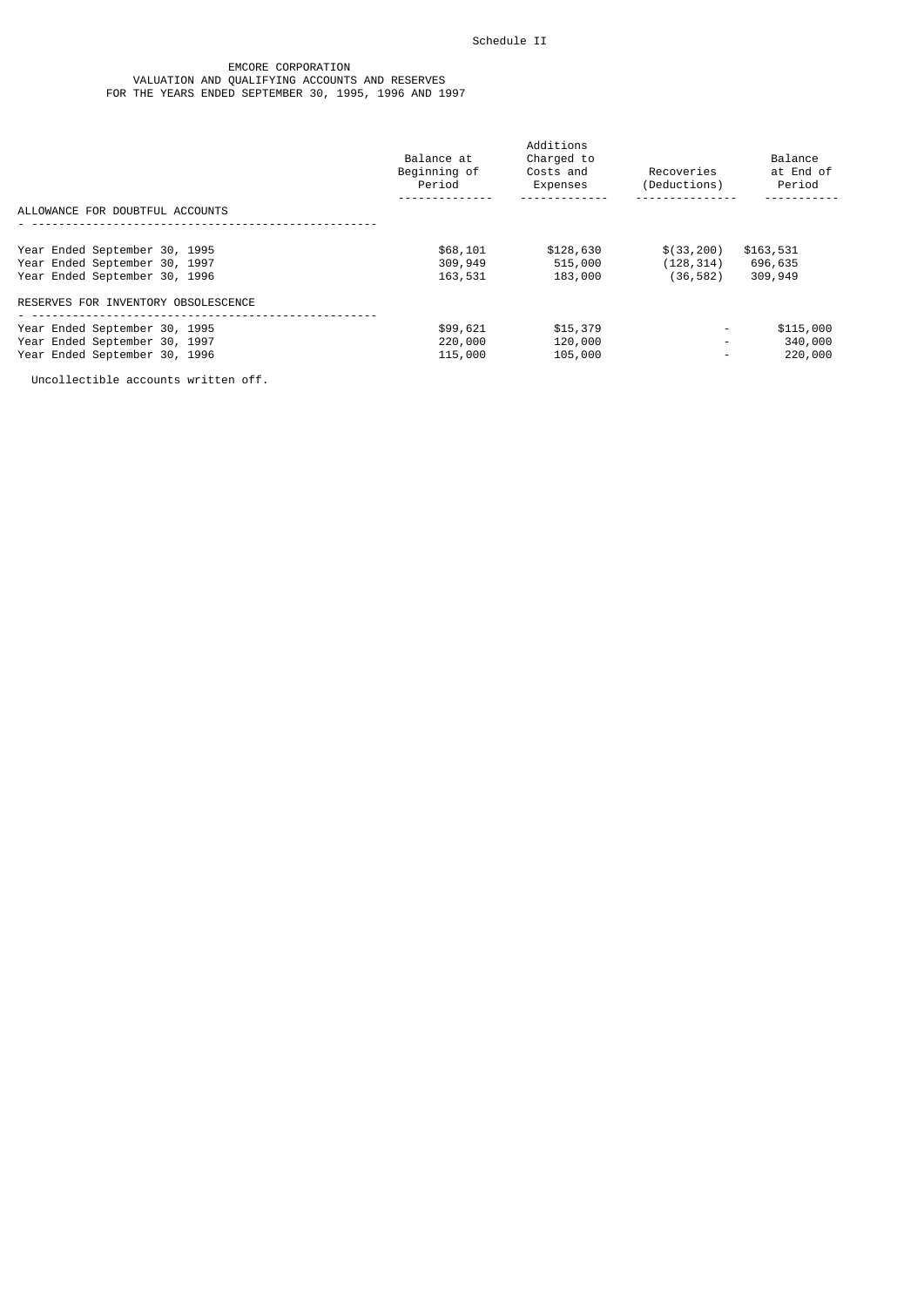## EMCORE CORPORATION STATEMENT OF COMPUTATION OF PER SHARE AMOUNTS FOR THE YEARS ENDED SEPTEMBER 30, 1995, 1996 AND 1997 (Unaudited) (in thousands, except per share amounts)

|                                                                                           | TWELVE MONTHS<br>ENDED SEPTEMBER 30, |                      |                     |
|-------------------------------------------------------------------------------------------|--------------------------------------|----------------------|---------------------|
|                                                                                           | 1995<br><u> </u>                     | 1996                 | 1997                |
| Income (loss) before extraordinary item                                                   | \$1,516                              | \$(3, 176)           | \$(5, 333)<br>(286) |
|                                                                                           | \$1,516                              | $$(3, 176)$ \[5,619) |                     |
| Primary earnings per share calculation:<br>Weighted average shares outstanding:           |                                      |                      |                     |
|                                                                                           | 1,619<br>1,526                       | 2,994<br>1,444       | 4,669<br>361        |
| Primary weighted average common shares and equivalents                                    | 3,145                                | 4,438                | 5,030               |
| Income (loss) before extraordinary item                                                   | \$0.48                               | \$ (0.72)            | \$(1.06)<br>(0.06)  |
|                                                                                           | \$0.48                               | \$ (0.72)            | \$(1.12)            |
| Fully diluted earnings per share calculation: (2)<br>Weighted average shares outstanding: |                                      |                      |                     |
| Common stock equivalent(1)                                                                | 1,619<br>1,526                       | 2,994<br>1,444       | 4,669<br>361        |
| Fully diluted weighted average common shares and equivalents                              | 3,145                                | 4,438                | 5,030               |
| Income (loss) before extraordinary item                                                   | \$0.48                               | \$ (0.72)            | \$(1.06)<br>(0.06)  |
|                                                                                           | \$0.48                               | \$ (0.72)            | \$(1.12)            |
|                                                                                           |                                      |                      |                     |

- Under the provisions of Securities and Exchange Commission Staff Bulletin No. 64 ("SAB" No. 64), common stock and common stock equivalents issued by the company within one year or in contemplation of the Company's offering are treated as if they were outstanding for all periods presented prior to the Company's IPO. After the IPO is effective, the determination of common stock and equivalents has been determined on basis consistent with APB Opinion No. 15, which states "outstanding options and warrants should be included in the EPS computation only if they have a dilutive effect."
- This calculation is submitted in accordance with Securities Exchange Act of 1934 Release No. 9083 although not required by footnote 2 of paragraph 14 of APB Opinion No. 15 because it results in dilution of less than 3%.